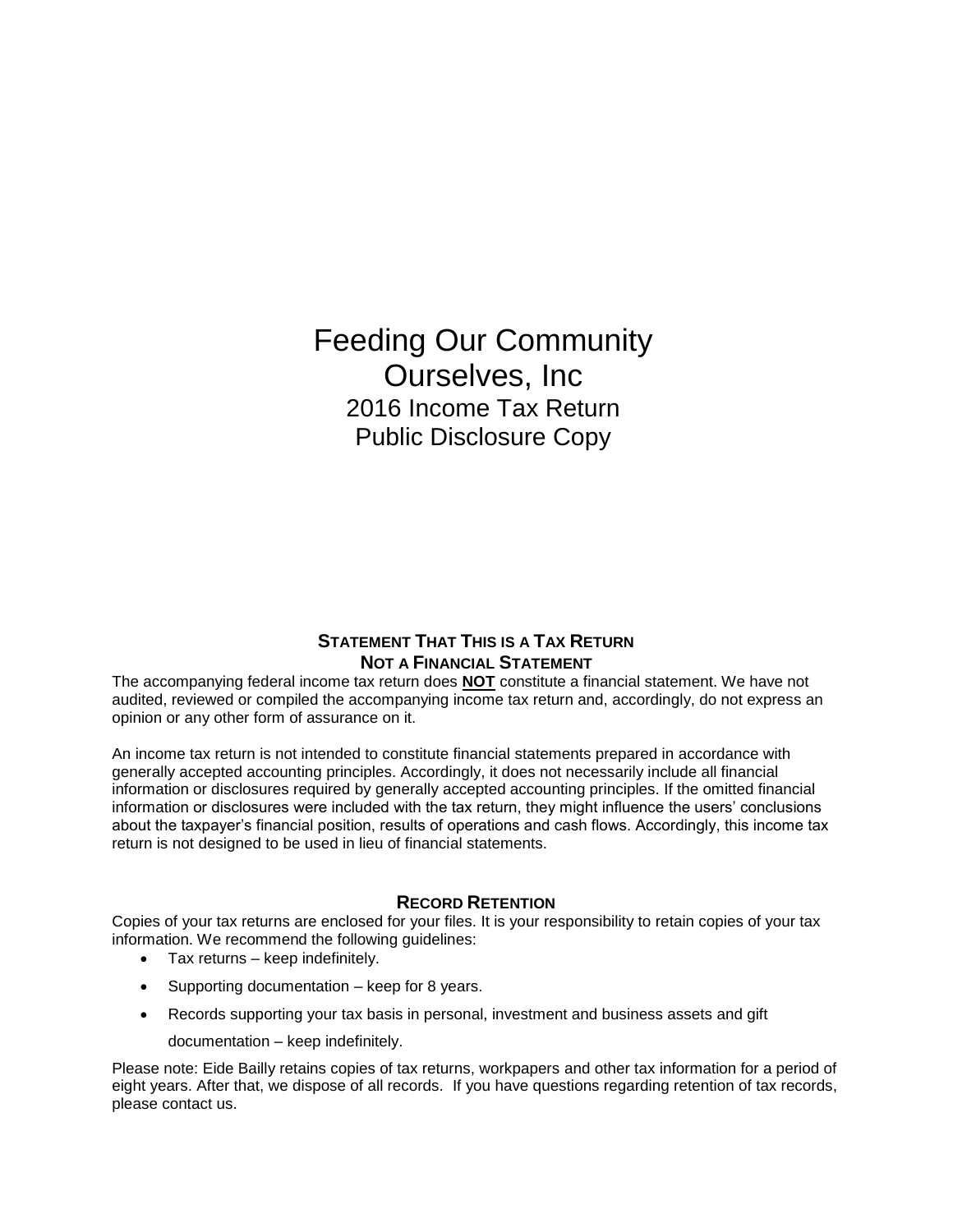|                                       |                                  |                                                        | ** PUBLIC DISCLOSURE COPY **                                                                                                                                                             |            |                                                         |                                                                      |
|---------------------------------------|----------------------------------|--------------------------------------------------------|------------------------------------------------------------------------------------------------------------------------------------------------------------------------------------------|------------|---------------------------------------------------------|----------------------------------------------------------------------|
|                                       |                                  |                                                        | <b>Return of Organization Exempt From Income Tax</b>                                                                                                                                     |            |                                                         | OMB No. 1545-0047                                                    |
|                                       |                                  | Form 990                                               | Under section 501(c), 527, or 4947(a)(1) of the Internal Revenue Code (except private foundations)                                                                                       |            |                                                         |                                                                      |
|                                       |                                  | Department of the Treasury                             | Do not enter social security numbers on this form as it may be made public.                                                                                                              |            |                                                         | <b>Open to Public</b>                                                |
|                                       |                                  | Internal Revenue Service                               | Information about Form 990 and its instructions is at www.irs.gov/form990.                                                                                                               |            |                                                         | Inspection                                                           |
|                                       |                                  |                                                        | A For the 2016 calendar year, or tax year beginning<br>and ending                                                                                                                        |            |                                                         |                                                                      |
|                                       | <b>B</b> Check if<br>applicable: |                                                        | C Name of organization                                                                                                                                                                   |            | D Employer identification number                        |                                                                      |
|                                       | Address                          |                                                        | FEEDING OUR COMMUNITY OURSELVES, INC                                                                                                                                                     |            |                                                         |                                                                      |
|                                       | change<br>Name                   |                                                        | D/B/A FOCO CAFE                                                                                                                                                                          |            |                                                         |                                                                      |
|                                       | change<br>Initial                |                                                        | Doing business as                                                                                                                                                                        |            |                                                         | 46-1283773                                                           |
|                                       | return<br>Final                  |                                                        | Number and street (or P.O. box if mail is not delivered to street address)<br>2506 HOLLINGBOURNE DRIVE                                                                                   | Room/suite | E Telephone number                                      | $309 - 368 - 1659$                                                   |
|                                       | return/<br>termin-               |                                                        |                                                                                                                                                                                          |            | G Gross receipts \$                                     | 224,669.                                                             |
|                                       | ated<br>Amended                  |                                                        | City or town, state or province, country, and ZIP or foreign postal code<br>80526<br>FORT COLLINS, CO                                                                                    |            | H(a) Is this a group return                             |                                                                      |
|                                       | Ireturn<br>Applica-<br>Ition     |                                                        | F Name and address of principal officer: MALLORY ANDREWS                                                                                                                                 |            |                                                         | for subordinates? $\boxed{\phantom{a}}$ Yes $\boxed{\phantom{a}}$ No |
|                                       | pending                          |                                                        | 80521<br>225 MAPLE ST., FORT COLLINS, CO                                                                                                                                                 |            | $H(b)$ Are all subordinates included? $\Box$ Yes $\Box$ | <b>No</b>                                                            |
|                                       |                                  | <b>I</b> Tax-exempt status: $X \overline{X}$ 501(c)(3) | $\Box$ 501(c) (<br>$\leq$ (insert no.)<br>4947(a)(1) or                                                                                                                                  | 527        |                                                         | If "No," attach a list. (see instructions)                           |
|                                       |                                  |                                                        | J Website: WWW.FOCOCAFE.ORG                                                                                                                                                              |            | $H(c)$ Group exemption number $\blacktriangleright$     |                                                                      |
|                                       |                                  |                                                        | K Form of organization: $X$ Corporation<br>Trust<br>Association<br>Other $\blacktriangleright$                                                                                           |            |                                                         | L Year of formation: $2013$ M State of legal domicile: CO            |
|                                       | Part II                          | <b>Summary</b>                                         |                                                                                                                                                                                          |            |                                                         |                                                                      |
|                                       | 1                                |                                                        | Briefly describe the organization's mission or most significant activities: BUILDING COMMUNITY BY PROVIDING                                                                              |            |                                                         |                                                                      |
|                                       |                                  |                                                        | NUTRITIOUS AND DELICIOUS MEALS TO THE PEOPLE OF FORT COLLINS                                                                                                                             |            |                                                         |                                                                      |
| <b>Activities &amp; Governance</b>    | $\mathbf{2}$                     |                                                        | Check this box $\blacktriangleright$ $\Box$ if the organization discontinued its operations or disposed of more than 25% of its net assets.                                              |            |                                                         |                                                                      |
|                                       | 3                                |                                                        | Number of voting members of the governing body (Part VI, line 1a)                                                                                                                        |            | 3                                                       |                                                                      |
|                                       | 4                                |                                                        |                                                                                                                                                                                          |            | $\overline{4}$                                          | $\overline{\mathbf{3}}$                                              |
|                                       | 5                                |                                                        |                                                                                                                                                                                          |            | $\overline{5}$                                          |                                                                      |
|                                       | 6                                |                                                        |                                                                                                                                                                                          |            | $\overline{6}$                                          | 512                                                                  |
|                                       |                                  |                                                        |                                                                                                                                                                                          |            | 7a                                                      | $\overline{0}$ .                                                     |
|                                       |                                  |                                                        |                                                                                                                                                                                          |            | 7b                                                      | $\overline{0}$ .                                                     |
|                                       |                                  |                                                        |                                                                                                                                                                                          |            | <b>Prior Year</b>                                       | <b>Current Year</b>                                                  |
|                                       | 8                                |                                                        | Contributions and grants (Part VIII, line 1h)                                                                                                                                            |            | 69, 258.                                                | 92,404.                                                              |
| Revenue                               | 9                                |                                                        | Program service revenue (Part VIII, line 2g)                                                                                                                                             |            | о.<br>$\overline{0}$ .                                  | О.<br>16.                                                            |
|                                       | 10                               |                                                        |                                                                                                                                                                                          |            | 97,876.                                                 | 69,086.                                                              |
|                                       | 11                               |                                                        | Other revenue (Part VIII, column (A), lines 5, 6d, 8c, 9c, 10c, and 11e)                                                                                                                 |            | 167, 134.                                               | 161,506.                                                             |
|                                       | 12                               |                                                        | Total revenue - add lines 8 through 11 (must equal Part VIII, column (A), line 12)                                                                                                       |            | о.                                                      | $\overline{0}$ .                                                     |
|                                       | 13                               |                                                        | Grants and similar amounts paid (Part IX, column (A), lines 1-3)<br><u> 1986 - Jan Stein Stein Stein Stein Stein Stein Stein Stein Stein Stein Stein Stein Stein Stein Stein Stein S</u> |            | σ.                                                      | σ.                                                                   |
|                                       | 14                               |                                                        |                                                                                                                                                                                          |            | 19,911.                                                 | 110,894.                                                             |
|                                       | 15                               |                                                        | Salaries, other compensation, employee benefits (Part IX, column (A), lines 5-10)                                                                                                        |            | 0.                                                      | $\overline{0}$ .                                                     |
| Expenses                              |                                  |                                                        | <b>b</b> Total fundraising expenses (Part IX, column (D), line 25)                                                                                                                       |            |                                                         |                                                                      |
|                                       | 17                               |                                                        |                                                                                                                                                                                          |            | 49,537.                                                 | 71,736.                                                              |
|                                       | 18                               |                                                        | Total expenses. Add lines 13-17 (must equal Part IX, column (A), line 25)                                                                                                                |            | 69,448.                                                 | 182,630.                                                             |
|                                       | 19                               |                                                        |                                                                                                                                                                                          |            | 97,686.                                                 | $\overline{<}21$ , $124$ $\overline{\cdot}$ $>$                      |
|                                       |                                  |                                                        |                                                                                                                                                                                          |            | <b>Beginning of Current Year</b>                        | <b>End of Year</b>                                                   |
|                                       | 20                               | Total assets (Part X, line 16)                         |                                                                                                                                                                                          |            | 239, 148.                                               | $\overline{224,298}$ .                                               |
|                                       | 21                               |                                                        | Total liabilities (Part X, line 26)                                                                                                                                                      |            | 3,239.                                                  | 9,513.                                                               |
| <b>Net Assets or</b><br>Fund Balances | 22                               |                                                        |                                                                                                                                                                                          |            | 235,909.                                                | 214,785.                                                             |
|                                       | Part II                          | Signature Block                                        |                                                                                                                                                                                          |            |                                                         |                                                                      |
|                                       |                                  |                                                        | Under penalties of perjury, I declare that I have examined this return, including accompanying schedules and statements, and to the best of my knowledge and belief, it is               |            |                                                         |                                                                      |
|                                       |                                  |                                                        | true, correct, and complete. Declaration of preparer (other than officer) is based on all information of which preparer has any knowledge.                                               |            |                                                         |                                                                      |
|                                       |                                  |                                                        |                                                                                                                                                                                          |            |                                                         |                                                                      |
| Sign                                  |                                  |                                                        | Signature of officer                                                                                                                                                                     |            | Date                                                    |                                                                      |
| Here                                  |                                  |                                                        | EXECUTIVE DIRECTOR<br>MALLORY ANDREWS,                                                                                                                                                   |            |                                                         |                                                                      |
|                                       |                                  |                                                        | Type or print name and title                                                                                                                                                             |            |                                                         |                                                                      |
| Paid                                  |                                  | Print/Type preparer's name                             | Preparer's signature<br>KYLE FRITCH, CPA<br>KYLE FRITCH, CPA                                                                                                                             |            | <b>Date</b><br>Check<br>$08/29/17$ if self-employed     | <b>PTIN</b><br>P01313374                                             |
|                                       |                                  |                                                        |                                                                                                                                                                                          |            |                                                         |                                                                      |

|                 | <b>FILIO LYPC PICPATCL STIGHTC</b>                                                                  | <b>FIGURICI S SIGHALUIG</b> |  | viivun                                            |                 |  |  |  |
|-----------------|-----------------------------------------------------------------------------------------------------|-----------------------------|--|---------------------------------------------------|-----------------|--|--|--|
| Paid            | KYLE FRITCH, CPA                                                                                    | KYLE FRITCH, CPA            |  | $[08/29/17]$ self-employed $[$ $\verb PO1313374 $ |                 |  |  |  |
| Preparer        | L EIDE BAILLY LLP<br>Firm's name                                                                    |                             |  | $I$ Firm's EIN $\rightarrow$ 45-0250958           |                 |  |  |  |
| Use Only        | Firm's address 375 E. HORSETOOTH RD. BLDG. 4200                                                     |                             |  |                                                   |                 |  |  |  |
|                 | FORT COLLINS, CO 80525                                                                              |                             |  | Phone no. $970 - 223 - 8825$                      |                 |  |  |  |
|                 | x<br>No<br>Yes<br>May the IRS discuss this return with the preparer shown above? (see instructions) |                             |  |                                                   |                 |  |  |  |
| 632001 11-11-16 | LHA For Paperwork Reduction Act Notice, see the separate instructions.                              |                             |  |                                                   | Form 990 (2016) |  |  |  |

SEE SCHEDULE O FOR ORGANIZATION MISSION STATEMENT CONTINUATION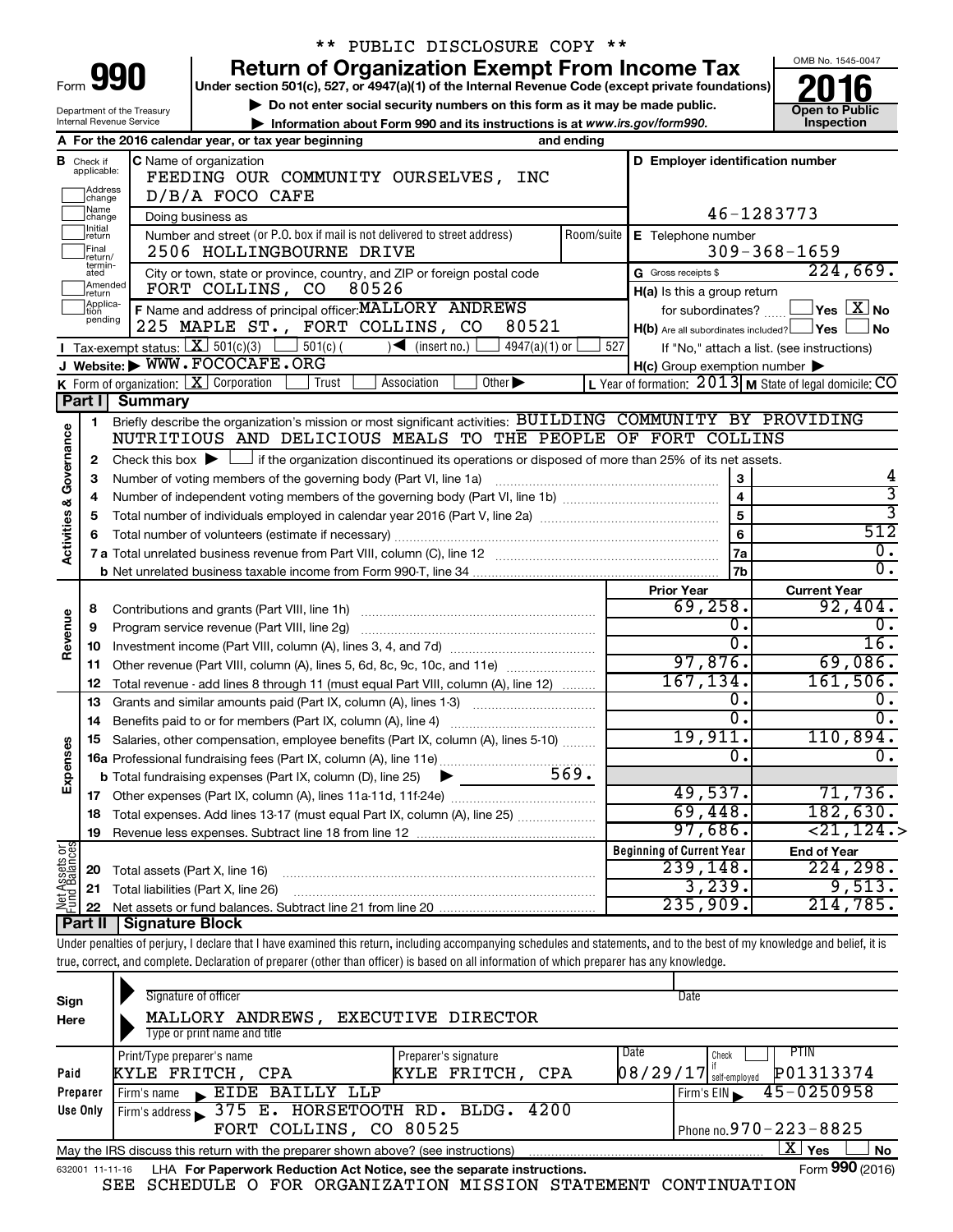|                | FEEDING OUR COMMUNITY OURSELVES, INC                                                                                                                            |  |
|----------------|-----------------------------------------------------------------------------------------------------------------------------------------------------------------|--|
|                | 46-1283773<br>D/B/A FOCO CAFE<br>Form 990 (2016)<br>Page 2                                                                                                      |  |
|                | Part III   Statement of Program Service Accomplishments                                                                                                         |  |
|                |                                                                                                                                                                 |  |
| 1              | Briefly describe the organization's mission:<br>BUILDING COMMUNITY BY PROVIDING NUTRITIOUS AND DELICIOUS MEALS TO THE                                           |  |
|                | PEOPLE OF FORT COLLINS REGARDLESS OF THEIR ABILITY TO PAY WHILE USING                                                                                           |  |
|                | LOCAL, ORGANIC, AND SUSTAINABLY GROWN INGREDIENTS.                                                                                                              |  |
|                |                                                                                                                                                                 |  |
| $\overline{2}$ | Did the organization undertake any significant program services during the year which were not listed on the                                                    |  |
|                | $\Box$ Yes $[\overline{\mathrm{X}}]$ No                                                                                                                         |  |
|                | If "Yes," describe these new services on Schedule O.                                                                                                            |  |
| 3              | $\boxed{\phantom{1}}$ Yes $\boxed{\text{X}}$ No<br>Did the organization cease conducting, or make significant changes in how it conducts, any program services? |  |
|                | If "Yes," describe these changes on Schedule O.                                                                                                                 |  |
| 4              | Describe the organization's program service accomplishments for each of its three largest program services, as measured by expenses.                            |  |
|                | Section 501(c)(3) and 501(c)(4) organizations are required to report the amount of grants and allocations to others, the total expenses, and                    |  |
|                | revenue, if any, for each program service reported.                                                                                                             |  |
| 4a l           | 140,668.<br>including grants of \$<br>) (Expenses \$<br>) (Revenue \$<br>(Code:                                                                                 |  |
|                | PREPARATION AND DISTRIBUTION OF NUTRITIOUS AND DELICIOUS MEALS TO THE                                                                                           |  |
|                | PEOPLE OF FORT COLLINS REGARDLESS OF THEIR ABILITY TO PAY WHILE USING                                                                                           |  |
|                | MOSTLY LOCAL, ORGANIC, AND SUSTAINABLY GROWN INGREDIENTS.                                                                                                       |  |
|                |                                                                                                                                                                 |  |
|                |                                                                                                                                                                 |  |
|                |                                                                                                                                                                 |  |
|                |                                                                                                                                                                 |  |
|                |                                                                                                                                                                 |  |
|                |                                                                                                                                                                 |  |
|                |                                                                                                                                                                 |  |
|                |                                                                                                                                                                 |  |
|                |                                                                                                                                                                 |  |
| 4b             |                                                                                                                                                                 |  |
|                |                                                                                                                                                                 |  |
|                |                                                                                                                                                                 |  |
|                |                                                                                                                                                                 |  |
|                |                                                                                                                                                                 |  |
|                |                                                                                                                                                                 |  |
|                |                                                                                                                                                                 |  |
|                |                                                                                                                                                                 |  |
|                |                                                                                                                                                                 |  |
|                |                                                                                                                                                                 |  |
|                |                                                                                                                                                                 |  |
|                |                                                                                                                                                                 |  |
| 4c             | (Code: ) (Expenses \$ contracts of \$ code: ) (Revenue \$ code: ) (Revenue \$ code: ) (Revenue \$ code: )                                                       |  |
|                |                                                                                                                                                                 |  |
|                |                                                                                                                                                                 |  |
|                |                                                                                                                                                                 |  |
|                |                                                                                                                                                                 |  |
|                |                                                                                                                                                                 |  |
|                |                                                                                                                                                                 |  |
|                |                                                                                                                                                                 |  |
|                |                                                                                                                                                                 |  |
|                |                                                                                                                                                                 |  |
|                |                                                                                                                                                                 |  |
|                |                                                                                                                                                                 |  |
|                |                                                                                                                                                                 |  |
|                | 4d Other program services (Describe in Schedule O.)                                                                                                             |  |
|                | (Expenses \$<br>) (Revenue \$<br>including grants of \$                                                                                                         |  |
|                | 140,668.<br>4e Total program service expenses $\blacktriangleright$<br>$T_{\text{sum}}$ 000 (2016)                                                              |  |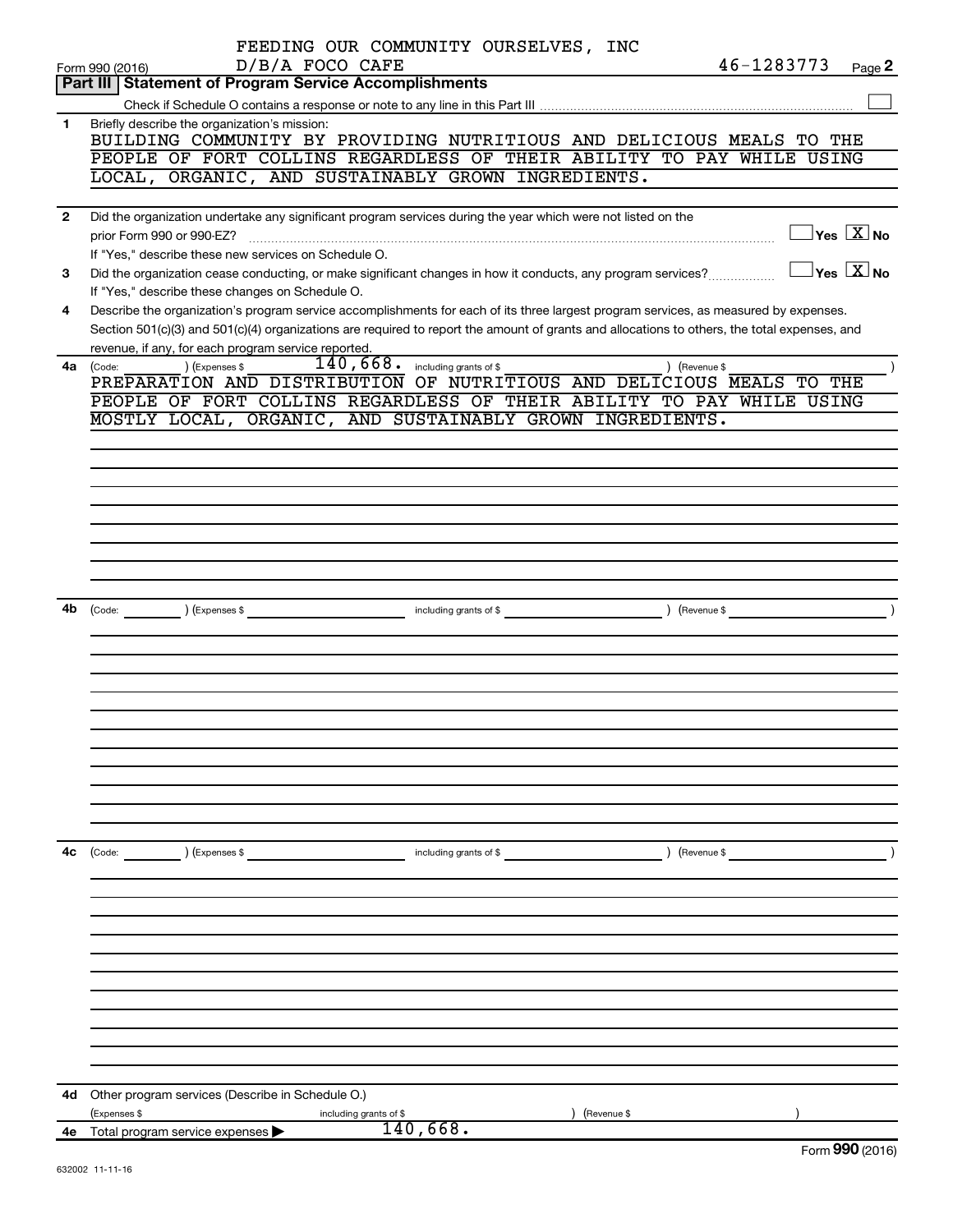|  |  |  | FEEDING OUR COMMUNITY OURSELVES, INC |  |
|--|--|--|--------------------------------------|--|
|--|--|--|--------------------------------------|--|

D/B/A FOCO CAFE

|     | Part IV   Checklist of Required Schedules                                                                                                                                                                                           |                 |                         |                         |
|-----|-------------------------------------------------------------------------------------------------------------------------------------------------------------------------------------------------------------------------------------|-----------------|-------------------------|-------------------------|
|     |                                                                                                                                                                                                                                     |                 | Yes                     | No                      |
| 1   | Is the organization described in section $501(c)(3)$ or $4947(a)(1)$ (other than a private foundation)?                                                                                                                             |                 |                         |                         |
|     |                                                                                                                                                                                                                                     | 1               | х                       |                         |
| 2   |                                                                                                                                                                                                                                     | $\overline{2}$  | $\overline{\textbf{x}}$ |                         |
| 3   | Did the organization engage in direct or indirect political campaign activities on behalf of or in opposition to candidates for                                                                                                     |                 |                         |                         |
|     |                                                                                                                                                                                                                                     | 3               |                         | x                       |
| 4   | Section 501(c)(3) organizations. Did the organization engage in lobbying activities, or have a section 501(h) election in effect                                                                                                    |                 |                         |                         |
|     |                                                                                                                                                                                                                                     | 4               |                         | x                       |
| 5   | Is the organization a section 501(c)(4), 501(c)(5), or 501(c)(6) organization that receives membership dues, assessments, or                                                                                                        |                 |                         |                         |
|     |                                                                                                                                                                                                                                     | 5               |                         | x                       |
| 6   | Did the organization maintain any donor advised funds or any similar funds or accounts for which donors have the right to                                                                                                           |                 |                         |                         |
|     | provide advice on the distribution or investment of amounts in such funds or accounts? If "Yes," complete Schedule D, Part I                                                                                                        | 6               |                         | x                       |
| 7   | Did the organization receive or hold a conservation easement, including easements to preserve open space,                                                                                                                           |                 |                         |                         |
|     | the environment, historic land areas, or historic structures? If "Yes," complete Schedule D, Part II                                                                                                                                | $\overline{7}$  |                         | x                       |
| 8   | Did the organization maintain collections of works of art, historical treasures, or other similar assets? If "Yes," complete                                                                                                        |                 |                         |                         |
|     | Schedule D, Part III <b>Marting Constructs</b> and the construction of the construction of the construction of the construction of the construction of the construction of the construction of the construction of the construction | 8               |                         | x                       |
| 9   | Did the organization report an amount in Part X, line 21, for escrow or custodial account liability, serve as a custodian for                                                                                                       |                 |                         |                         |
|     | amounts not listed in Part X; or provide credit counseling, debt management, credit repair, or debt negotiation services?                                                                                                           |                 |                         |                         |
|     | If "Yes." complete Schedule D, Part IV                                                                                                                                                                                              | 9               |                         | x                       |
| 10  | Did the organization, directly or through a related organization, hold assets in temporarily restricted endowments, permanent                                                                                                       |                 |                         |                         |
|     |                                                                                                                                                                                                                                     | 10              |                         | x                       |
| 11  | If the organization's answer to any of the following questions is "Yes," then complete Schedule D, Parts VI, VII, VIII, IX, or X                                                                                                    |                 |                         |                         |
|     | as applicable.                                                                                                                                                                                                                      |                 |                         |                         |
|     | a Did the organization report an amount for land, buildings, and equipment in Part X, line 10? If "Yes," complete Schedule D,                                                                                                       |                 |                         |                         |
|     | Part VI                                                                                                                                                                                                                             | 11a             | X                       |                         |
|     | <b>b</b> Did the organization report an amount for investments - other securities in Part X, line 12 that is 5% or more of its total                                                                                                |                 |                         |                         |
|     |                                                                                                                                                                                                                                     | 11 <sub>b</sub> |                         | x                       |
|     |                                                                                                                                                                                                                                     |                 |                         |                         |
|     | c Did the organization report an amount for investments - program related in Part X, line 13 that is 5% or more of its total                                                                                                        | 11c             |                         | х                       |
|     |                                                                                                                                                                                                                                     |                 |                         |                         |
|     | d Did the organization report an amount for other assets in Part X, line 15 that is 5% or more of its total assets reported in                                                                                                      |                 |                         | x                       |
|     |                                                                                                                                                                                                                                     | 11d             |                         | $\overline{\mathtt{x}}$ |
|     | Did the organization report an amount for other liabilities in Part X, line 25? If "Yes," complete Schedule D, Part X manus                                                                                                         | 11e             |                         |                         |
| f.  | Did the organization's separate or consolidated financial statements for the tax year include a footnote that addresses                                                                                                             |                 |                         | х                       |
|     | the organization's liability for uncertain tax positions under FIN 48 (ASC 740)? If "Yes," complete Schedule D, Part X                                                                                                              | 11f             |                         |                         |
|     | 12a Did the organization obtain separate, independent audited financial statements for the tax year? If "Yes," complete                                                                                                             |                 |                         | x                       |
|     | Schedule D, Parts XI and XII <b>continuum continuum continuum continuum continuum continuum continuum continuum</b> continuum continuum continuum continuum continuum continuum continuum continuum continuum continuum continuum c | 12a             |                         |                         |
| b   | Was the organization included in consolidated, independent audited financial statements for the tax year?                                                                                                                           |                 |                         | х                       |
|     | If "Yes," and if the organization answered "No" to line 12a, then completing Schedule D, Parts XI and XII is optional                                                                                                               | 12 <sub>b</sub> |                         | $\overline{\mathbf{X}}$ |
| 13  |                                                                                                                                                                                                                                     | 13              |                         | $\overline{\texttt{x}}$ |
| 14a | Did the organization maintain an office, employees, or agents outside of the United States?                                                                                                                                         | 14a             |                         |                         |
| b   | Did the organization have aggregate revenues or expenses of more than \$10,000 from grantmaking, fundraising, business,                                                                                                             |                 |                         |                         |
|     | investment, and program service activities outside the United States, or aggregate foreign investments valued at \$100,000                                                                                                          |                 |                         |                         |
|     |                                                                                                                                                                                                                                     | 14b             |                         | x                       |
| 15  | Did the organization report on Part IX, column (A), line 3, more than \$5,000 of grants or other assistance to or for any                                                                                                           |                 |                         |                         |
|     |                                                                                                                                                                                                                                     | 15              |                         | х                       |
| 16  | Did the organization report on Part IX, column (A), line 3, more than \$5,000 of aggregate grants or other assistance to                                                                                                            |                 |                         |                         |
|     |                                                                                                                                                                                                                                     | 16              |                         | x                       |
| 17  | Did the organization report a total of more than \$15,000 of expenses for professional fundraising services on Part IX,                                                                                                             |                 |                         |                         |
|     |                                                                                                                                                                                                                                     | 17              |                         | x                       |
| 18  | Did the organization report more than \$15,000 total of fundraising event gross income and contributions on Part VIII, lines                                                                                                        |                 |                         |                         |
|     |                                                                                                                                                                                                                                     | 18              |                         | x                       |
| 19  | Did the organization report more than \$15,000 of gross income from gaming activities on Part VIII, line 9a? If "Yes,"                                                                                                              |                 |                         |                         |
|     |                                                                                                                                                                                                                                     | 19              |                         | x                       |

Form (2016) **990**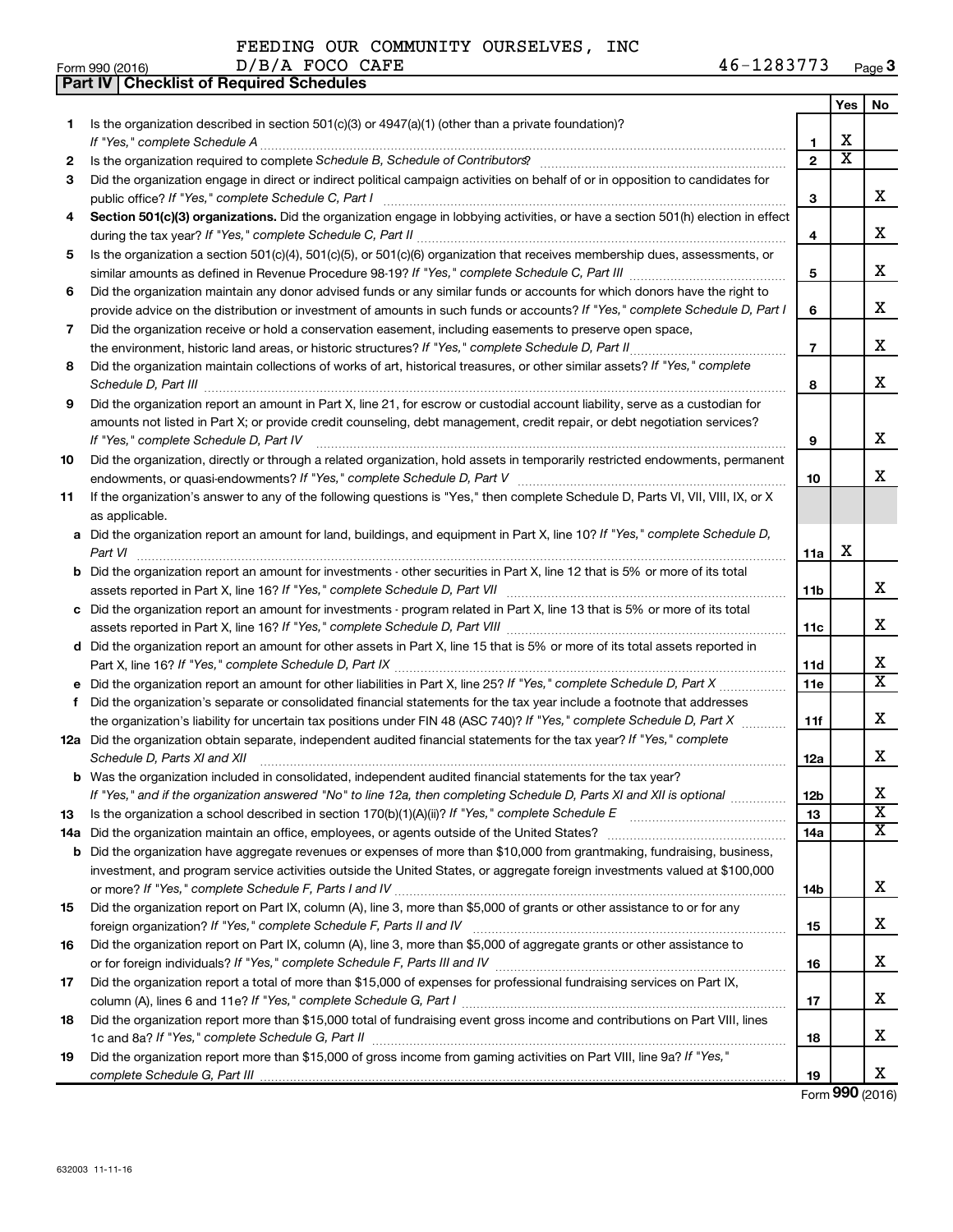|  |  |  | FEEDING OUR COMMUNITY OURSELVES, INC |  |
|--|--|--|--------------------------------------|--|
|--|--|--|--------------------------------------|--|

| Form 990 (2016) | D/B/A<br><b>CAFE</b><br><b>FOCO</b> | ר פיממ<br>Page 4<br>∡ Or<br>۱ د ه ۲ د |
|-----------------|-------------------------------------|---------------------------------------|
|-----------------|-------------------------------------|---------------------------------------|

|    | <b>Part IV   Checklist of Required Schedules (continued)</b>                                                                        |                 |     |                         |
|----|-------------------------------------------------------------------------------------------------------------------------------------|-----------------|-----|-------------------------|
|    |                                                                                                                                     |                 | Yes | No                      |
|    | 20a Did the organization operate one or more hospital facilities? If "Yes," complete Schedule H                                     | 20a             |     | x                       |
|    |                                                                                                                                     | 20 <sub>b</sub> |     |                         |
| 21 | Did the organization report more than \$5,000 of grants or other assistance to any domestic organization or                         |                 |     |                         |
|    |                                                                                                                                     | 21              |     | х                       |
| 22 | Did the organization report more than \$5,000 of grants or other assistance to or for domestic individuals on                       |                 |     |                         |
|    |                                                                                                                                     | 22              |     | х                       |
| 23 | Did the organization answer "Yes" to Part VII, Section A, line 3, 4, or 5 about compensation of the organization's current          |                 |     |                         |
|    | and former officers, directors, trustees, key employees, and highest compensated employees? If "Yes," complete                      |                 |     |                         |
|    |                                                                                                                                     | 23              |     | X                       |
|    | 24a Did the organization have a tax-exempt bond issue with an outstanding principal amount of more than \$100,000 as of the         |                 |     |                         |
|    | last day of the year, that was issued after December 31, 2002? If "Yes," answer lines 24b through 24d and complete                  |                 |     |                         |
|    | Schedule K. If "No", go to line 25a                                                                                                 | 24a             |     | x                       |
| b  |                                                                                                                                     | 24 <sub>b</sub> |     |                         |
|    | c Did the organization maintain an escrow account other than a refunding escrow at any time during the year to defease              |                 |     |                         |
|    |                                                                                                                                     | 24c             |     |                         |
|    |                                                                                                                                     | 24d             |     |                         |
|    | 25a Section 501(c)(3), 501(c)(4), and 501(c)(29) organizations. Did the organization engage in an excess benefit                    |                 |     |                         |
|    |                                                                                                                                     | 25a             |     | x                       |
|    | <b>b</b> Is the organization aware that it engaged in an excess benefit transaction with a disqualified person in a prior year, and |                 |     |                         |
|    | that the transaction has not been reported on any of the organization's prior Forms 990 or 990-EZ? If "Yes," complete               |                 |     |                         |
|    | Schedule L, Part I                                                                                                                  | 25b             |     | х                       |
| 26 | Did the organization report any amount on Part X, line 5, 6, or 22 for receivables from or payables to any current or               |                 |     |                         |
|    | former officers, directors, trustees, key employees, highest compensated employees, or disqualified persons? If "Yes,"              |                 |     |                         |
|    |                                                                                                                                     | 26              |     | х                       |
| 27 | Did the organization provide a grant or other assistance to an officer, director, trustee, key employee, substantial                |                 |     |                         |
|    | contributor or employee thereof, a grant selection committee member, or to a 35% controlled entity or family member                 |                 |     |                         |
|    |                                                                                                                                     | 27              |     | x                       |
| 28 | Was the organization a party to a business transaction with one of the following parties (see Schedule L, Part IV                   |                 |     |                         |
|    | instructions for applicable filing thresholds, conditions, and exceptions):                                                         |                 |     |                         |
| а  | A current or former officer, director, trustee, or key employee? If "Yes," complete Schedule L, Part IV                             | 28a             |     | х                       |
| b  | A family member of a current or former officer, director, trustee, or key employee? If "Yes," complete Schedule L, Part IV          | 28b             |     | $\overline{\textbf{X}}$ |
|    | c An entity of which a current or former officer, director, trustee, or key employee (or a family member thereof) was an officer,   |                 |     |                         |
|    | director, trustee, or direct or indirect owner? If "Yes," complete Schedule L, Part IV                                              | 28c             |     | х                       |
| 29 |                                                                                                                                     | 29              |     | X                       |
| 30 | Did the organization receive contributions of art, historical treasures, or other similar assets, or qualified conservation         |                 |     |                         |
|    |                                                                                                                                     | 30              |     | Χ                       |
| 31 | Did the organization liquidate, terminate, or dissolve and cease operations?                                                        |                 |     |                         |
|    |                                                                                                                                     | 31              |     | х                       |
| 32 | Did the organization sell, exchange, dispose of, or transfer more than 25% of its net assets?/f "Yes," complete                     |                 |     |                         |
|    | Schedule N, Part II                                                                                                                 | 32              |     | х                       |
| 33 | Did the organization own 100% of an entity disregarded as separate from the organization under Regulations                          |                 |     |                         |
|    |                                                                                                                                     | 33              |     | х                       |
| 34 | Was the organization related to any tax-exempt or taxable entity? If "Yes," complete Schedule R, Part II, III, or IV, and           |                 |     |                         |
|    | Part V, line 1                                                                                                                      | 34              |     | х                       |
|    |                                                                                                                                     | <b>35a</b>      |     | X                       |
|    | b If "Yes" to line 35a, did the organization receive any payment from or engage in any transaction with a controlled entity         |                 |     |                         |
|    |                                                                                                                                     | 35b             |     |                         |
| 36 | Section 501(c)(3) organizations. Did the organization make any transfers to an exempt non-charitable related organization?          |                 |     |                         |
|    |                                                                                                                                     | 36              |     | х                       |
| 37 | Did the organization conduct more than 5% of its activities through an entity that is not a related organization                    |                 |     |                         |
|    |                                                                                                                                     | 37              |     | x                       |
| 38 | Did the organization complete Schedule O and provide explanations in Schedule O for Part VI, lines 11b and 19?                      |                 |     |                         |
|    |                                                                                                                                     | 38              | х   |                         |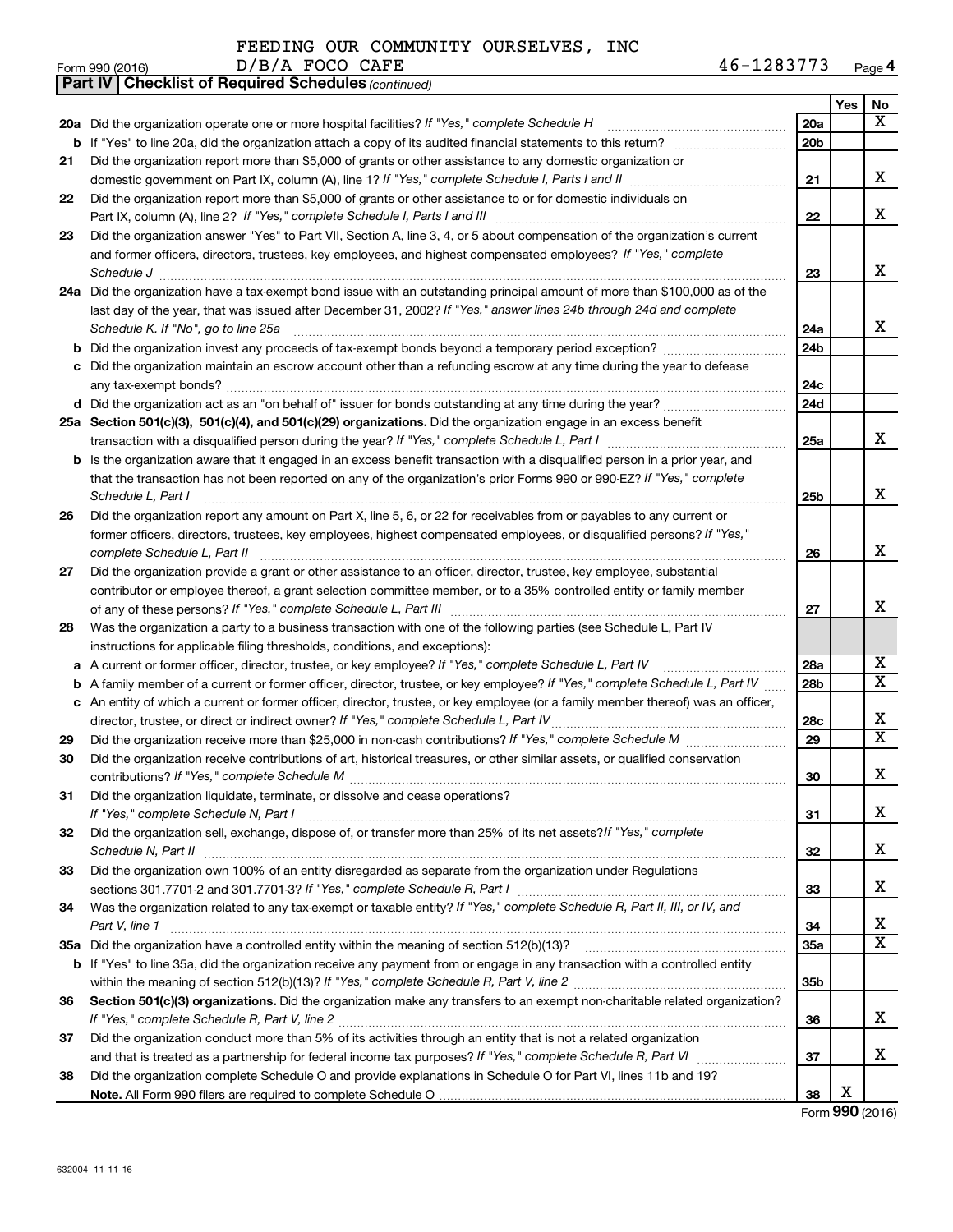|  |  |  | FEEDING OUR COMMUNITY OURSELVES, INC |  |
|--|--|--|--------------------------------------|--|
|--|--|--|--------------------------------------|--|

|    | Part V<br><b>Statements Regarding Other IRS Filings and Tax Compliance</b>                                                                      |                 |  |                      |     |                         |
|----|-------------------------------------------------------------------------------------------------------------------------------------------------|-----------------|--|----------------------|-----|-------------------------|
|    | Check if Schedule O contains a response or note to any line in this Part V                                                                      |                 |  |                      |     |                         |
|    |                                                                                                                                                 |                 |  |                      | Yes | No.                     |
|    |                                                                                                                                                 | 1a              |  |                      |     |                         |
|    | Enter the number of Forms W-2G included in line 1a. Enter -0- if not applicable                                                                 | 1 <sub>b</sub>  |  |                      |     |                         |
|    | Did the organization comply with backup withholding rules for reportable payments to vendors and reportable gaming                              |                 |  |                      |     |                         |
|    |                                                                                                                                                 |                 |  | 1c                   | x   |                         |
|    | 2a Enter the number of employees reported on Form W-3, Transmittal of Wage and Tax Statements,                                                  |                 |  |                      |     |                         |
|    | filed for the calendar year ending with or within the year covered by this return                                                               | 2a              |  |                      |     |                         |
|    |                                                                                                                                                 |                 |  | 2 <sub>b</sub>       | х   |                         |
|    |                                                                                                                                                 |                 |  |                      |     |                         |
|    | 3a Did the organization have unrelated business gross income of \$1,000 or more during the year?                                                |                 |  | За                   |     | x                       |
|    |                                                                                                                                                 |                 |  | 3 <sub>b</sub>       |     |                         |
|    | 4a At any time during the calendar year, did the organization have an interest in, or a signature or other authority over, a                    |                 |  |                      |     | X                       |
|    | financial account in a foreign country (such as a bank account, securities account, or other financial account)?                                |                 |  | 4a                   |     |                         |
|    | <b>b</b> If "Yes," enter the name of the foreign country: $\blacktriangleright$                                                                 |                 |  |                      |     |                         |
|    | See instructions for filing requirements for FinCEN Form 114, Report of Foreign Bank and Financial Accounts (FBAR).                             |                 |  |                      |     | х                       |
|    |                                                                                                                                                 |                 |  | 5a<br>5 <sub>b</sub> |     | $\overline{\mathtt{x}}$ |
|    |                                                                                                                                                 |                 |  | 5c                   |     |                         |
|    | 6a Does the organization have annual gross receipts that are normally greater than \$100,000, and did the organization solicit                  |                 |  |                      |     |                         |
|    |                                                                                                                                                 |                 |  | 6a                   |     | X                       |
|    | <b>b</b> If "Yes," did the organization include with every solicitation an express statement that such contributions or gifts                   |                 |  |                      |     |                         |
|    |                                                                                                                                                 |                 |  | 6b                   |     |                         |
| 7  | Organizations that may receive deductible contributions under section 170(c).                                                                   |                 |  |                      |     |                         |
| a  | Did the organization receive a payment in excess of \$75 made partly as a contribution and partly for goods and services provided to the payor? |                 |  | 7a                   |     | x                       |
|    |                                                                                                                                                 |                 |  | 7b                   |     |                         |
|    | c Did the organization sell, exchange, or otherwise dispose of tangible personal property for which it was required                             |                 |  |                      |     |                         |
|    |                                                                                                                                                 |                 |  | 7c                   |     | x                       |
|    |                                                                                                                                                 | 7d              |  |                      |     |                         |
| е  |                                                                                                                                                 |                 |  | 7e                   |     | x                       |
|    | Did the organization, during the year, pay premiums, directly or indirectly, on a personal benefit contract?                                    |                 |  | 7f                   |     | $\overline{\mathbf{X}}$ |
| g  | If the organization received a contribution of qualified intellectual property, did the organization file Form 8899 as required?                |                 |  | 7g                   |     |                         |
| h  | If the organization received a contribution of cars, boats, airplanes, or other vehicles, did the organization file a Form 1098-C?              |                 |  | 7h                   |     |                         |
| 8  | Sponsoring organizations maintaining donor advised funds. Did a donor advised fund maintained by the                                            |                 |  |                      |     |                         |
|    |                                                                                                                                                 |                 |  | 8                    |     |                         |
| 9  | Sponsoring organizations maintaining donor advised funds.                                                                                       |                 |  |                      |     |                         |
|    |                                                                                                                                                 |                 |  | эа                   |     |                         |
|    | <b>b</b> Did the sponsoring organization make a distribution to a donor, donor advisor, or related person?                                      |                 |  | 9b                   |     |                         |
| 10 | Section 501(c)(7) organizations. Enter:                                                                                                         |                 |  |                      |     |                         |
| а  |                                                                                                                                                 | 10a             |  |                      |     |                         |
| b  | Gross receipts, included on Form 990, Part VIII, line 12, for public use of club facilities                                                     | 10 <sub>b</sub> |  |                      |     |                         |
| 11 | Section 501(c)(12) organizations. Enter:                                                                                                        | 11a             |  |                      |     |                         |
| а  | b Gross income from other sources (Do not net amounts due or paid to other sources against                                                      |                 |  |                      |     |                         |
|    | amounts due or received from them.)                                                                                                             | 11b             |  |                      |     |                         |
|    | 12a Section 4947(a)(1) non-exempt charitable trusts. Is the organization filing Form 990 in lieu of Form 1041?                                  |                 |  | 12a                  |     |                         |
|    | <b>b</b> If "Yes," enter the amount of tax-exempt interest received or accrued during the year                                                  | 12b             |  |                      |     |                         |
| 13 | Section 501(c)(29) qualified nonprofit health insurance issuers.                                                                                |                 |  |                      |     |                         |
|    | a Is the organization licensed to issue qualified health plans in more than one state?                                                          |                 |  | 1За                  |     |                         |
|    | Note. See the instructions for additional information the organization must report on Schedule O.                                               |                 |  |                      |     |                         |
|    | <b>b</b> Enter the amount of reserves the organization is required to maintain by the states in which the                                       |                 |  |                      |     |                         |
|    |                                                                                                                                                 | 13 <sub>b</sub> |  |                      |     |                         |
|    |                                                                                                                                                 | 13 <sub>c</sub> |  |                      |     |                         |
|    | 14a Did the organization receive any payments for indoor tanning services during the tax year?                                                  |                 |  | 14a                  |     | X                       |
|    |                                                                                                                                                 |                 |  | 14b                  |     |                         |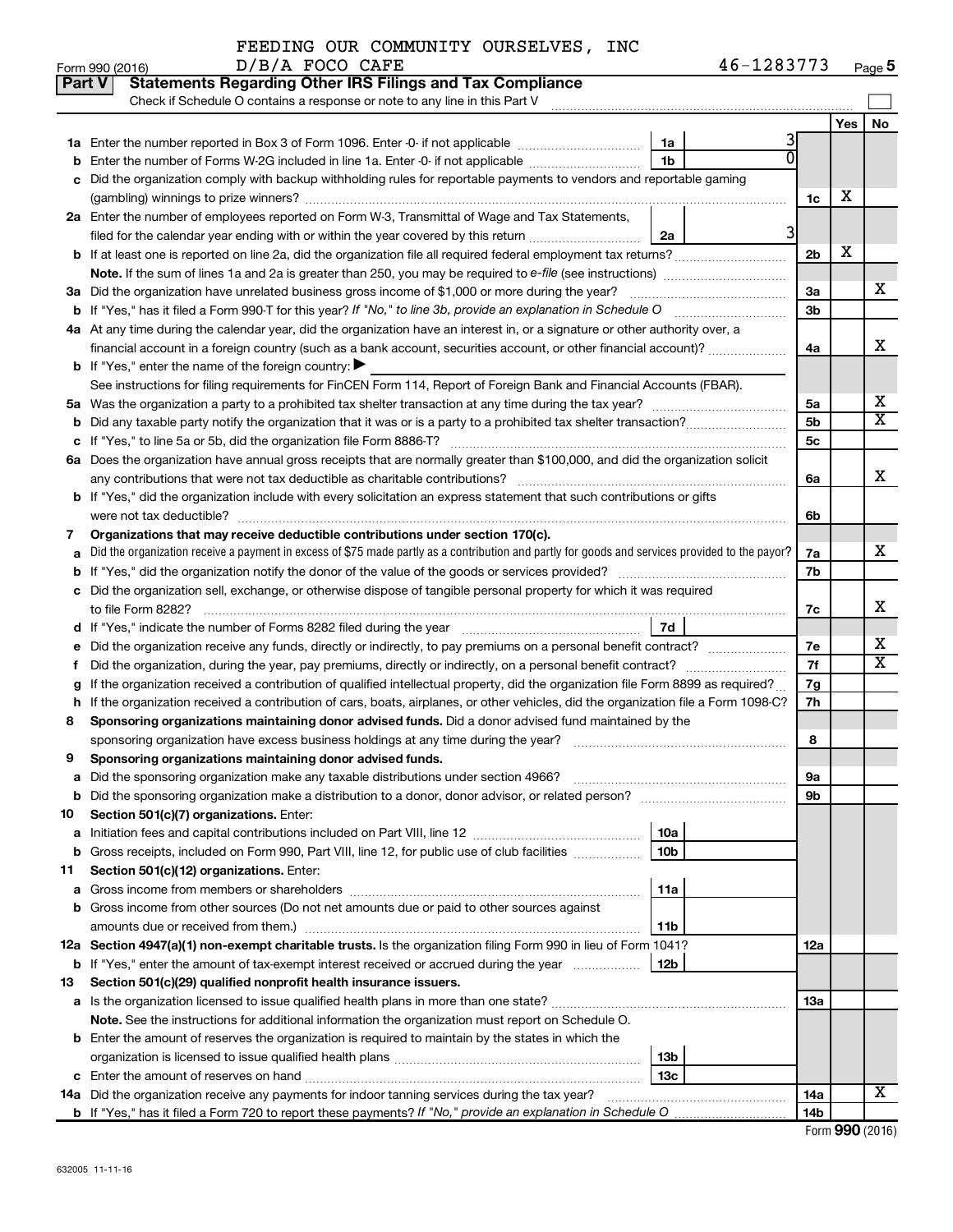**Part VI** Governance, Management, and Disclosure For each "Yes" response to lines 2 through 7b below, and for a "No" response *to line 8a, 8b, or 10b below, describe the circumstances, processes, or changes in Schedule O. See instructions.*

|          |                                                                                                                                                                                                                                  |    |  |                 |                         | x                                                  |  |
|----------|----------------------------------------------------------------------------------------------------------------------------------------------------------------------------------------------------------------------------------|----|--|-----------------|-------------------------|----------------------------------------------------|--|
|          | Section A. Governing Body and Management                                                                                                                                                                                         |    |  |                 |                         |                                                    |  |
|          |                                                                                                                                                                                                                                  |    |  |                 | Yes                     | No                                                 |  |
|          | <b>1a</b> Enter the number of voting members of the governing body at the end of the tax year                                                                                                                                    | 1a |  |                 |                         |                                                    |  |
|          | If there are material differences in voting rights among members of the governing body, or if the governing                                                                                                                      |    |  |                 |                         |                                                    |  |
|          | body delegated broad authority to an executive committee or similar committee, explain in Schedule O.                                                                                                                            |    |  |                 |                         |                                                    |  |
| b        | Enter the number of voting members included in line 1a, above, who are independent                                                                                                                                               | 1b |  |                 |                         |                                                    |  |
| 2        | Did any officer, director, trustee, or key employee have a family relationship or a business relationship with any other                                                                                                         |    |  |                 |                         |                                                    |  |
|          | officer, director, trustee, or key employee?                                                                                                                                                                                     |    |  | $\mathbf{2}$    | х                       |                                                    |  |
| 3        | Did the organization delegate control over management duties customarily performed by or under the direct supervision                                                                                                            |    |  |                 |                         |                                                    |  |
|          |                                                                                                                                                                                                                                  |    |  | 3<br>4          |                         | х<br>$\overline{\textbf{x}}$                       |  |
| 4        | Did the organization make any significant changes to its governing documents since the prior Form 990 was filed?                                                                                                                 |    |  |                 |                         |                                                    |  |
| 5        |                                                                                                                                                                                                                                  |    |  | 5<br>6          |                         | $\overline{\textbf{x}}$<br>$\overline{\textbf{x}}$ |  |
| 6        | Did the organization have members or stockholders?                                                                                                                                                                               |    |  |                 |                         |                                                    |  |
| 7a       | Did the organization have members, stockholders, or other persons who had the power to elect or appoint one or                                                                                                                   |    |  |                 |                         |                                                    |  |
|          | more members of the governing body?                                                                                                                                                                                              |    |  | 7a              |                         | х                                                  |  |
|          | <b>b</b> Are any governance decisions of the organization reserved to (or subject to approval by) members, stockholders, or                                                                                                      |    |  |                 |                         |                                                    |  |
|          | persons other than the governing body?                                                                                                                                                                                           |    |  | 7b              |                         | х                                                  |  |
| 8        | Did the organization contemporaneously document the meetings held or written actions undertaken during the year by the following:                                                                                                |    |  |                 |                         |                                                    |  |
| a        | The governing body?                                                                                                                                                                                                              |    |  | 8а              | х                       |                                                    |  |
| b        |                                                                                                                                                                                                                                  |    |  | 8b              | $\overline{\textbf{x}}$ |                                                    |  |
| 9        | Is there any officer, director, trustee, or key employee listed in Part VII, Section A, who cannot be reached at the                                                                                                             |    |  |                 |                         | x                                                  |  |
|          |                                                                                                                                                                                                                                  |    |  | 9               |                         |                                                    |  |
|          | Section B. Policies (This Section B requests information about policies not required by the Internal Revenue Code.)                                                                                                              |    |  |                 |                         |                                                    |  |
|          |                                                                                                                                                                                                                                  |    |  |                 | Yes                     | No<br>$\overline{\mathbf{X}}$                      |  |
|          |                                                                                                                                                                                                                                  |    |  | 10a             |                         |                                                    |  |
|          | <b>b</b> If "Yes," did the organization have written policies and procedures governing the activities of such chapters, affiliates,                                                                                              |    |  | 10 <sub>b</sub> |                         |                                                    |  |
|          |                                                                                                                                                                                                                                  |    |  | 11a             | $\overline{\textbf{x}}$ |                                                    |  |
|          | 11a Has the organization provided a complete copy of this Form 990 to all members of its governing body before filing the form?<br>Describe in Schedule O the process, if any, used by the organization to review this Form 990. |    |  |                 |                         |                                                    |  |
| b        | Did the organization have a written conflict of interest policy? If "No," go to line 13                                                                                                                                          |    |  | 12a             | х                       |                                                    |  |
| 12a<br>b | Were officers, directors, or trustees, and key employees required to disclose annually interests that could give rise to conflicts?                                                                                              |    |  | 12 <sub>b</sub> | $\overline{\textbf{x}}$ |                                                    |  |
| с        | Did the organization regularly and consistently monitor and enforce compliance with the policy? If "Yes," describe                                                                                                               |    |  |                 |                         |                                                    |  |
|          | in Schedule O how this was done                                                                                                                                                                                                  |    |  | 12c             | х                       |                                                    |  |
| 13       | Did the organization have a written whistleblower policy?                                                                                                                                                                        |    |  | 13              |                         | X                                                  |  |
| 14       |                                                                                                                                                                                                                                  |    |  | 14              |                         | $\overline{\mathtt{x}}$                            |  |
| 15       | Did the process for determining compensation of the following persons include a review and approval by independent                                                                                                               |    |  |                 |                         |                                                    |  |
|          | persons, comparability data, and contemporaneous substantiation of the deliberation and decision?                                                                                                                                |    |  |                 |                         |                                                    |  |
| a        |                                                                                                                                                                                                                                  |    |  | 15a             |                         | х                                                  |  |
|          | <b>b</b> Other officers or key employees of the organization                                                                                                                                                                     |    |  | 15 <sub>b</sub> |                         | $\overline{\mathtt{x}}$                            |  |
|          | If "Yes" to line 15a or 15b, describe the process in Schedule O (see instructions).                                                                                                                                              |    |  |                 |                         |                                                    |  |
|          | 16a Did the organization invest in, contribute assets to, or participate in a joint venture or similar arrangement with a                                                                                                        |    |  |                 |                         |                                                    |  |
|          | taxable entity during the year?                                                                                                                                                                                                  |    |  | 16a             |                         | х                                                  |  |
|          | b If "Yes," did the organization follow a written policy or procedure requiring the organization to evaluate its participation                                                                                                   |    |  |                 |                         |                                                    |  |
|          | in joint venture arrangements under applicable federal tax law, and take steps to safeguard the organization's                                                                                                                   |    |  |                 |                         |                                                    |  |
|          | exempt status with respect to such arrangements?                                                                                                                                                                                 |    |  | 16b             |                         |                                                    |  |
|          | <b>Section C. Disclosure</b>                                                                                                                                                                                                     |    |  |                 |                         |                                                    |  |
| 17       | List the states with which a copy of this Form 990 is required to be filed $\blacktriangleright$ CO                                                                                                                              |    |  |                 |                         |                                                    |  |
| 18       | Section 6104 requires an organization to make its Forms 1023 (or 1024 if applicable), 990, and 990-T (Section 501(c)(3)s only) available                                                                                         |    |  |                 |                         |                                                    |  |
|          | for public inspection. Indicate how you made these available. Check all that apply.                                                                                                                                              |    |  |                 |                         |                                                    |  |
|          | $\lfloor x \rfloor$ Upon request<br>Own website<br>Another's website<br>Other (explain in Schedule O)                                                                                                                            |    |  |                 |                         |                                                    |  |
| 19       | Describe in Schedule O whether (and if so, how) the organization made its governing documents, conflict of interest policy, and financial                                                                                        |    |  |                 |                         |                                                    |  |
|          | statements available to the public during the tax year.                                                                                                                                                                          |    |  |                 |                         |                                                    |  |
| 20       | State the name, address, and telephone number of the person who possesses the organization's books and records:                                                                                                                  |    |  |                 |                         |                                                    |  |
|          | THE ORGANIZATION - 309-368-1659                                                                                                                                                                                                  |    |  |                 |                         |                                                    |  |
|          | 80526<br>2506 HOLLINGBOURNE DRIVE, FORT COLLINS, CO                                                                                                                                                                              |    |  |                 |                         |                                                    |  |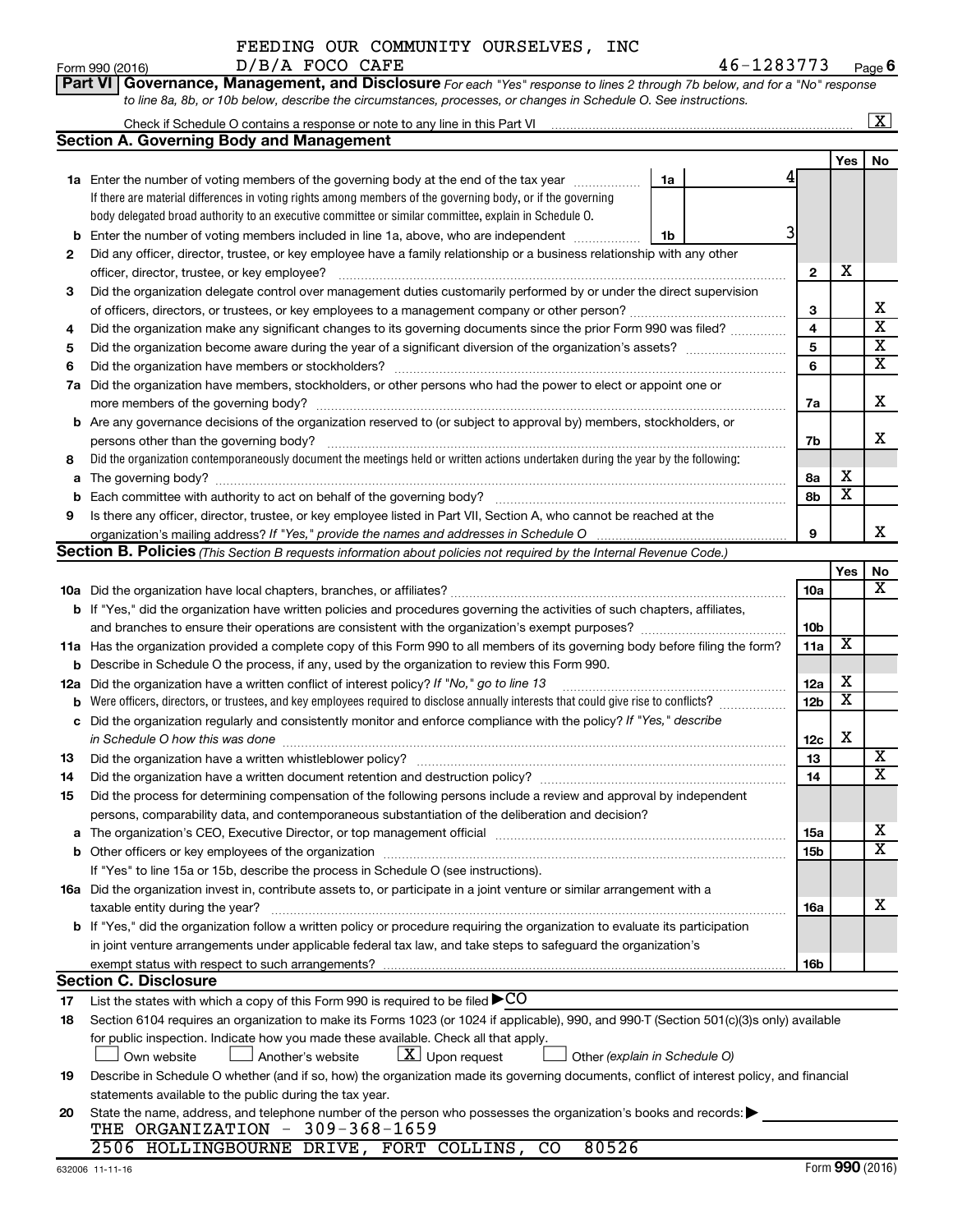|  | FEEDING OUR COMMUNITY OURSELVES, INC |  |
|--|--------------------------------------|--|
|  |                                      |  |

 $\Box$ 

|  | Part VII Compensation of Officers, Directors, Trustees, Key Employees, Highest Compensated |
|--|--------------------------------------------------------------------------------------------|
|  | <b>Employees, and Independent Contractors</b>                                              |

#### Check if Schedule O contains a response or note to any line in this Part VII

**Section A. Officers, Directors, Trustees, Key Employees, and Highest Compensated Employees**

**1a**  Complete this table for all persons required to be listed. Report compensation for the calendar year ending with or within the organization's tax year.

**•** List all of the organization's current officers, directors, trustees (whether individuals or organizations), regardless of amount of compensation.

Enter -0- in columns  $(D)$ ,  $(E)$ , and  $(F)$  if no compensation was paid.

**•** List all of the organization's **current** key employees, if any. See instructions for definition of "key employee."

**•** List the organization's five current highest compensated employees (other than an officer, director, trustee, or key employee) who received reportable compensation (Box 5 of Form W-2 and/or Box 7 of Form 1099-MISC) of more than \$100,000 from the organization and any related organizations.

**•** List all of the organization's former officers, key employees, and highest compensated employees who received more than \$100,000 of reportable compensation from the organization and any related organizations.

**•** List all of the organization's former directors or trustees that received, in the capacity as a former director or trustee of the organization, more than \$10,000 of reportable compensation from the organization and any related organizations.

List persons in the following order: individual trustees or directors; institutional trustees; officers; key employees; highest compensated employees; and former such persons.

|  |  |  | Check this box if neither the organization nor any related organization compensated any current officer, director, or trustee. |  |  |
|--|--|--|--------------------------------------------------------------------------------------------------------------------------------|--|--|
|  |  |  |                                                                                                                                |  |  |

| (A)                      | (B)<br>(C)     |                                |                                         |             |              |                                   |        | (D)             | (E)             | (F)           |
|--------------------------|----------------|--------------------------------|-----------------------------------------|-------------|--------------|-----------------------------------|--------|-----------------|-----------------|---------------|
| Name and Title           | Average        |                                | Position<br>(do not check more than one |             |              |                                   |        | Reportable      | Reportable      | Estimated     |
|                          | hours per      |                                | box, unless person is both an           |             |              |                                   |        | compensation    | compensation    | amount of     |
|                          | week           |                                | officer and a director/trustee)         |             |              |                                   |        | from            | from related    | other         |
|                          | (list any      |                                |                                         |             |              |                                   |        | the             | organizations   | compensation  |
|                          | hours for      |                                |                                         |             |              |                                   |        | organization    | (W-2/1099-MISC) | from the      |
|                          | related        |                                |                                         |             |              |                                   |        | (W-2/1099-MISC) |                 | organization  |
|                          | organizations  |                                |                                         |             |              |                                   |        |                 |                 | and related   |
|                          | below<br>line) | Individual trustee or director | Institutional trustee                   | Officer     | Key employee | Highest compensated<br>  employee | Former |                 |                 | organizations |
| (1) JEFF BAUMGARDNER     | 60.00          |                                |                                         |             |              |                                   |        |                 |                 |               |
| CO-FOUNDER               |                | $\overline{\text{X}}$          |                                         | $\mathbf X$ |              |                                   |        | 0.              | 0.              | $\mathbf 0$ . |
| (2) KATHLEEN BAUMGARDNER | 30.00          |                                |                                         |             |              |                                   |        |                 |                 |               |
| EXECUTIVE DIRECTOR       |                | X                              |                                         | $\mathbf X$ |              |                                   |        | 50,541.         | 0.              | 2,940.        |
| (3) MALINI BARTELS       | 2.00           |                                |                                         |             |              |                                   |        |                 |                 |               |
| DIRECTOR (THRU 7/16)     |                | $\mathbf X$                    |                                         |             |              |                                   |        | 0.              | $\mathbf 0$ .   | $\mathbf 0$ . |
| (4) LIZ FABICS           | 3.00           |                                |                                         |             |              |                                   |        |                 |                 |               |
| <b>DIRECTOR</b>          |                | X                              |                                         |             |              |                                   |        | 0.              | 0.              | $\mathbf 0$ . |
| (5) NANCEE STUART        | 3.00           |                                |                                         |             |              |                                   |        |                 |                 |               |
| DIRECTOR (FROM 7/16)     |                | X                              |                                         |             |              |                                   |        | $\mathbf 0$ .   | 0.              | $0$ .         |
|                          |                |                                |                                         |             |              |                                   |        |                 |                 |               |
|                          |                |                                |                                         |             |              |                                   |        |                 |                 |               |
|                          |                |                                |                                         |             |              |                                   |        |                 |                 |               |
|                          |                |                                |                                         |             |              |                                   |        |                 |                 |               |
|                          |                |                                |                                         |             |              |                                   |        |                 |                 |               |
|                          |                |                                |                                         |             |              |                                   |        |                 |                 |               |
|                          |                |                                |                                         |             |              |                                   |        |                 |                 |               |
|                          |                |                                |                                         |             |              |                                   |        |                 |                 |               |
|                          |                |                                |                                         |             |              |                                   |        |                 |                 |               |
|                          |                |                                |                                         |             |              |                                   |        |                 |                 |               |
|                          |                |                                |                                         |             |              |                                   |        |                 |                 |               |
|                          |                |                                |                                         |             |              |                                   |        |                 |                 |               |
|                          |                |                                |                                         |             |              |                                   |        |                 |                 |               |
|                          |                |                                |                                         |             |              |                                   |        |                 |                 |               |
|                          |                |                                |                                         |             |              |                                   |        |                 |                 |               |
|                          |                |                                |                                         |             |              |                                   |        |                 |                 |               |
|                          |                |                                |                                         |             |              |                                   |        |                 |                 |               |
|                          |                |                                |                                         |             |              |                                   |        |                 |                 |               |
|                          |                |                                |                                         |             |              |                                   |        |                 |                 |               |
|                          |                |                                |                                         |             |              |                                   |        |                 |                 |               |
|                          |                |                                |                                         |             |              |                                   |        |                 |                 |               |
|                          |                |                                |                                         |             |              |                                   |        |                 |                 |               |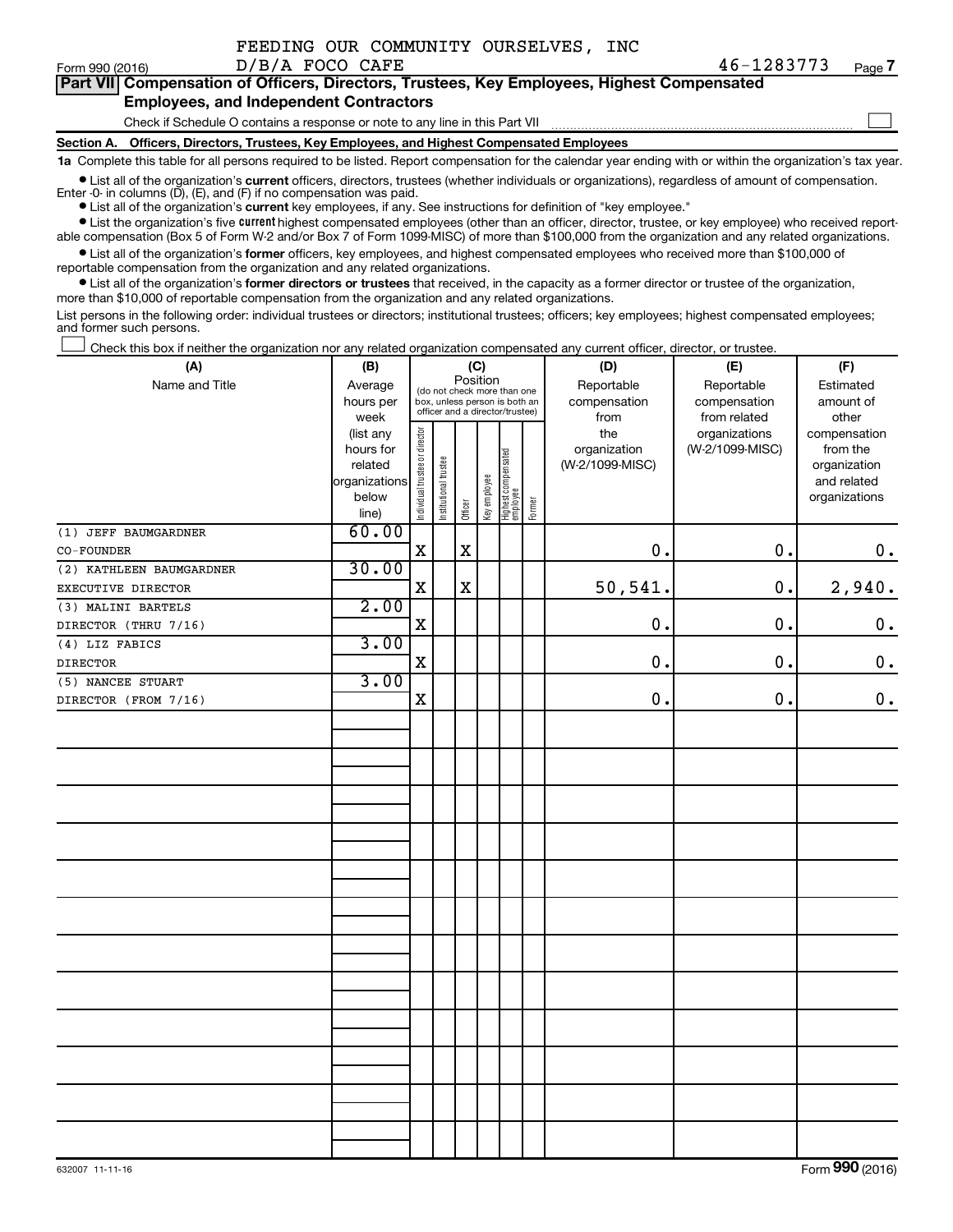|                                                                                                                                                                                                                                                             |                                                         |                                |                       |          |              |                                                                                                 |        | FEEDING OUR COMMUNITY OURSELVES, INC             |                                                                    |                                   |        |                                                          |
|-------------------------------------------------------------------------------------------------------------------------------------------------------------------------------------------------------------------------------------------------------------|---------------------------------------------------------|--------------------------------|-----------------------|----------|--------------|-------------------------------------------------------------------------------------------------|--------|--------------------------------------------------|--------------------------------------------------------------------|-----------------------------------|--------|----------------------------------------------------------|
| Form 990 (2016)<br><b>Part VII</b><br>Section A. Officers, Directors, Trustees, Key Employees, and Highest Compensated Employees (continued)                                                                                                                | D/B/A FOCO CAFE                                         |                                |                       |          |              |                                                                                                 |        |                                                  | 46-1283773                                                         |                                   |        | Page 8                                                   |
| (A)<br>Name and title                                                                                                                                                                                                                                       | (B)<br>Average<br>hours per<br>week<br>(list any        |                                |                       | Position | (C)          | (do not check more than one<br>box, unless person is both an<br>officer and a director/trustee) |        | (D)<br>Reportable<br>compensation<br>from<br>the | (E)<br>Reportable<br>compensation<br>from related<br>organizations |                                   |        | (F)<br>Estimated<br>amount of<br>other<br>compensation   |
|                                                                                                                                                                                                                                                             | hours for<br>related<br>organizations<br>below<br>line) | Individual trustee or director | Institutional trustee | Officer  | Key employee | Highest compensated<br>employee                                                                 | Former | organization<br>(W-2/1099-MISC)                  | (W-2/1099-MISC)                                                    |                                   |        | from the<br>organization<br>and related<br>organizations |
|                                                                                                                                                                                                                                                             |                                                         |                                |                       |          |              |                                                                                                 |        |                                                  |                                                                    |                                   |        |                                                          |
|                                                                                                                                                                                                                                                             |                                                         |                                |                       |          |              |                                                                                                 |        |                                                  |                                                                    |                                   |        |                                                          |
|                                                                                                                                                                                                                                                             |                                                         |                                |                       |          |              |                                                                                                 |        |                                                  |                                                                    |                                   |        |                                                          |
|                                                                                                                                                                                                                                                             |                                                         |                                |                       |          |              |                                                                                                 |        |                                                  |                                                                    |                                   |        |                                                          |
|                                                                                                                                                                                                                                                             |                                                         |                                |                       |          |              |                                                                                                 |        | 50, 541.                                         |                                                                    | $\overline{0}$ .                  |        | 2,940.                                                   |
| 1b Sub-total                                                                                                                                                                                                                                                |                                                         |                                |                       |          |              |                                                                                                 |        | $\overline{0}$ .<br>50, 541                      |                                                                    | $\overline{\mathfrak{o}}$ .<br>σ. |        | $\overline{0}$ .<br>2,940.                               |
| Total number of individuals (including but not limited to those listed above) who received more than \$100,000 of reportable<br>2<br>compensation from the organization $\blacktriangleright$                                                               |                                                         |                                |                       |          |              |                                                                                                 |        |                                                  |                                                                    |                                   |        | 0                                                        |
| Did the organization list any former officer, director, or trustee, key employee, or highest compensated employee on<br>З                                                                                                                                   |                                                         |                                |                       |          |              |                                                                                                 |        |                                                  |                                                                    |                                   |        | No<br>Yes                                                |
| line 1a? If "Yes," complete Schedule J for such individual manufactured content content from the content of the<br>For any individual listed on line 1a, is the sum of reportable compensation and other compensation from the organization<br>4            |                                                         |                                |                       |          |              |                                                                                                 |        |                                                  |                                                                    |                                   | З      | $\overline{\text{X}}$<br>x.                              |
| Did any person listed on line 1a receive or accrue compensation from any unrelated organization or individual for services<br>5                                                                                                                             |                                                         |                                |                       |          |              |                                                                                                 |        |                                                  |                                                                    |                                   | 4<br>5 | x                                                        |
| <b>Section B. Independent Contractors</b>                                                                                                                                                                                                                   |                                                         |                                |                       |          |              |                                                                                                 |        |                                                  |                                                                    |                                   |        |                                                          |
| Complete this table for your five highest compensated independent contractors that received more than \$100,000 of compensation from<br>1<br>the organization. Report compensation for the calendar year ending with or within the organization's tax year. |                                                         |                                |                       |          |              |                                                                                                 |        |                                                  |                                                                    |                                   |        |                                                          |
| (A)<br>Name and business address                                                                                                                                                                                                                            |                                                         |                                | <b>NONE</b>           |          |              |                                                                                                 |        | (B)<br>Description of services                   |                                                                    |                                   | (C)    | Compensation                                             |
|                                                                                                                                                                                                                                                             |                                                         |                                |                       |          |              |                                                                                                 |        |                                                  |                                                                    |                                   |        |                                                          |
|                                                                                                                                                                                                                                                             |                                                         |                                |                       |          |              |                                                                                                 |        |                                                  |                                                                    |                                   |        |                                                          |
|                                                                                                                                                                                                                                                             |                                                         |                                |                       |          |              |                                                                                                 |        |                                                  |                                                                    |                                   |        |                                                          |
|                                                                                                                                                                                                                                                             |                                                         |                                |                       |          |              |                                                                                                 |        |                                                  |                                                                    |                                   |        |                                                          |
| Total number of independent contractors (including but not limited to those listed above) who received more than<br>2<br>\$100,000 of compensation from the organization                                                                                    |                                                         |                                |                       |          |              | 0                                                                                               |        |                                                  |                                                                    |                                   |        |                                                          |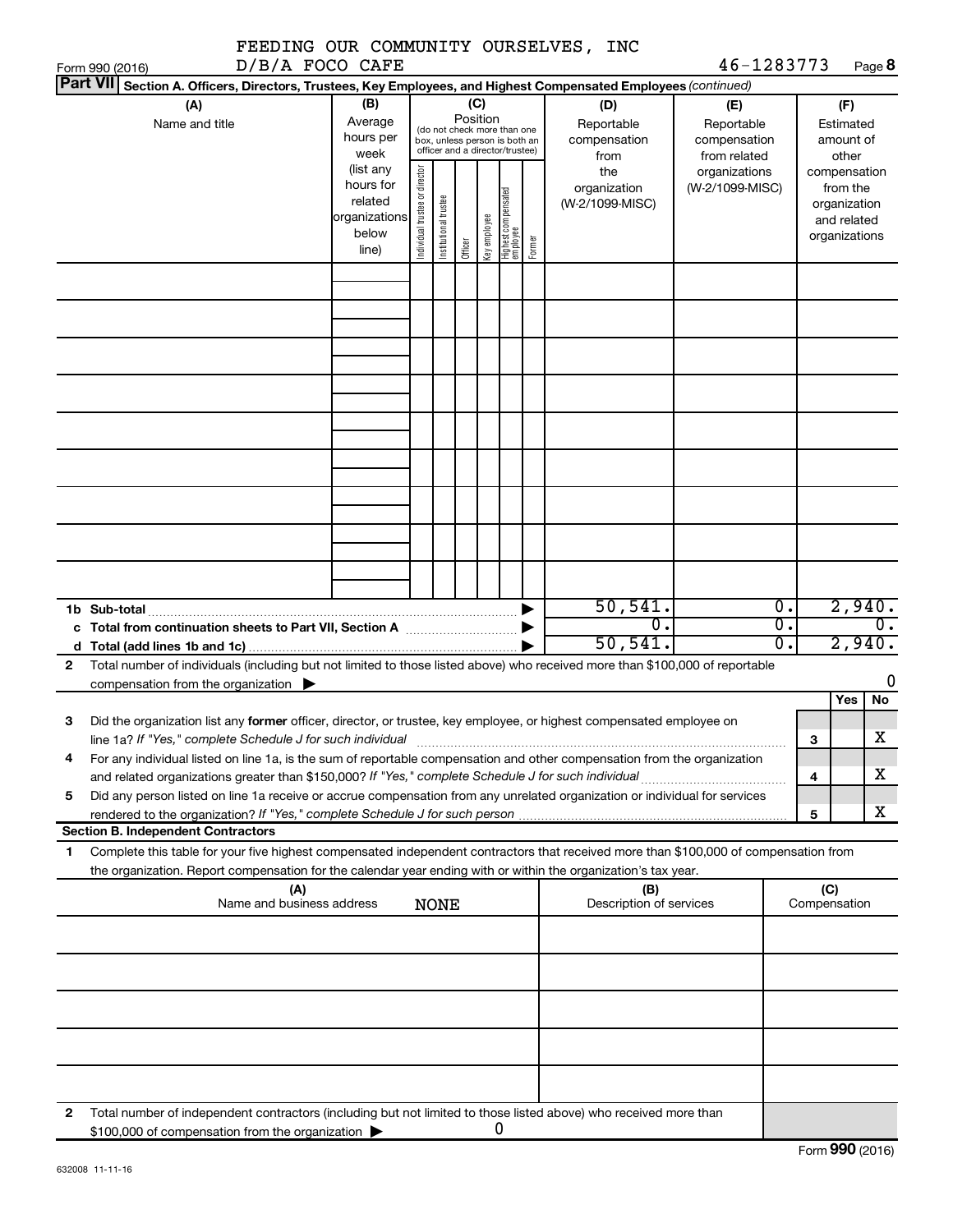|  | FEEDING OUR COMMUNITY OURSELVES, INC |  |
|--|--------------------------------------|--|
|  |                                      |  |

|                              | <b>Part VIII</b> | <b>Statement of Revenue</b>                                                                                           |                |                               |                            |                                                 |                                                    |                                                                    |
|------------------------------|------------------|-----------------------------------------------------------------------------------------------------------------------|----------------|-------------------------------|----------------------------|-------------------------------------------------|----------------------------------------------------|--------------------------------------------------------------------|
|                              |                  |                                                                                                                       |                |                               |                            |                                                 |                                                    |                                                                    |
|                              |                  |                                                                                                                       |                |                               | (A)<br>Total revenue       | (B)<br>Related or<br>exempt function<br>revenue | $\overline{C}$<br>Unrelated<br>business<br>revenue | (D)<br>Revenue excluded<br>trom tax under<br>sections<br>512 - 514 |
|                              |                  | 1 a Federated campaigns                                                                                               | 1a             |                               |                            |                                                 |                                                    |                                                                    |
|                              |                  | <b>b</b> Membership dues                                                                                              | 1 <sub>b</sub> |                               |                            |                                                 |                                                    |                                                                    |
|                              |                  | c Fundraising events                                                                                                  | 1 <sub>c</sub> | 9,094.                        |                            |                                                 |                                                    |                                                                    |
|                              |                  | d Related organizations                                                                                               | 1 <sub>d</sub> |                               |                            |                                                 |                                                    |                                                                    |
|                              |                  | e Government grants (contributions)                                                                                   | 1e             |                               |                            |                                                 |                                                    |                                                                    |
|                              |                  | f All other contributions, gifts, grants, and                                                                         |                |                               |                            |                                                 |                                                    |                                                                    |
|                              |                  | similar amounts not included above                                                                                    | 1f             | 83,310.                       |                            |                                                 |                                                    |                                                                    |
|                              |                  | g Noncash contributions included in lines 1a-1f: \$                                                                   |                |                               |                            |                                                 |                                                    |                                                                    |
| Contributions, Gifts, Grants |                  |                                                                                                                       |                |                               | 92,404.                    |                                                 |                                                    |                                                                    |
|                              |                  |                                                                                                                       |                | Business Code                 |                            |                                                 |                                                    |                                                                    |
|                              | 2 a              | the control of the control of the control of the control of the control of                                            |                |                               |                            |                                                 |                                                    |                                                                    |
| Program Service<br>Revenue   | b                | <u> 1989 - Johann Barbara, martin amerikan basal dan berasal dan berasal dalam basal dan berasal dalam berasal da</u> |                |                               |                            |                                                 |                                                    |                                                                    |
|                              | с                | the control of the control of the control of the control of the control of                                            |                |                               |                            |                                                 |                                                    |                                                                    |
|                              | d                | the contract of the contract of the contract of                                                                       |                |                               |                            |                                                 |                                                    |                                                                    |
|                              |                  |                                                                                                                       |                |                               |                            |                                                 |                                                    |                                                                    |
|                              |                  | f All other program service revenue                                                                                   |                |                               |                            |                                                 |                                                    |                                                                    |
|                              |                  |                                                                                                                       |                |                               |                            |                                                 |                                                    |                                                                    |
|                              | 3                | Investment income (including dividends, interest, and                                                                 |                |                               |                            |                                                 |                                                    |                                                                    |
|                              |                  |                                                                                                                       |                |                               | 16.                        |                                                 |                                                    | 16.                                                                |
|                              | 4                | Income from investment of tax-exempt bond proceeds                                                                    |                |                               |                            |                                                 |                                                    |                                                                    |
|                              | 5                |                                                                                                                       |                |                               |                            |                                                 |                                                    |                                                                    |
|                              |                  |                                                                                                                       | (i) Real       | (ii) Personal                 |                            |                                                 |                                                    |                                                                    |
|                              |                  | 6 a Gross rents                                                                                                       |                |                               |                            |                                                 |                                                    |                                                                    |
|                              |                  | <b>b</b> Less: rental expenses                                                                                        |                |                               |                            |                                                 |                                                    |                                                                    |
|                              |                  | c Rental income or (loss)                                                                                             |                |                               |                            |                                                 |                                                    |                                                                    |
|                              |                  |                                                                                                                       |                |                               |                            |                                                 |                                                    |                                                                    |
|                              |                  | 7 a Gross amount from sales of                                                                                        | (i) Securities | (ii) Other                    |                            |                                                 |                                                    |                                                                    |
|                              |                  | assets other than inventory                                                                                           |                |                               |                            |                                                 |                                                    |                                                                    |
|                              |                  | <b>b</b> Less: cost or other basis                                                                                    |                |                               |                            |                                                 |                                                    |                                                                    |
|                              |                  | and sales expenses                                                                                                    |                |                               |                            |                                                 |                                                    |                                                                    |
|                              |                  |                                                                                                                       |                |                               |                            |                                                 |                                                    |                                                                    |
|                              |                  |                                                                                                                       |                |                               |                            |                                                 |                                                    |                                                                    |
|                              |                  | 8 a Gross income from fundraising events (not                                                                         |                |                               |                            |                                                 |                                                    |                                                                    |
|                              |                  | $9,094.$ of<br>including \$                                                                                           |                |                               |                            |                                                 |                                                    |                                                                    |
| <b>Other Revenue</b>         |                  | contributions reported on line 1c). See                                                                               |                | 1,724.                        |                            |                                                 |                                                    |                                                                    |
|                              |                  |                                                                                                                       |                | a<br>12, 242.<br>$\mathbf{b}$ |                            |                                                 |                                                    |                                                                    |
|                              |                  | <b>b</b> Less: direct expenses                                                                                        |                |                               | $\langle 10, 518. \rangle$ |                                                 |                                                    | $<$ 10,518.>                                                       |
|                              |                  | c Net income or (loss) from fundraising events                                                                        |                |                               |                            |                                                 |                                                    |                                                                    |
|                              |                  | 9 a Gross income from gaming activities. See                                                                          |                |                               |                            |                                                 |                                                    |                                                                    |
|                              |                  |                                                                                                                       |                | b                             |                            |                                                 |                                                    |                                                                    |
|                              |                  | c Net income or (loss) from gaming activities                                                                         |                |                               |                            |                                                 |                                                    |                                                                    |
|                              |                  | 10 a Gross sales of inventory, less returns                                                                           |                |                               |                            |                                                 |                                                    |                                                                    |
|                              |                  |                                                                                                                       |                | $a$ 130, 425.                 |                            |                                                 |                                                    |                                                                    |
|                              |                  |                                                                                                                       |                | 50,921.<br>$\mathbf{b}$       |                            |                                                 |                                                    |                                                                    |
|                              |                  | c Net income or (loss) from sales of inventory                                                                        |                | 79,504.                       | 79,504.                    |                                                 |                                                    |                                                                    |
|                              |                  | Miscellaneous Revenue                                                                                                 |                | <b>Business Code</b>          |                            |                                                 |                                                    |                                                                    |
|                              |                  | 11 a OTHER INCOME                                                                                                     |                | 900099                        | 100.                       | 100.                                            |                                                    |                                                                    |
|                              | b                |                                                                                                                       |                |                               |                            |                                                 |                                                    |                                                                    |
|                              | с                | the company of the company of the company                                                                             |                |                               |                            |                                                 |                                                    |                                                                    |
|                              |                  |                                                                                                                       |                |                               |                            |                                                 |                                                    |                                                                    |
|                              |                  |                                                                                                                       |                |                               | 100.                       |                                                 |                                                    |                                                                    |
|                              | 12               |                                                                                                                       |                |                               | 161,506.                   | 79,604.                                         |                                                    | 0. < 10, 502.                                                      |
|                              |                  |                                                                                                                       |                |                               |                            |                                                 |                                                    |                                                                    |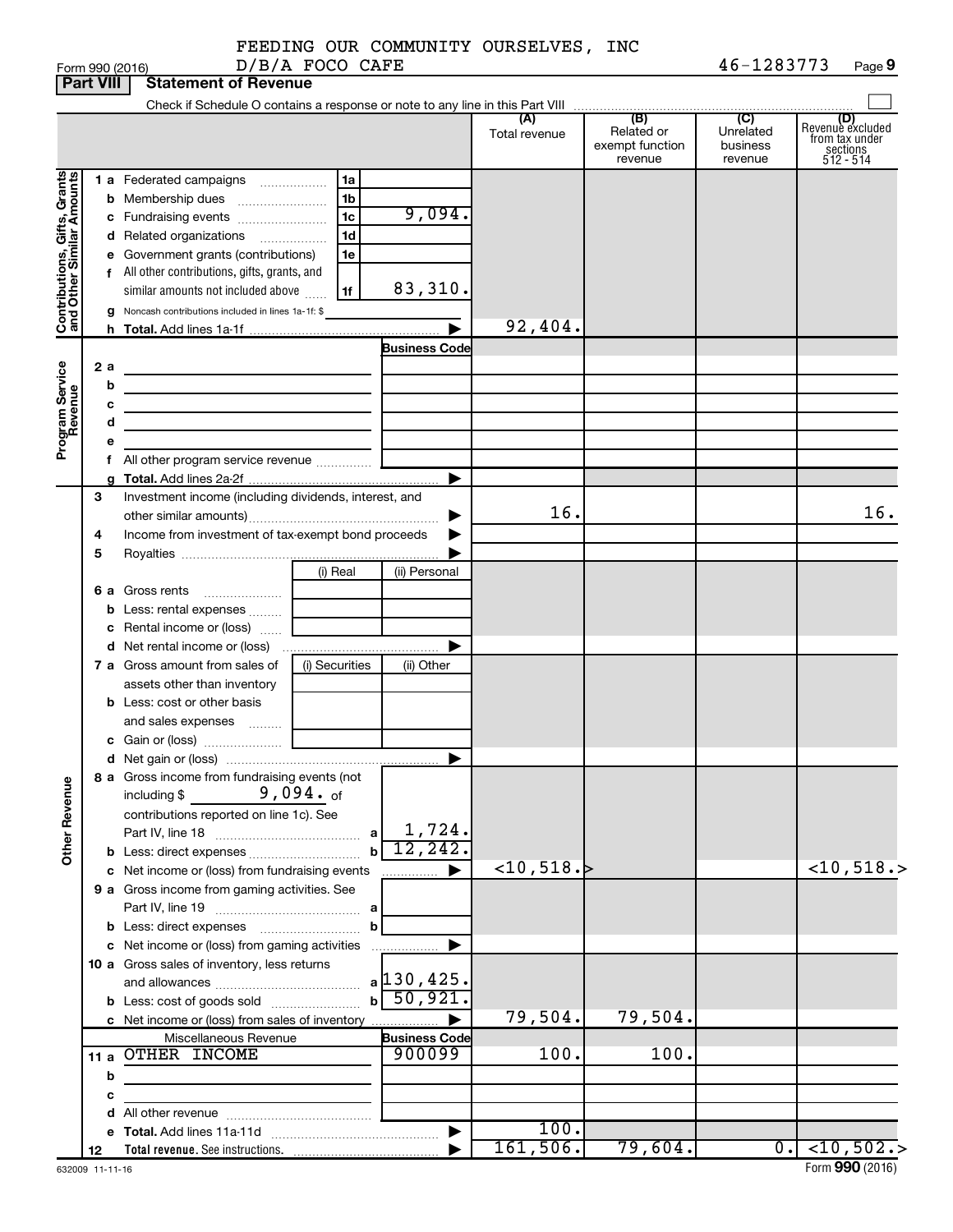#### FEEDING OUR COMMUNITY OURSELVES, INC  $D/B/A$  FOCO CAFE  $46-1283773$

|              | Form 990 (2016)<br>D/B/A FOCO CAFE                                                                                                                                                                          |                       |                                    |                                           | $40 - 1283113$<br>Page 10      |
|--------------|-------------------------------------------------------------------------------------------------------------------------------------------------------------------------------------------------------------|-----------------------|------------------------------------|-------------------------------------------|--------------------------------|
|              | <b>Part IX Statement of Functional Expenses</b>                                                                                                                                                             |                       |                                    |                                           |                                |
|              | Section 501(c)(3) and 501(c)(4) organizations must complete all columns. All other organizations must complete column (A).                                                                                  |                       |                                    |                                           |                                |
|              | Do not include amounts reported on lines 6b,<br>7b, 8b, 9b, and 10b of Part VIII.                                                                                                                           | (A)<br>Total expenses | (B)<br>Program service<br>expenses | (C)<br>Management and<br>general expenses | (D)<br>Fundraising<br>expenses |
| 1            | Grants and other assistance to domestic organizations                                                                                                                                                       |                       |                                    |                                           |                                |
|              | and domestic governments. See Part IV, line 21<br>$\ddotsc$                                                                                                                                                 |                       |                                    |                                           |                                |
| $\mathbf{2}$ | Grants and other assistance to domestic                                                                                                                                                                     |                       |                                    |                                           |                                |
|              | individuals. See Part IV, line 22                                                                                                                                                                           |                       |                                    |                                           |                                |
| 3            | Grants and other assistance to foreign                                                                                                                                                                      |                       |                                    |                                           |                                |
|              | organizations, foreign governments, and foreign                                                                                                                                                             |                       |                                    |                                           |                                |
|              | individuals. See Part IV, lines 15 and 16                                                                                                                                                                   |                       |                                    |                                           |                                |
| 4            | Benefits paid to or for members                                                                                                                                                                             |                       |                                    |                                           |                                |
| 5            | Compensation of current officers, directors,                                                                                                                                                                |                       |                                    |                                           |                                |
|              | trustees, and key employees                                                                                                                                                                                 |                       |                                    |                                           |                                |
| 6            | Compensation not included above, to disqualified                                                                                                                                                            |                       |                                    |                                           |                                |
|              | persons (as defined under section 4958(f)(1)) and                                                                                                                                                           |                       |                                    |                                           |                                |
|              | persons described in section 4958(c)(3)(B)                                                                                                                                                                  | 53,481.               | 53,481.                            |                                           |                                |
| 7            | Other salaries and wages                                                                                                                                                                                    | 57,413.               | 57,413.                            |                                           |                                |
| 8            | Pension plan accruals and contributions (include                                                                                                                                                            |                       |                                    |                                           |                                |
|              | section 401(k) and 403(b) employer contributions)                                                                                                                                                           |                       |                                    |                                           |                                |
| 9            |                                                                                                                                                                                                             |                       |                                    |                                           |                                |
| 10           |                                                                                                                                                                                                             |                       |                                    |                                           |                                |
| 11           | Fees for services (non-employees):                                                                                                                                                                          |                       |                                    |                                           |                                |
| a            |                                                                                                                                                                                                             |                       |                                    |                                           |                                |
| b            |                                                                                                                                                                                                             |                       |                                    |                                           |                                |
| с            |                                                                                                                                                                                                             | 8,730.                |                                    | 8,730.                                    |                                |
| d            |                                                                                                                                                                                                             |                       |                                    |                                           |                                |
| е            | Professional fundraising services. See Part IV, line 17                                                                                                                                                     |                       |                                    |                                           |                                |
| f            | Investment management fees                                                                                                                                                                                  |                       |                                    |                                           |                                |
| g            | Other. (If line 11g amount exceeds 10% of line 25,                                                                                                                                                          | 460.                  | 460.                               |                                           |                                |
|              | column (A) amount, list line 11g expenses on Sch O.)                                                                                                                                                        | 569.                  |                                    |                                           | 569.                           |
| 12           |                                                                                                                                                                                                             | 5,014.                |                                    | 5,014.                                    |                                |
| 13<br>14     |                                                                                                                                                                                                             | 112.                  | 112.                               |                                           |                                |
| 15           |                                                                                                                                                                                                             |                       |                                    |                                           |                                |
| 16           | Occupancy                                                                                                                                                                                                   | 24,670.               | 24,670.                            |                                           |                                |
| 17           | Travel                                                                                                                                                                                                      | 2,672.                | 2,672.                             |                                           |                                |
| 18           | Payments of travel or entertainment expenses                                                                                                                                                                |                       |                                    |                                           |                                |
|              | for any federal, state, or local public officials                                                                                                                                                           |                       |                                    |                                           |                                |
| 19           | Conferences, conventions, and meetings                                                                                                                                                                      |                       |                                    |                                           |                                |
| 20           | Interest                                                                                                                                                                                                    |                       |                                    |                                           |                                |
| 21           |                                                                                                                                                                                                             |                       |                                    |                                           |                                |
| 22           | Depreciation, depletion, and amortization                                                                                                                                                                   | 11, 363.              |                                    | 11, 363.                                  |                                |
| 23           | Insurance                                                                                                                                                                                                   | 13,066.               |                                    | 13,066.                                   |                                |
| 24           | Other expenses. Itemize expenses not covered<br>above. (List miscellaneous expenses in line 24e. If line<br>24e amount exceeds 10% of line 25, column (A)<br>amount, list line 24e expenses on Schedule O.) |                       |                                    |                                           |                                |
| a            | PROGRAM EXPENSES                                                                                                                                                                                            | 1,860.                | 1,860.                             |                                           |                                |
| b            | DUES & SUBSCRIPTIONS                                                                                                                                                                                        | 1,340.                |                                    | 1,340.                                    |                                |
| c            |                                                                                                                                                                                                             |                       |                                    |                                           |                                |
| d            |                                                                                                                                                                                                             | 1,880.                |                                    | 1,880.                                    |                                |
| е            | All other expenses<br>Total functional expenses. Add lines 1 through 24e                                                                                                                                    | 182,630.              | 140,668.                           | 41,393.                                   | 569.                           |
| 25<br>26     | Joint costs. Complete this line only if the organization                                                                                                                                                    |                       |                                    |                                           |                                |
|              | reported in column (B) joint costs from a combined                                                                                                                                                          |                       |                                    |                                           |                                |
|              | educational campaign and fundraising solicitation.                                                                                                                                                          |                       |                                    |                                           |                                |
|              | Check here $\blacktriangleright$<br>if following SOP 98-2 (ASC 958-720)                                                                                                                                     |                       |                                    |                                           |                                |
|              |                                                                                                                                                                                                             |                       |                                    |                                           |                                |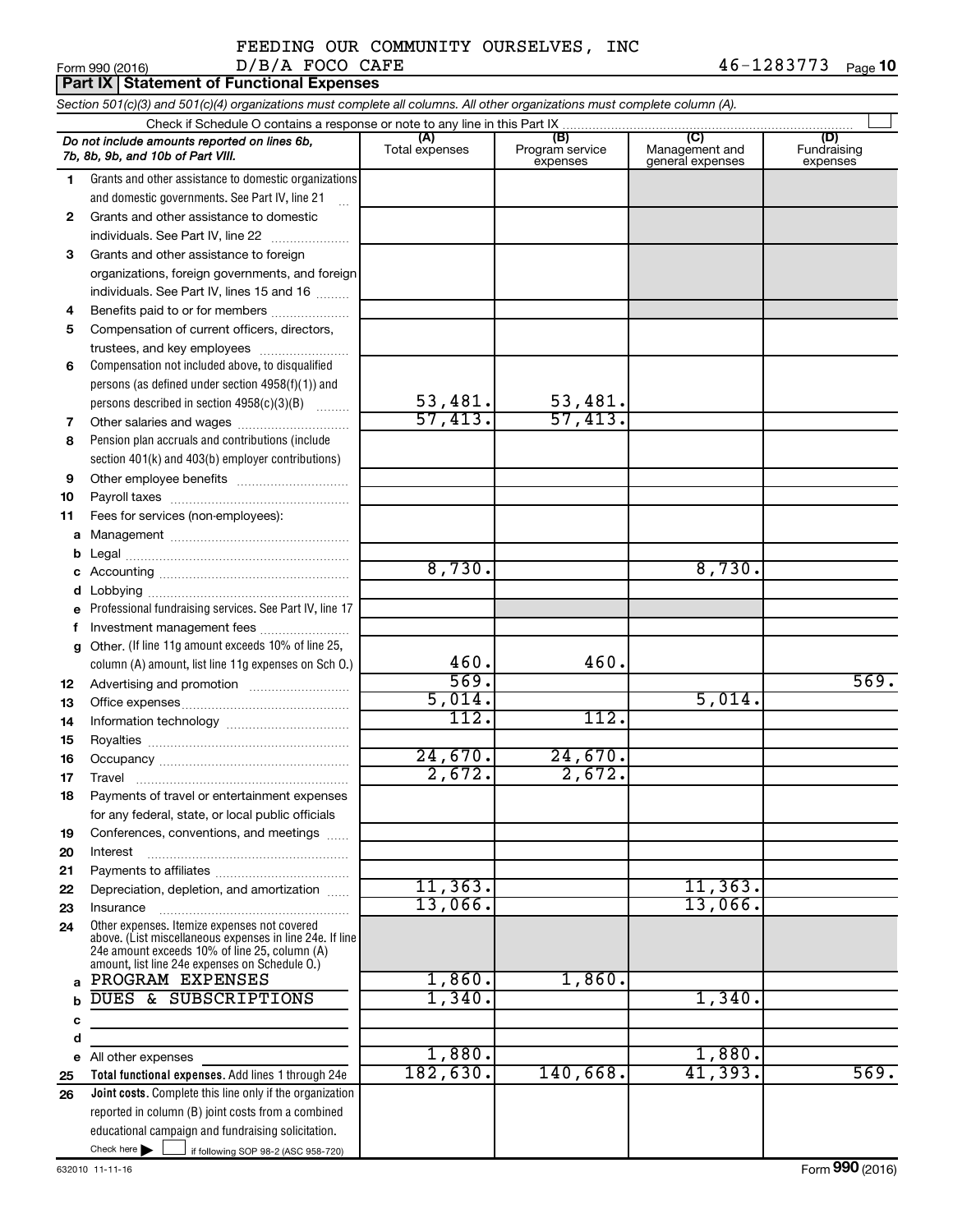**1 2 3**

**7 8 9**

**Assets**

**Liabilities**

# FEEDING OUR COMMUNITY OURSELVES, INC

**(A) (B)**

| Form 990 (2016) | D/B/A FOCO CAFE                                                            | 46-1283773 | Page 1 |
|-----------------|----------------------------------------------------------------------------|------------|--------|
|                 | <b>Part X   Balance Sheet</b>                                              |            |        |
|                 | Check if Schedule O contains a response or note to any line in this Part X |            |        |

**4** Accounts receivable, net ~~~~~~~~~~~~~~~~~~~~~~~~~~ **5** Loans and other receivables from current and former officers, directors, **6** Loans and other receivables from other disqualified persons (as defined under **10 a** Land, buildings, and equipment: cost or other **11** Investments - publicly traded securities ~~~~~~~~~~~~~~~~~~~ **1 2 3 4 5 6 7 8 9 10c 11 12 13 14 15 16 17 18 19 20 21 b** Less: accumulated depreciation  $\ldots$  [10b basis. Complete Part VI of Schedule D  $\frac{1}{10}$  10a **Total assets.**  Add lines 1 through 15 (must equal line 34) Beginning of year | | End of year Cash - non-interest-bearing ~~~~~~~~~~~~~~~~~~~~~~~~~ Savings and temporary cash investments ~~~~~~~~~~~~~~~~~~ Pledges and grants receivable, net ~~~~~~~~~~~~~~~~~~~~~ trustees, key employees, and highest compensated employees. Complete Part II of Schedule L ~~~~~~~~~~~~~~~~~~~~~~~~~~~~ section 4958(f)(1)), persons described in section 4958(c)(3)(B), and contributing employers and sponsoring organizations of section 501(c)(9) voluntary employees' beneficiary organizations (see instr). Complete Part II of Sch L ...... Notes and loans receivable, net ~~~~~~~~~~~~~~~~~~~~~~~ Inventories for sale or use ~~~~~~~~~~~~~~~~~~~~~~~~~~ Prepaid expenses and deferred charges ~~~~~~~~~~~~~~~~~~ Investments - other securities. See Part IV, line 11 ~~~~~~~~~~~~~~ Investments - program-related. See Part IV, line 11 ~~~~~~~~~~~~~ Intangible assets ~~~~~~~~~~~~~~~~~~~~~~~~~~~~~~ Other assets. See Part IV, line 11 ~~~~~~~~~~~~~~~~~~~~~~ Accounts payable and accrued expenses ~~~~~~~~~~~~~~~~~~ Grants payable ~~~~~~~~~~~~~~~~~~~~~~~~~~~~~~~ Deferred revenue ~~~~~~~~~~~~~~~~~~~~~~~~~~~~~~ Tax-exempt bond liabilities ~~~~~~~~~~~~~~~~~~~~~~~~~ Escrow or custodial account liability. Complete Part IV of Schedule D ........... Loans and other payables to current and former officers, directors, trustees, key employees, highest compensated employees, and disqualified persons.  $94,988.$  14,800.  $290. |2| 75,747$ 31,147. 31,147.  $740.$   $9$   $434.$ 128,955.  $26,785.$  111,983.  $10c$  102,170.  $239, 148.$   $16$   $224, 298.$  $3,239$ ,  $17$  9,513.

|                      |    | key employees, highest compensated employees, and disqualified persons.                                                           |          |    |                 |
|----------------------|----|-----------------------------------------------------------------------------------------------------------------------------------|----------|----|-----------------|
| Liabiit              |    |                                                                                                                                   |          | 22 |                 |
|                      | 23 | Secured mortgages and notes payable to unrelated third parties <i>manumum</i>                                                     |          | 23 |                 |
|                      | 24 |                                                                                                                                   |          | 24 |                 |
|                      | 25 | Other liabilities (including federal income tax, payables to related third                                                        |          |    |                 |
|                      |    | parties, and other liabilities not included on lines 17-24). Complete Part X of                                                   |          |    |                 |
|                      |    | Schedule D                                                                                                                        |          | 25 |                 |
|                      | 26 |                                                                                                                                   | 3,239.   | 26 | 9,513.          |
|                      |    | Organizations that follow SFAS 117 (ASC 958), check here $\blacktriangleright \begin{array}{c}   \underline{X}   \end{array}$ and |          |    |                 |
|                      |    | complete lines 27 through 29, and lines 33 and 34.                                                                                |          |    |                 |
| <b>Fund Balances</b> | 27 |                                                                                                                                   | 235,909. | 27 | 214,785.        |
|                      | 28 |                                                                                                                                   |          | 28 |                 |
|                      | 29 | Permanently restricted net assets                                                                                                 |          | 29 |                 |
|                      |    | Organizations that do not follow SFAS 117 (ASC 958), check here ▶ □                                                               |          |    |                 |
|                      |    | and complete lines 30 through 34.                                                                                                 |          |    |                 |
| Net Assets or        | 30 |                                                                                                                                   |          | 30 |                 |
|                      | 31 | Paid-in or capital surplus, or land, building, or equipment fund                                                                  |          | 31 |                 |
|                      | 32 | Retained earnings, endowment, accumulated income, or other funds                                                                  |          | 32 |                 |
|                      | 33 |                                                                                                                                   | 235,909. | 33 | 214,785.        |
|                      | 34 |                                                                                                                                   | 239,148. | 34 | 224, 298.       |
|                      |    |                                                                                                                                   |          |    | Form 990 (2016) |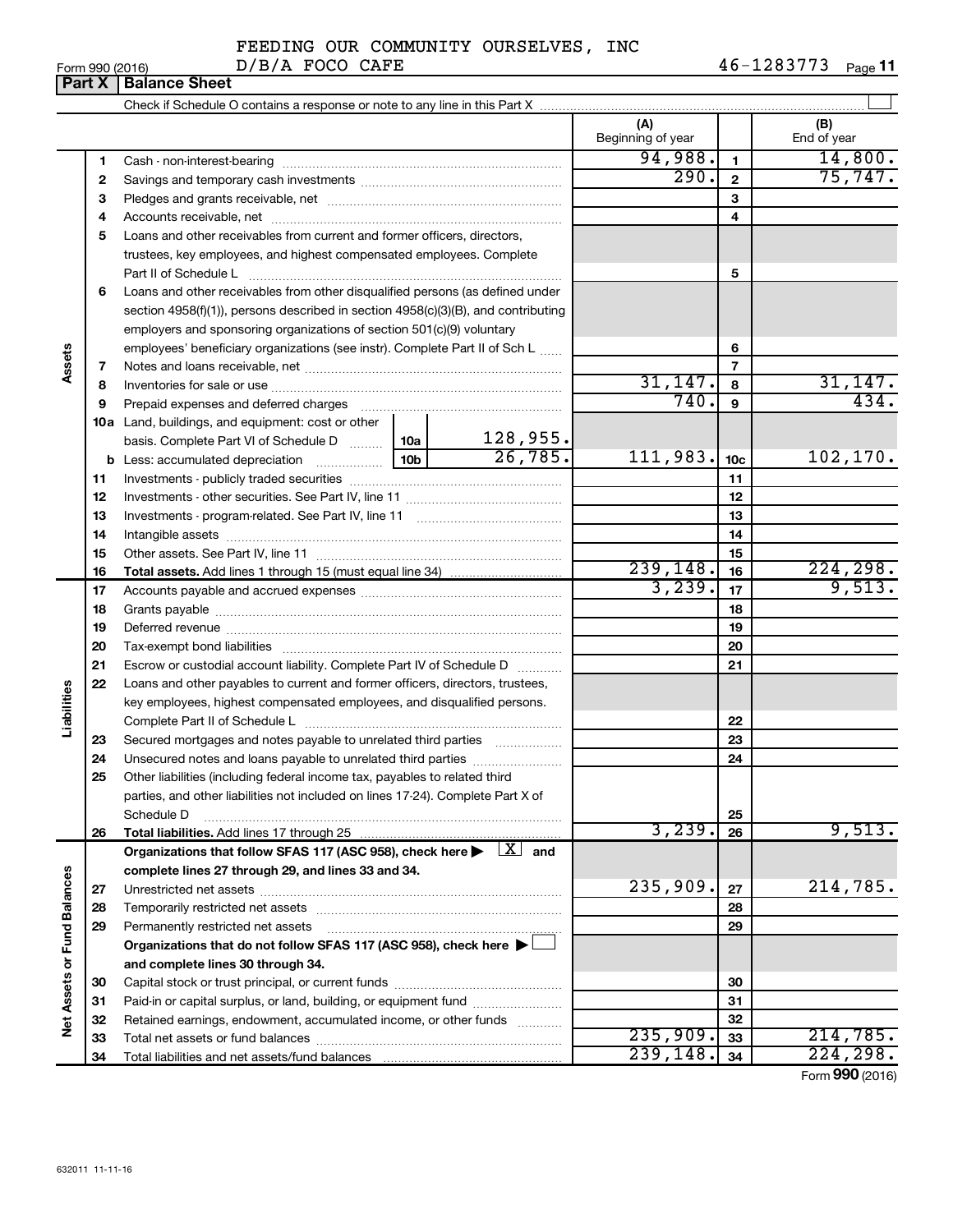| 46-1283773<br>Page 12<br>Form 990 (2016)<br>Part XI<br><b>Reconciliation of Net Assets</b><br>Check if Schedule O contains a response or note to any line in this Part XI [11] [12] Check if Schedule O contains a response or note to any line in this Part XI<br>161,506.<br>1<br>1<br>182,630.<br>$\mathbf{2}$<br>2<br>$\overline{21,124.}$<br>3<br>Revenue less expenses. Subtract line 2 from line 1<br>З<br>235,909.<br>$\overline{4}$<br>4<br>5<br>Net unrealized gains (losses) on investments [11] non-manufactured manufactured manufactured manufactured manufactured manufactured manufactured manufactured manufactured manufactured manufactured manufactured manufactured<br>5<br>Donated services and use of facilities<br>6<br>6<br>$\overline{7}$<br>7<br>Investment expenses<br>8<br>Prior period adjustments<br>8<br>$\overline{0}$ .<br>9<br>9<br>Net assets or fund balances at end of year. Combine lines 3 through 9 (must equal Part X, line 33,<br>10<br>214,785.<br>column (B))<br>10<br>Part XII Financial Statements and Reporting<br>Check if Schedule O contains a response or note to any line in this Part XII<br>No<br>Yes I<br>Accounting method used to prepare the Form 990: $X \subset X$ Cash<br><u>I</u> Accrual<br>Other<br>1<br>If the organization changed its method of accounting from a prior year or checked "Other," explain in Schedule O.<br>X<br>2a<br>If "Yes," check a box below to indicate whether the financial statements for the year were compiled or reviewed on a<br>separate basis, consolidated basis, or both:<br>Separate basis<br><b>Consolidated basis</b><br>Both consolidated and separate basis<br>х<br>2 <sub>b</sub><br>If "Yes," check a box below to indicate whether the financial statements for the year were audited on a separate basis,<br>consolidated basis, or both:<br><b>Consolidated basis</b><br>Both consolidated and separate basis<br>Separate basis<br>c If "Yes" to line 2a or 2b, does the organization have a committee that assumes responsibility for oversight of the audit,<br>2c<br>If the organization changed either its oversight process or selection process during the tax year, explain in Schedule O.<br>3a As a result of a federal award, was the organization required to undergo an audit or audits as set forth in the Single Audit<br>х<br>За<br>b If "Yes," did the organization undergo the required audit or audits? If the organization did not undergo the required audit | FEEDING OUR COMMUNITY OURSELVES, INC |  |  |
|-------------------------------------------------------------------------------------------------------------------------------------------------------------------------------------------------------------------------------------------------------------------------------------------------------------------------------------------------------------------------------------------------------------------------------------------------------------------------------------------------------------------------------------------------------------------------------------------------------------------------------------------------------------------------------------------------------------------------------------------------------------------------------------------------------------------------------------------------------------------------------------------------------------------------------------------------------------------------------------------------------------------------------------------------------------------------------------------------------------------------------------------------------------------------------------------------------------------------------------------------------------------------------------------------------------------------------------------------------------------------------------------------------------------------------------------------------------------------------------------------------------------------------------------------------------------------------------------------------------------------------------------------------------------------------------------------------------------------------------------------------------------------------------------------------------------------------------------------------------------------------------------------------------------------------------------------------------------------------------------------------------------------------------------------------------------------------------------------------------------------------------------------------------------------------------------------------------------------------------------------------------------------------------------------------------------------------------------------------------------------------------------------------------------------------------------------------------------------------------------------|--------------------------------------|--|--|
|                                                                                                                                                                                                                                                                                                                                                                                                                                                                                                                                                                                                                                                                                                                                                                                                                                                                                                                                                                                                                                                                                                                                                                                                                                                                                                                                                                                                                                                                                                                                                                                                                                                                                                                                                                                                                                                                                                                                                                                                                                                                                                                                                                                                                                                                                                                                                                                                                                                                                                 | D/B/A FOCO CAFE                      |  |  |
|                                                                                                                                                                                                                                                                                                                                                                                                                                                                                                                                                                                                                                                                                                                                                                                                                                                                                                                                                                                                                                                                                                                                                                                                                                                                                                                                                                                                                                                                                                                                                                                                                                                                                                                                                                                                                                                                                                                                                                                                                                                                                                                                                                                                                                                                                                                                                                                                                                                                                                 |                                      |  |  |
|                                                                                                                                                                                                                                                                                                                                                                                                                                                                                                                                                                                                                                                                                                                                                                                                                                                                                                                                                                                                                                                                                                                                                                                                                                                                                                                                                                                                                                                                                                                                                                                                                                                                                                                                                                                                                                                                                                                                                                                                                                                                                                                                                                                                                                                                                                                                                                                                                                                                                                 |                                      |  |  |
|                                                                                                                                                                                                                                                                                                                                                                                                                                                                                                                                                                                                                                                                                                                                                                                                                                                                                                                                                                                                                                                                                                                                                                                                                                                                                                                                                                                                                                                                                                                                                                                                                                                                                                                                                                                                                                                                                                                                                                                                                                                                                                                                                                                                                                                                                                                                                                                                                                                                                                 |                                      |  |  |
|                                                                                                                                                                                                                                                                                                                                                                                                                                                                                                                                                                                                                                                                                                                                                                                                                                                                                                                                                                                                                                                                                                                                                                                                                                                                                                                                                                                                                                                                                                                                                                                                                                                                                                                                                                                                                                                                                                                                                                                                                                                                                                                                                                                                                                                                                                                                                                                                                                                                                                 |                                      |  |  |
|                                                                                                                                                                                                                                                                                                                                                                                                                                                                                                                                                                                                                                                                                                                                                                                                                                                                                                                                                                                                                                                                                                                                                                                                                                                                                                                                                                                                                                                                                                                                                                                                                                                                                                                                                                                                                                                                                                                                                                                                                                                                                                                                                                                                                                                                                                                                                                                                                                                                                                 |                                      |  |  |
|                                                                                                                                                                                                                                                                                                                                                                                                                                                                                                                                                                                                                                                                                                                                                                                                                                                                                                                                                                                                                                                                                                                                                                                                                                                                                                                                                                                                                                                                                                                                                                                                                                                                                                                                                                                                                                                                                                                                                                                                                                                                                                                                                                                                                                                                                                                                                                                                                                                                                                 |                                      |  |  |
|                                                                                                                                                                                                                                                                                                                                                                                                                                                                                                                                                                                                                                                                                                                                                                                                                                                                                                                                                                                                                                                                                                                                                                                                                                                                                                                                                                                                                                                                                                                                                                                                                                                                                                                                                                                                                                                                                                                                                                                                                                                                                                                                                                                                                                                                                                                                                                                                                                                                                                 |                                      |  |  |
|                                                                                                                                                                                                                                                                                                                                                                                                                                                                                                                                                                                                                                                                                                                                                                                                                                                                                                                                                                                                                                                                                                                                                                                                                                                                                                                                                                                                                                                                                                                                                                                                                                                                                                                                                                                                                                                                                                                                                                                                                                                                                                                                                                                                                                                                                                                                                                                                                                                                                                 |                                      |  |  |
|                                                                                                                                                                                                                                                                                                                                                                                                                                                                                                                                                                                                                                                                                                                                                                                                                                                                                                                                                                                                                                                                                                                                                                                                                                                                                                                                                                                                                                                                                                                                                                                                                                                                                                                                                                                                                                                                                                                                                                                                                                                                                                                                                                                                                                                                                                                                                                                                                                                                                                 |                                      |  |  |
|                                                                                                                                                                                                                                                                                                                                                                                                                                                                                                                                                                                                                                                                                                                                                                                                                                                                                                                                                                                                                                                                                                                                                                                                                                                                                                                                                                                                                                                                                                                                                                                                                                                                                                                                                                                                                                                                                                                                                                                                                                                                                                                                                                                                                                                                                                                                                                                                                                                                                                 |                                      |  |  |
|                                                                                                                                                                                                                                                                                                                                                                                                                                                                                                                                                                                                                                                                                                                                                                                                                                                                                                                                                                                                                                                                                                                                                                                                                                                                                                                                                                                                                                                                                                                                                                                                                                                                                                                                                                                                                                                                                                                                                                                                                                                                                                                                                                                                                                                                                                                                                                                                                                                                                                 |                                      |  |  |
|                                                                                                                                                                                                                                                                                                                                                                                                                                                                                                                                                                                                                                                                                                                                                                                                                                                                                                                                                                                                                                                                                                                                                                                                                                                                                                                                                                                                                                                                                                                                                                                                                                                                                                                                                                                                                                                                                                                                                                                                                                                                                                                                                                                                                                                                                                                                                                                                                                                                                                 |                                      |  |  |
|                                                                                                                                                                                                                                                                                                                                                                                                                                                                                                                                                                                                                                                                                                                                                                                                                                                                                                                                                                                                                                                                                                                                                                                                                                                                                                                                                                                                                                                                                                                                                                                                                                                                                                                                                                                                                                                                                                                                                                                                                                                                                                                                                                                                                                                                                                                                                                                                                                                                                                 |                                      |  |  |
|                                                                                                                                                                                                                                                                                                                                                                                                                                                                                                                                                                                                                                                                                                                                                                                                                                                                                                                                                                                                                                                                                                                                                                                                                                                                                                                                                                                                                                                                                                                                                                                                                                                                                                                                                                                                                                                                                                                                                                                                                                                                                                                                                                                                                                                                                                                                                                                                                                                                                                 |                                      |  |  |
|                                                                                                                                                                                                                                                                                                                                                                                                                                                                                                                                                                                                                                                                                                                                                                                                                                                                                                                                                                                                                                                                                                                                                                                                                                                                                                                                                                                                                                                                                                                                                                                                                                                                                                                                                                                                                                                                                                                                                                                                                                                                                                                                                                                                                                                                                                                                                                                                                                                                                                 |                                      |  |  |
|                                                                                                                                                                                                                                                                                                                                                                                                                                                                                                                                                                                                                                                                                                                                                                                                                                                                                                                                                                                                                                                                                                                                                                                                                                                                                                                                                                                                                                                                                                                                                                                                                                                                                                                                                                                                                                                                                                                                                                                                                                                                                                                                                                                                                                                                                                                                                                                                                                                                                                 |                                      |  |  |
|                                                                                                                                                                                                                                                                                                                                                                                                                                                                                                                                                                                                                                                                                                                                                                                                                                                                                                                                                                                                                                                                                                                                                                                                                                                                                                                                                                                                                                                                                                                                                                                                                                                                                                                                                                                                                                                                                                                                                                                                                                                                                                                                                                                                                                                                                                                                                                                                                                                                                                 |                                      |  |  |
|                                                                                                                                                                                                                                                                                                                                                                                                                                                                                                                                                                                                                                                                                                                                                                                                                                                                                                                                                                                                                                                                                                                                                                                                                                                                                                                                                                                                                                                                                                                                                                                                                                                                                                                                                                                                                                                                                                                                                                                                                                                                                                                                                                                                                                                                                                                                                                                                                                                                                                 |                                      |  |  |
|                                                                                                                                                                                                                                                                                                                                                                                                                                                                                                                                                                                                                                                                                                                                                                                                                                                                                                                                                                                                                                                                                                                                                                                                                                                                                                                                                                                                                                                                                                                                                                                                                                                                                                                                                                                                                                                                                                                                                                                                                                                                                                                                                                                                                                                                                                                                                                                                                                                                                                 |                                      |  |  |
|                                                                                                                                                                                                                                                                                                                                                                                                                                                                                                                                                                                                                                                                                                                                                                                                                                                                                                                                                                                                                                                                                                                                                                                                                                                                                                                                                                                                                                                                                                                                                                                                                                                                                                                                                                                                                                                                                                                                                                                                                                                                                                                                                                                                                                                                                                                                                                                                                                                                                                 |                                      |  |  |
|                                                                                                                                                                                                                                                                                                                                                                                                                                                                                                                                                                                                                                                                                                                                                                                                                                                                                                                                                                                                                                                                                                                                                                                                                                                                                                                                                                                                                                                                                                                                                                                                                                                                                                                                                                                                                                                                                                                                                                                                                                                                                                                                                                                                                                                                                                                                                                                                                                                                                                 |                                      |  |  |
|                                                                                                                                                                                                                                                                                                                                                                                                                                                                                                                                                                                                                                                                                                                                                                                                                                                                                                                                                                                                                                                                                                                                                                                                                                                                                                                                                                                                                                                                                                                                                                                                                                                                                                                                                                                                                                                                                                                                                                                                                                                                                                                                                                                                                                                                                                                                                                                                                                                                                                 |                                      |  |  |
|                                                                                                                                                                                                                                                                                                                                                                                                                                                                                                                                                                                                                                                                                                                                                                                                                                                                                                                                                                                                                                                                                                                                                                                                                                                                                                                                                                                                                                                                                                                                                                                                                                                                                                                                                                                                                                                                                                                                                                                                                                                                                                                                                                                                                                                                                                                                                                                                                                                                                                 |                                      |  |  |
|                                                                                                                                                                                                                                                                                                                                                                                                                                                                                                                                                                                                                                                                                                                                                                                                                                                                                                                                                                                                                                                                                                                                                                                                                                                                                                                                                                                                                                                                                                                                                                                                                                                                                                                                                                                                                                                                                                                                                                                                                                                                                                                                                                                                                                                                                                                                                                                                                                                                                                 |                                      |  |  |
|                                                                                                                                                                                                                                                                                                                                                                                                                                                                                                                                                                                                                                                                                                                                                                                                                                                                                                                                                                                                                                                                                                                                                                                                                                                                                                                                                                                                                                                                                                                                                                                                                                                                                                                                                                                                                                                                                                                                                                                                                                                                                                                                                                                                                                                                                                                                                                                                                                                                                                 |                                      |  |  |
|                                                                                                                                                                                                                                                                                                                                                                                                                                                                                                                                                                                                                                                                                                                                                                                                                                                                                                                                                                                                                                                                                                                                                                                                                                                                                                                                                                                                                                                                                                                                                                                                                                                                                                                                                                                                                                                                                                                                                                                                                                                                                                                                                                                                                                                                                                                                                                                                                                                                                                 |                                      |  |  |
|                                                                                                                                                                                                                                                                                                                                                                                                                                                                                                                                                                                                                                                                                                                                                                                                                                                                                                                                                                                                                                                                                                                                                                                                                                                                                                                                                                                                                                                                                                                                                                                                                                                                                                                                                                                                                                                                                                                                                                                                                                                                                                                                                                                                                                                                                                                                                                                                                                                                                                 |                                      |  |  |
|                                                                                                                                                                                                                                                                                                                                                                                                                                                                                                                                                                                                                                                                                                                                                                                                                                                                                                                                                                                                                                                                                                                                                                                                                                                                                                                                                                                                                                                                                                                                                                                                                                                                                                                                                                                                                                                                                                                                                                                                                                                                                                                                                                                                                                                                                                                                                                                                                                                                                                 |                                      |  |  |
|                                                                                                                                                                                                                                                                                                                                                                                                                                                                                                                                                                                                                                                                                                                                                                                                                                                                                                                                                                                                                                                                                                                                                                                                                                                                                                                                                                                                                                                                                                                                                                                                                                                                                                                                                                                                                                                                                                                                                                                                                                                                                                                                                                                                                                                                                                                                                                                                                                                                                                 |                                      |  |  |
|                                                                                                                                                                                                                                                                                                                                                                                                                                                                                                                                                                                                                                                                                                                                                                                                                                                                                                                                                                                                                                                                                                                                                                                                                                                                                                                                                                                                                                                                                                                                                                                                                                                                                                                                                                                                                                                                                                                                                                                                                                                                                                                                                                                                                                                                                                                                                                                                                                                                                                 |                                      |  |  |
|                                                                                                                                                                                                                                                                                                                                                                                                                                                                                                                                                                                                                                                                                                                                                                                                                                                                                                                                                                                                                                                                                                                                                                                                                                                                                                                                                                                                                                                                                                                                                                                                                                                                                                                                                                                                                                                                                                                                                                                                                                                                                                                                                                                                                                                                                                                                                                                                                                                                                                 |                                      |  |  |
|                                                                                                                                                                                                                                                                                                                                                                                                                                                                                                                                                                                                                                                                                                                                                                                                                                                                                                                                                                                                                                                                                                                                                                                                                                                                                                                                                                                                                                                                                                                                                                                                                                                                                                                                                                                                                                                                                                                                                                                                                                                                                                                                                                                                                                                                                                                                                                                                                                                                                                 |                                      |  |  |
|                                                                                                                                                                                                                                                                                                                                                                                                                                                                                                                                                                                                                                                                                                                                                                                                                                                                                                                                                                                                                                                                                                                                                                                                                                                                                                                                                                                                                                                                                                                                                                                                                                                                                                                                                                                                                                                                                                                                                                                                                                                                                                                                                                                                                                                                                                                                                                                                                                                                                                 |                                      |  |  |
| 3b<br>$\mathbf{A}$                                                                                                                                                                                                                                                                                                                                                                                                                                                                                                                                                                                                                                                                                                                                                                                                                                                                                                                                                                                                                                                                                                                                                                                                                                                                                                                                                                                                                                                                                                                                                                                                                                                                                                                                                                                                                                                                                                                                                                                                                                                                                                                                                                                                                                                                                                                                                                                                                                                                              |                                      |  |  |

Form (2016) **990**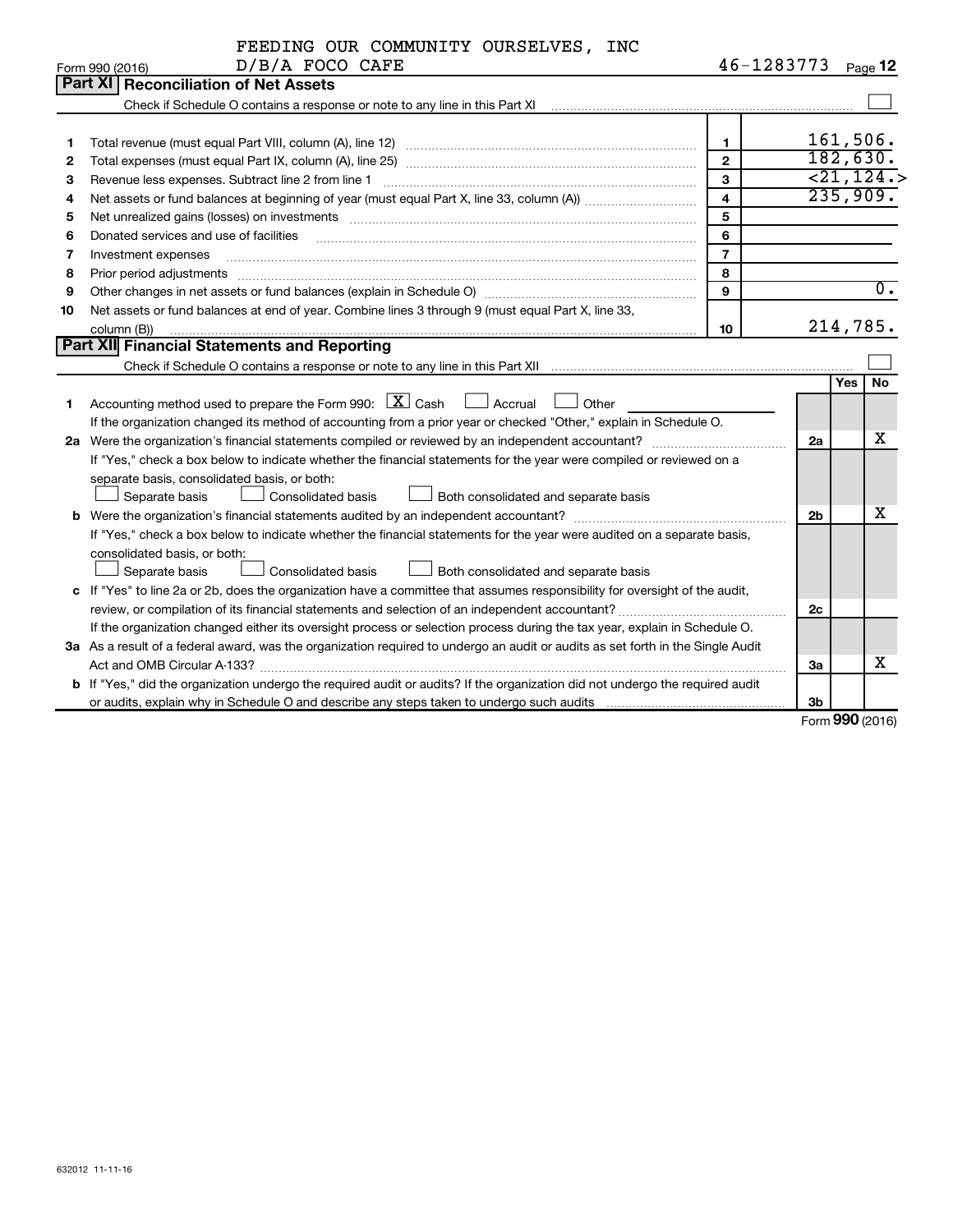|                   | <b>SCHEDULE A</b>                             |                                                                                    |                                                                                                                                                                                                                                                                 |                                    |     |                            | OMB No. 1545-0047                                                                                                                             |
|-------------------|-----------------------------------------------|------------------------------------------------------------------------------------|-----------------------------------------------------------------------------------------------------------------------------------------------------------------------------------------------------------------------------------------------------------------|------------------------------------|-----|----------------------------|-----------------------------------------------------------------------------------------------------------------------------------------------|
|                   | (Form 990 or 990-EZ)                          |                                                                                    | <b>Public Charity Status and Public Support</b>                                                                                                                                                                                                                 |                                    |     |                            | 016                                                                                                                                           |
|                   |                                               |                                                                                    | Complete if the organization is a section 501(c)(3) organization or a section<br>4947(a)(1) nonexempt charitable trust.                                                                                                                                         |                                    |     |                            |                                                                                                                                               |
|                   | Department of the Treasury                    |                                                                                    | Attach to Form 990 or Form 990-EZ.                                                                                                                                                                                                                              |                                    |     |                            | <b>Open to Public</b>                                                                                                                         |
|                   | Internal Revenue Service                      |                                                                                    | Information about Schedule A (Form 990 or 990-EZ) and its instructions is at WWW.irs.gov/form990.                                                                                                                                                               |                                    |     |                            | Inspection                                                                                                                                    |
|                   | Name of the organization                      |                                                                                    | FEEDING OUR COMMUNITY OURSELVES, INC                                                                                                                                                                                                                            |                                    |     |                            | <b>Employer identification number</b>                                                                                                         |
|                   |                                               | D/B/A FOCO CAFE                                                                    |                                                                                                                                                                                                                                                                 |                                    |     |                            | 46-1283773                                                                                                                                    |
| Part I            |                                               |                                                                                    | Reason for Public Charity Status (All organizations must complete this part.) See instructions.                                                                                                                                                                 |                                    |     |                            |                                                                                                                                               |
|                   |                                               |                                                                                    | The organization is not a private foundation because it is: (For lines 1 through 12, check only one box.)                                                                                                                                                       |                                    |     |                            |                                                                                                                                               |
| 1                 |                                               |                                                                                    | A church, convention of churches, or association of churches described in section $170(b)(1)(A)(i)$ .                                                                                                                                                           |                                    |     |                            |                                                                                                                                               |
| 2                 |                                               |                                                                                    | A school described in section 170(b)(1)(A)(ii). (Attach Schedule E (Form 990 or 990-EZ).)                                                                                                                                                                       |                                    |     |                            |                                                                                                                                               |
| з                 |                                               |                                                                                    | A hospital or a cooperative hospital service organization described in section 170(b)(1)(A)(iii).                                                                                                                                                               |                                    |     |                            |                                                                                                                                               |
| 4                 |                                               |                                                                                    | A medical research organization operated in conjunction with a hospital described in section 170(b)(1)(A)(iii). Enter the hospital's name,                                                                                                                      |                                    |     |                            |                                                                                                                                               |
|                   | city, and state:                              |                                                                                    |                                                                                                                                                                                                                                                                 |                                    |     |                            |                                                                                                                                               |
| 5                 |                                               |                                                                                    | An organization operated for the benefit of a college or university owned or operated by a governmental unit described in                                                                                                                                       |                                    |     |                            |                                                                                                                                               |
|                   |                                               | section 170(b)(1)(A)(iv). (Complete Part II.)                                      |                                                                                                                                                                                                                                                                 |                                    |     |                            |                                                                                                                                               |
| 6                 |                                               |                                                                                    | A federal, state, or local government or governmental unit described in section 170(b)(1)(A)(v).                                                                                                                                                                |                                    |     |                            |                                                                                                                                               |
| $\mathbf{X}$<br>7 |                                               |                                                                                    | An organization that normally receives a substantial part of its support from a governmental unit or from the general public described in                                                                                                                       |                                    |     |                            |                                                                                                                                               |
|                   |                                               | section 170(b)(1)(A)(vi). (Complete Part II.)                                      |                                                                                                                                                                                                                                                                 |                                    |     |                            |                                                                                                                                               |
| 8                 |                                               |                                                                                    | A community trust described in section 170(b)(1)(A)(vi). (Complete Part II.)                                                                                                                                                                                    |                                    |     |                            |                                                                                                                                               |
| 9                 |                                               |                                                                                    | An agricultural research organization described in section 170(b)(1)(A)(ix) operated in conjunction with a land-grant college<br>or university or a non-land-grant college of agriculture (see instructions). Enter the name, city, and state of the college or |                                    |     |                            |                                                                                                                                               |
|                   | university:                                   |                                                                                    |                                                                                                                                                                                                                                                                 |                                    |     |                            |                                                                                                                                               |
| 10                |                                               |                                                                                    |                                                                                                                                                                                                                                                                 |                                    |     |                            | An organization that normally receives: (1) more than 33 1/3% of its support from contributions, membership fees, and gross receipts from     |
|                   |                                               |                                                                                    |                                                                                                                                                                                                                                                                 |                                    |     |                            | activities related to its exempt functions - subject to certain exceptions, and (2) no more than 33 1/3% of its support from gross investment |
|                   |                                               |                                                                                    | income and unrelated business taxable income (less section 511 tax) from businesses acquired by the organization after June 30, 1975.                                                                                                                           |                                    |     |                            |                                                                                                                                               |
|                   |                                               | See section 509(a)(2). (Complete Part III.)                                        |                                                                                                                                                                                                                                                                 |                                    |     |                            |                                                                                                                                               |
| 11                |                                               |                                                                                    | An organization organized and operated exclusively to test for public safety. See section 509(a)(4).                                                                                                                                                            |                                    |     |                            |                                                                                                                                               |
| 12                |                                               |                                                                                    | An organization organized and operated exclusively for the benefit of, to perform the functions of, or to carry out the purposes of one or                                                                                                                      |                                    |     |                            |                                                                                                                                               |
|                   |                                               |                                                                                    | more publicly supported organizations described in section 509(a)(1) or section 509(a)(2). See section 509(a)(3). Check the box in                                                                                                                              |                                    |     |                            |                                                                                                                                               |
|                   |                                               |                                                                                    | lines 12a through 12d that describes the type of supporting organization and complete lines 12e, 12f, and 12g.                                                                                                                                                  |                                    |     |                            |                                                                                                                                               |
| a                 |                                               |                                                                                    | Type I. A supporting organization operated, supervised, or controlled by its supported organization(s), typically by giving                                                                                                                                     |                                    |     |                            |                                                                                                                                               |
|                   |                                               |                                                                                    | the supported organization(s) the power to regularly appoint or elect a majority of the directors or trustees of the supporting                                                                                                                                 |                                    |     |                            |                                                                                                                                               |
|                   |                                               | organization. You must complete Part IV, Sections A and B.                         |                                                                                                                                                                                                                                                                 |                                    |     |                            |                                                                                                                                               |
| b                 |                                               |                                                                                    | Type II. A supporting organization supervised or controlled in connection with its supported organization(s), by having                                                                                                                                         |                                    |     |                            |                                                                                                                                               |
|                   |                                               |                                                                                    | control or management of the supporting organization vested in the same persons that control or manage the supported                                                                                                                                            |                                    |     |                            |                                                                                                                                               |
|                   |                                               | organization(s). You must complete Part IV, Sections A and C.                      |                                                                                                                                                                                                                                                                 |                                    |     |                            |                                                                                                                                               |
| с                 |                                               |                                                                                    | Type III functionally integrated. A supporting organization operated in connection with, and functionally integrated with,                                                                                                                                      |                                    |     |                            |                                                                                                                                               |
|                   |                                               |                                                                                    | its supported organization(s) (see instructions). You must complete Part IV, Sections A, D, and E.                                                                                                                                                              |                                    |     |                            |                                                                                                                                               |
| d                 |                                               |                                                                                    | Type III non-functionally integrated. A supporting organization operated in connection with its supported organization(s)                                                                                                                                       |                                    |     |                            |                                                                                                                                               |
|                   |                                               |                                                                                    | that is not functionally integrated. The organization generally must satisfy a distribution requirement and an attentiveness                                                                                                                                    |                                    |     |                            |                                                                                                                                               |
|                   |                                               |                                                                                    | requirement (see instructions). You must complete Part IV, Sections A and D, and Part V.                                                                                                                                                                        |                                    |     |                            |                                                                                                                                               |
| е                 |                                               |                                                                                    | Check this box if the organization received a written determination from the IRS that it is a Type I, Type II, Type III                                                                                                                                         |                                    |     |                            |                                                                                                                                               |
|                   |                                               |                                                                                    | functionally integrated, or Type III non-functionally integrated supporting organization.                                                                                                                                                                       |                                    |     |                            |                                                                                                                                               |
|                   | f Enter the number of supported organizations |                                                                                    |                                                                                                                                                                                                                                                                 |                                    |     |                            |                                                                                                                                               |
|                   | (i) Name of supported                         | Provide the following information about the supported organization(s).<br>(ii) EIN | (iii) Type of organization                                                                                                                                                                                                                                      | (iv) Is the organization listed    |     | (v) Amount of monetary     | (vi) Amount of other                                                                                                                          |
|                   | organization                                  |                                                                                    | (described on lines 1-10                                                                                                                                                                                                                                        | in your governing document?<br>Yes | No. | support (see instructions) | support (see instructions)                                                                                                                    |
|                   |                                               |                                                                                    | above (see instructions))                                                                                                                                                                                                                                       |                                    |     |                            |                                                                                                                                               |
|                   |                                               |                                                                                    |                                                                                                                                                                                                                                                                 |                                    |     |                            |                                                                                                                                               |
|                   |                                               |                                                                                    |                                                                                                                                                                                                                                                                 |                                    |     |                            |                                                                                                                                               |
|                   |                                               |                                                                                    |                                                                                                                                                                                                                                                                 |                                    |     |                            |                                                                                                                                               |
|                   |                                               |                                                                                    |                                                                                                                                                                                                                                                                 |                                    |     |                            |                                                                                                                                               |
|                   |                                               |                                                                                    |                                                                                                                                                                                                                                                                 |                                    |     |                            |                                                                                                                                               |
|                   |                                               |                                                                                    |                                                                                                                                                                                                                                                                 |                                    |     |                            |                                                                                                                                               |
|                   |                                               |                                                                                    |                                                                                                                                                                                                                                                                 |                                    |     |                            |                                                                                                                                               |
|                   |                                               |                                                                                    |                                                                                                                                                                                                                                                                 |                                    |     |                            |                                                                                                                                               |
|                   |                                               |                                                                                    |                                                                                                                                                                                                                                                                 |                                    |     |                            |                                                                                                                                               |
| Total             |                                               |                                                                                    |                                                                                                                                                                                                                                                                 |                                    |     |                            |                                                                                                                                               |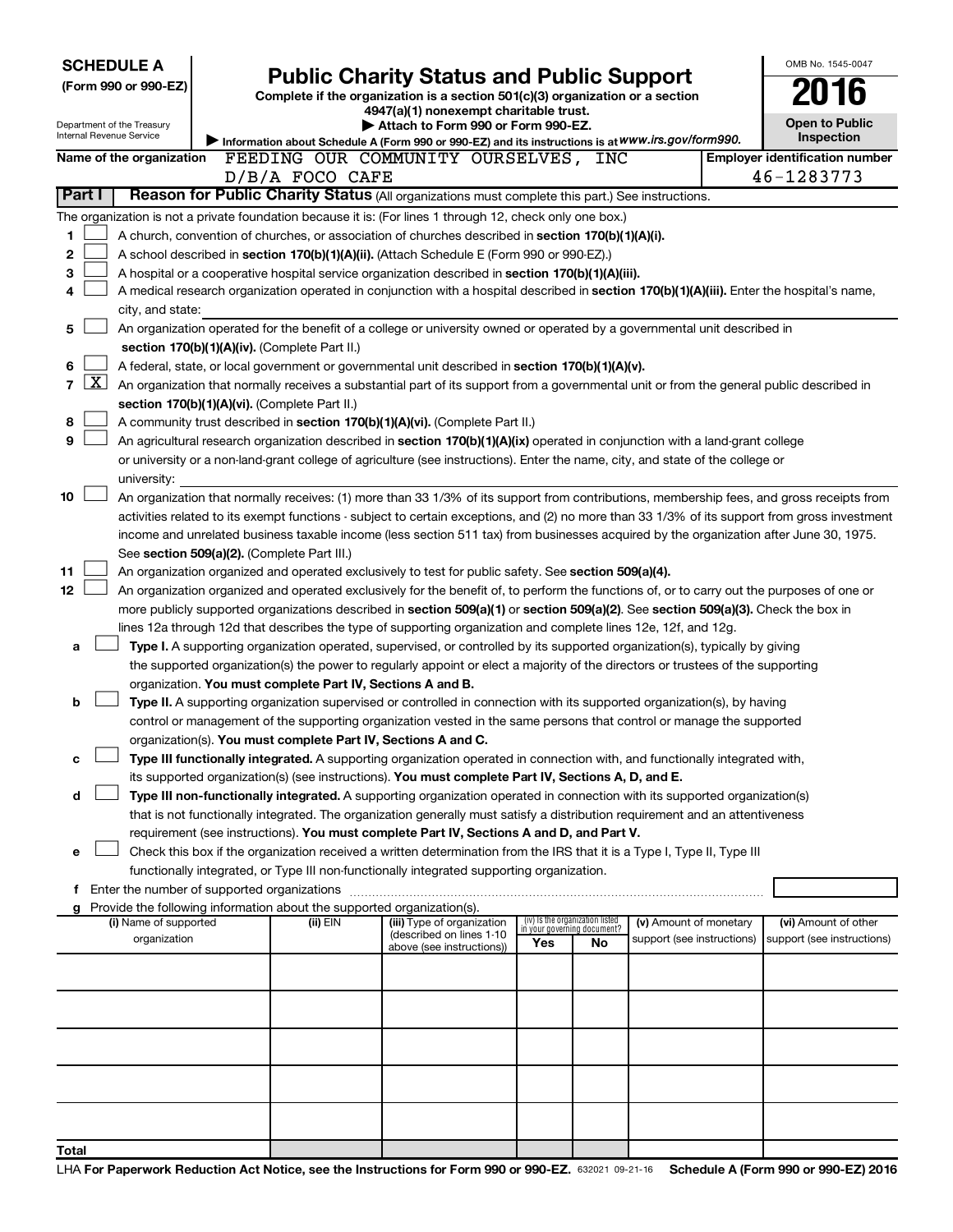#### Schedule A (Form 990 or 990-EZ) 2016  $D/B/A$  FOCO CAFE  $46-1283773$  Page

46-1283773 Page 2

(Complete only if you checked the box on line 5, 7, or 8 of Part I or if the organization failed to qualify under Part III. If the organization fails to qualify under the tests listed below, please complete Part III.) **Part II Support Schedule for Organizations Described in Sections 170(b)(1)(A)(iv) and 170(b)(1)(A)(vi)**

|    | <b>Section A. Public Support</b>                                                                                                           |          |                      |            |            |          |                                          |
|----|--------------------------------------------------------------------------------------------------------------------------------------------|----------|----------------------|------------|------------|----------|------------------------------------------|
|    | Calendar year (or fiscal year beginning in)                                                                                                | (a) 2012 | (b) 2013             | $(c)$ 2014 | $(d)$ 2015 | (e) 2016 | (f) Total                                |
|    | 1 Gifts, grants, contributions, and                                                                                                        |          |                      |            |            |          |                                          |
|    | membership fees received. (Do not                                                                                                          |          |                      |            |            |          |                                          |
|    | include any "unusual grants.")                                                                                                             |          | 38,523.              | 106,905.   | 69,258.    | 92,404.  | 307,090.                                 |
|    | 2 Tax revenues levied for the organ-                                                                                                       |          |                      |            |            |          |                                          |
|    | ization's benefit and either paid to                                                                                                       |          |                      |            |            |          |                                          |
|    | or expended on its behalf                                                                                                                  |          |                      |            |            |          |                                          |
|    | 3 The value of services or facilities                                                                                                      |          |                      |            |            |          |                                          |
|    | furnished by a governmental unit to                                                                                                        |          |                      |            |            |          |                                          |
|    | the organization without charge                                                                                                            |          |                      |            |            |          |                                          |
|    | 4 Total. Add lines 1 through 3                                                                                                             |          | 38,523.              | 106,905.   | 69, 258.   | 92,404.  | 307,090.                                 |
| 5. | The portion of total contributions                                                                                                         |          |                      |            |            |          |                                          |
|    | by each person (other than a                                                                                                               |          |                      |            |            |          |                                          |
|    | governmental unit or publicly                                                                                                              |          |                      |            |            |          |                                          |
|    | supported organization) included                                                                                                           |          |                      |            |            |          |                                          |
|    | on line 1 that exceeds 2% of the                                                                                                           |          |                      |            |            |          |                                          |
|    | amount shown on line 11,                                                                                                                   |          |                      |            |            |          |                                          |
|    | column (f)                                                                                                                                 |          |                      |            |            |          |                                          |
|    | 6 Public support. Subtract line 5 from line 4.                                                                                             |          |                      |            |            |          | $\frac{49,299}{257,791}$                 |
|    | <b>Section B. Total Support</b>                                                                                                            |          |                      |            |            |          |                                          |
|    | Calendar year (or fiscal year beginning in) $\blacktriangleright$                                                                          | (a) 2012 |                      | $(c)$ 2014 | $(d)$ 2015 | (e) 2016 |                                          |
|    | 7 Amounts from line 4                                                                                                                      |          | (b) 2013<br>38, 523. | 106,905.   | 69,258.    | 92,404.  | $\frac{f(f) \text{ Total}}{307,090.}$    |
| 8  | Gross income from interest,                                                                                                                |          |                      |            |            |          |                                          |
|    | dividends, payments received on                                                                                                            |          |                      |            |            |          |                                          |
|    | securities loans, rents, royalties                                                                                                         |          |                      |            |            |          |                                          |
|    | and income from similar sources                                                                                                            |          | 3.                   | 11.        |            | 16.      | 30.                                      |
| 9  | Net income from unrelated business                                                                                                         |          |                      |            |            |          |                                          |
|    | activities, whether or not the                                                                                                             |          |                      |            |            |          |                                          |
|    | business is regularly carried on                                                                                                           |          |                      |            |            |          |                                          |
|    | 10 Other income. Do not include gain                                                                                                       |          |                      |            |            |          |                                          |
|    | or loss from the sale of capital                                                                                                           |          |                      |            |            |          |                                          |
|    | assets (Explain in Part VI.)                                                                                                               |          |                      |            | 38.        | 100.     | 138.                                     |
|    | 11 Total support. Add lines 7 through 10                                                                                                   |          |                      |            |            |          | 307, 258.                                |
|    | <b>12</b> Gross receipts from related activities, etc. (see instructions)                                                                  |          |                      |            |            | 12       | 241,597.                                 |
|    | 13 First five years. If the Form 990 is for the organization's first, second, third, fourth, or fifth tax year as a section 501(c)(3)      |          |                      |            |            |          |                                          |
|    | organization, check this box and stop here                                                                                                 |          |                      |            |            |          | $\blacktriangleright$ $\boxed{\text{X}}$ |
|    | <b>Section C. Computation of Public Support Percentage</b>                                                                                 |          |                      |            |            |          |                                          |
|    |                                                                                                                                            |          |                      |            |            | 14       | %                                        |
|    |                                                                                                                                            |          |                      |            |            | 15       | %                                        |
|    | 16a 33 1/3% support test - 2016. If the organization did not check the box on line 13, and line 14 is 33 1/3% or more, check this box and  |          |                      |            |            |          |                                          |
|    |                                                                                                                                            |          |                      |            |            |          |                                          |
|    | b 33 1/3% support test - 2015. If the organization did not check a box on line 13 or 16a, and line 15 is 33 1/3% or more, check this box   |          |                      |            |            |          |                                          |
|    |                                                                                                                                            |          |                      |            |            |          |                                          |
|    | 17a 10% -facts-and-circumstances test - 2016. If the organization did not check a box on line 13, 16a, or 16b, and line 14 is 10% or more, |          |                      |            |            |          |                                          |
|    | and if the organization meets the "facts-and-circumstances" test, check this box and stop here. Explain in Part VI how the organization    |          |                      |            |            |          |                                          |
|    | meets the "facts-and-circumstances" test. The organization qualifies as a publicly supported organization <i>manumumumum</i>               |          |                      |            |            |          |                                          |
|    | b 10% -facts-and-circumstances test - 2015. If the organization did not check a box on line 13, 16a, 16b, or 17a, and line 15 is 10% or    |          |                      |            |            |          |                                          |
|    | more, and if the organization meets the "facts-and-circumstances" test, check this box and stop here. Explain in Part VI how the           |          |                      |            |            |          |                                          |
|    | organization meets the "facts-and-circumstances" test. The organization qualifies as a publicly supported organization                     |          |                      |            |            |          |                                          |
|    |                                                                                                                                            |          |                      |            |            |          |                                          |
| 18 | <b>Private foundation.</b> If the organization did not check a box on line 13, 16a, 16b, 17a, or 17b, check this box and see instructions  |          |                      |            |            |          |                                          |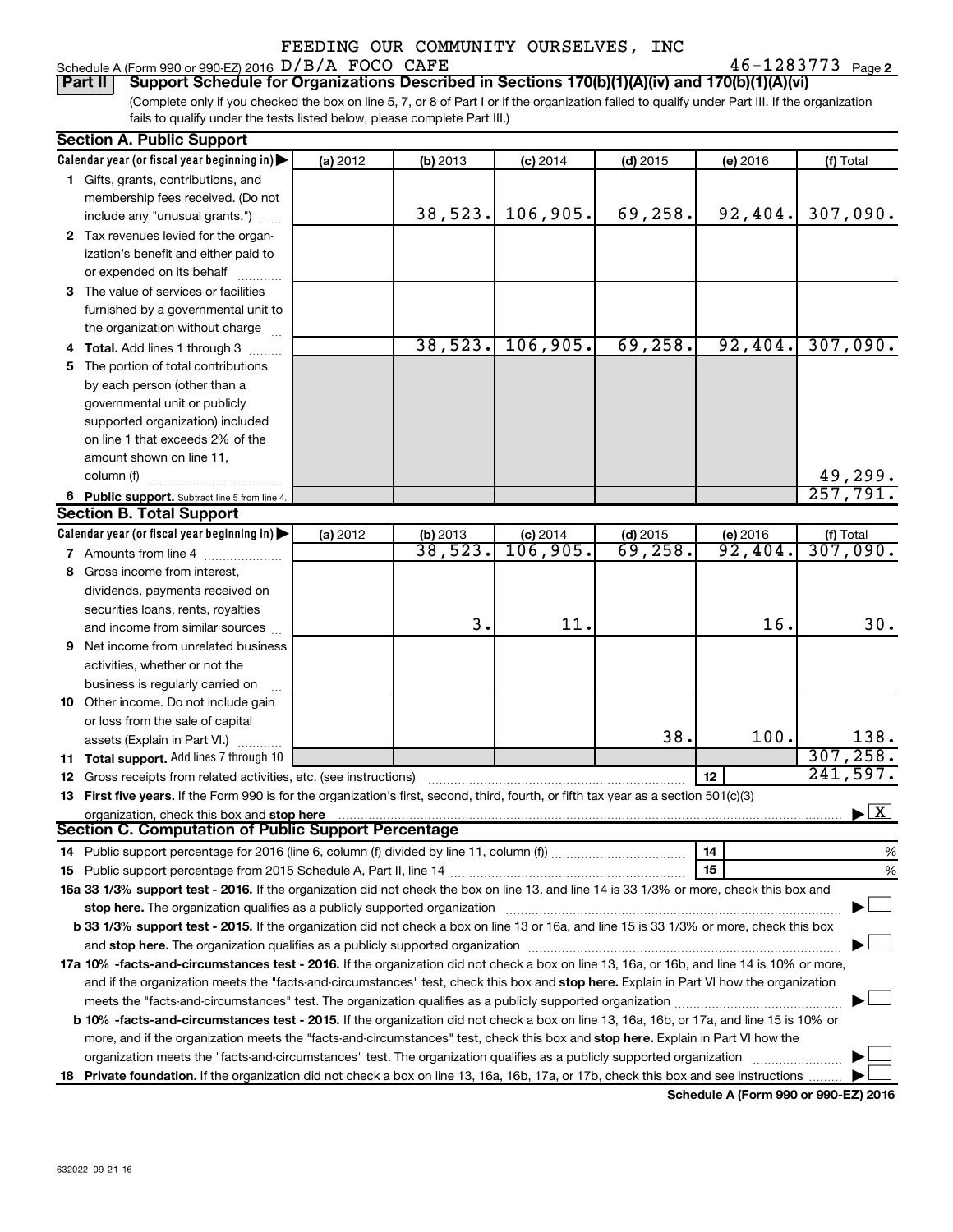|  |  |  | FEEDING OUR COMMUNITY OURSELVES, INC |  |
|--|--|--|--------------------------------------|--|
|--|--|--|--------------------------------------|--|

## Schedule A (Form 990 or 990-EZ) 2016  $D/B/A$  FOCO CAFE  $46-1283773$  Page

# **Part III Support Schedule for Organizations Described in Section 509(a)(2)**

(Complete only if you checked the box on line 10 of Part I or if the organization failed to qualify under Part II. If the organization fails to qualify under the tests listed below, please complete Part II.)

| <b>Section A. Public Support</b>                                                                                                                    |          |          |                 |            |          |           |
|-----------------------------------------------------------------------------------------------------------------------------------------------------|----------|----------|-----------------|------------|----------|-----------|
| Calendar year (or fiscal year beginning in)                                                                                                         | (a) 2012 | (b) 2013 | $(c)$ 2014      | $(d)$ 2015 | (e) 2016 | (f) Total |
| 1 Gifts, grants, contributions, and                                                                                                                 |          |          |                 |            |          |           |
| membership fees received. (Do not                                                                                                                   |          |          |                 |            |          |           |
| include any "unusual grants.")                                                                                                                      |          |          |                 |            |          |           |
| 2 Gross receipts from admissions,                                                                                                                   |          |          |                 |            |          |           |
| merchandise sold or services per-                                                                                                                   |          |          |                 |            |          |           |
| formed, or facilities furnished in                                                                                                                  |          |          |                 |            |          |           |
| any activity that is related to the<br>organization's tax-exempt purpose                                                                            |          |          |                 |            |          |           |
| 3 Gross receipts from activities that                                                                                                               |          |          |                 |            |          |           |
| are not an unrelated trade or bus-                                                                                                                  |          |          |                 |            |          |           |
| iness under section 513                                                                                                                             |          |          |                 |            |          |           |
| 4 Tax revenues levied for the organ-                                                                                                                |          |          |                 |            |          |           |
| ization's benefit and either paid to                                                                                                                |          |          |                 |            |          |           |
| or expended on its behalf                                                                                                                           |          |          |                 |            |          |           |
| 5 The value of services or facilities                                                                                                               |          |          |                 |            |          |           |
| furnished by a governmental unit to                                                                                                                 |          |          |                 |            |          |           |
| the organization without charge                                                                                                                     |          |          |                 |            |          |           |
| <b>6 Total.</b> Add lines 1 through 5                                                                                                               |          |          |                 |            |          |           |
| 7a Amounts included on lines 1, 2, and                                                                                                              |          |          |                 |            |          |           |
| 3 received from disqualified persons                                                                                                                |          |          |                 |            |          |           |
| <b>b</b> Amounts included on lines 2 and 3 received                                                                                                 |          |          |                 |            |          |           |
| from other than disqualified persons that                                                                                                           |          |          |                 |            |          |           |
| exceed the greater of \$5,000 or 1% of the                                                                                                          |          |          |                 |            |          |           |
| amount on line 13 for the year                                                                                                                      |          |          |                 |            |          |           |
| c Add lines 7a and 7b                                                                                                                               |          |          |                 |            |          |           |
| 8 Public support. (Subtract line 7c from line 6.)<br><b>Section B. Total Support</b>                                                                |          |          |                 |            |          |           |
| Calendar year (or fiscal year beginning in)                                                                                                         | (a) 2012 | (b) 2013 |                 | $(d)$ 2015 |          | (f) Total |
| 9 Amounts from line 6                                                                                                                               |          |          | <b>(c)</b> 2014 |            | (e) 2016 |           |
| <b>10a</b> Gross income from interest,                                                                                                              |          |          |                 |            |          |           |
| dividends, payments received on                                                                                                                     |          |          |                 |            |          |           |
| securities loans, rents, royalties                                                                                                                  |          |          |                 |            |          |           |
| and income from similar sources                                                                                                                     |          |          |                 |            |          |           |
| <b>b</b> Unrelated business taxable income                                                                                                          |          |          |                 |            |          |           |
| (less section 511 taxes) from businesses                                                                                                            |          |          |                 |            |          |           |
| acquired after June 30, 1975<br>$\frac{1}{2}$                                                                                                       |          |          |                 |            |          |           |
| c Add lines 10a and 10b                                                                                                                             |          |          |                 |            |          |           |
| 11 Net income from unrelated business<br>activities not included in line 10b.                                                                       |          |          |                 |            |          |           |
| whether or not the business is                                                                                                                      |          |          |                 |            |          |           |
| regularly carried on                                                                                                                                |          |          |                 |            |          |           |
| <b>12</b> Other income. Do not include gain<br>or loss from the sale of capital                                                                     |          |          |                 |            |          |           |
| assets (Explain in Part VI.)                                                                                                                        |          |          |                 |            |          |           |
| <b>13</b> Total support. (Add lines 9, 10c, 11, and 12.)                                                                                            |          |          |                 |            |          |           |
| 14 First five years. If the Form 990 is for the organization's first, second, third, fourth, or fifth tax year as a section 501(c)(3) organization, |          |          |                 |            |          |           |
|                                                                                                                                                     |          |          |                 |            |          |           |
| Section C. Computation of Public Support Percentage                                                                                                 |          |          |                 |            |          |           |
|                                                                                                                                                     |          |          |                 |            | 15       | %         |
| 16 Public support percentage from 2015 Schedule A, Part III, line 15                                                                                |          |          |                 |            | 16       | %         |
| Section D. Computation of Investment Income Percentage                                                                                              |          |          |                 |            |          |           |
| 17 Investment income percentage for 2016 (line 10c, column (f) divided by line 13, column (f))                                                      |          |          |                 |            | 17       | %         |
| 18 Investment income percentage from 2015 Schedule A, Part III, line 17                                                                             |          |          |                 |            | 18       | %         |
| 19a 33 1/3% support tests - 2016. If the organization did not check the box on line 14, and line 15 is more than 33 1/3%, and line 17 is not        |          |          |                 |            |          |           |
| more than 33 1/3%, check this box and stop here. The organization qualifies as a publicly supported organization                                    |          |          |                 |            |          |           |
| b 33 1/3% support tests - 2015. If the organization did not check a box on line 14 or line 19a, and line 16 is more than 33 1/3%, and               |          |          |                 |            |          |           |
| line 18 is not more than 33 1/3%, check this box and stop here. The organization qualifies as a publicly supported organization                     |          |          |                 |            |          |           |
|                                                                                                                                                     |          |          |                 |            |          |           |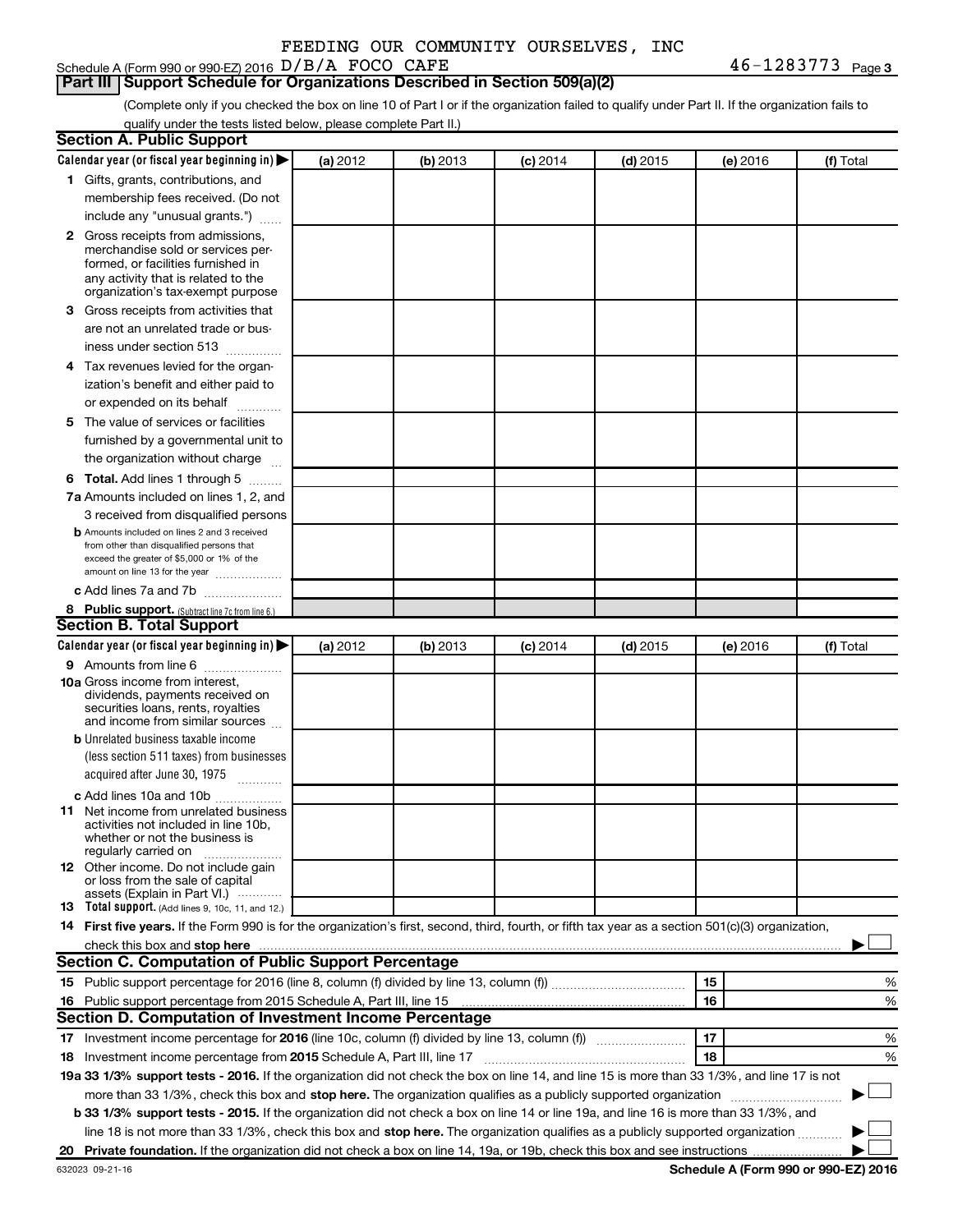# **Part IV Supporting Organizations**

(Complete only if you checked a box in line 12 on Part I. If you checked 12a of Part I, complete Sections A and B. If you checked 12b of Part I, complete Sections A and C. If you checked 12c of Part I, complete Sections A, D, and E. If you checked 12d of Part I, complete Sections A and D, and complete Part V.)

#### **Section A. All Supporting Organizations**

- **1** Are all of the organization's supported organizations listed by name in the organization's governing documents? If "No," describe in Part VI how the supported organizations are designated. If designated by *class or purpose, describe the designation. If historic and continuing relationship, explain.*
- **2** Did the organization have any supported organization that does not have an IRS determination of status under section 509(a)(1) or (2)? If "Yes," explain in Part VI how the organization determined that the supported *organization was described in section 509(a)(1) or (2).*
- **3a** Did the organization have a supported organization described in section 501(c)(4), (5), or (6)? If "Yes," answer *(b) and (c) below.*
- **b** Did the organization confirm that each supported organization qualified under section 501(c)(4), (5), or (6) and satisfied the public support tests under section 509(a)(2)? If "Yes," describe in Part VI when and how the *organization made the determination.*
- **c** Did the organization ensure that all support to such organizations was used exclusively for section 170(c)(2)(B) purposes? If "Yes," explain in Part VI what controls the organization put in place to ensure such use.
- **4 a** *If* Was any supported organization not organized in the United States ("foreign supported organization")? *"Yes," and if you checked 12a or 12b in Part I, answer (b) and (c) below.*
- **b** Did the organization have ultimate control and discretion in deciding whether to make grants to the foreign supported organization? If "Yes," describe in Part VI how the organization had such control and discretion *despite being controlled or supervised by or in connection with its supported organizations.*
- **c** Did the organization support any foreign supported organization that does not have an IRS determination under sections 501(c)(3) and 509(a)(1) or (2)? If "Yes," explain in Part VI what controls the organization used *to ensure that all support to the foreign supported organization was used exclusively for section 170(c)(2)(B) purposes.*
- **5a** Did the organization add, substitute, or remove any supported organizations during the tax year? If "Yes," answer (b) and (c) below (if applicable). Also, provide detail in Part VI, including (i) the names and EIN *numbers of the supported organizations added, substituted, or removed; (ii) the reasons for each such action; (iii) the authority under the organization's organizing document authorizing such action; and (iv) how the action was accomplished (such as by amendment to the organizing document).*
- **b** Type I or Type II only. Was any added or substituted supported organization part of a class already designated in the organization's organizing document?
- **c Substitutions only.**  Was the substitution the result of an event beyond the organization's control?
- **6** Did the organization provide support (whether in the form of grants or the provision of services or facilities) to support or benefit one or more of the filing organization's supported organizations? If "Yes," provide detail in anyone other than (i) its supported organizations, (ii) individuals that are part of the charitable class benefited by one or more of its supported organizations, or (iii) other supporting organizations that also *Part VI.*
- **7** Did the organization provide a grant, loan, compensation, or other similar payment to a substantial contributor regard to a substantial contributor? If "Yes," complete Part I of Schedule L (Form 990 or 990-EZ). (defined in section 4958(c)(3)(C)), a family member of a substantial contributor, or a 35% controlled entity with
- **8** Did the organization make a loan to a disqualified person (as defined in section 4958) not described in line 7? *If "Yes," complete Part I of Schedule L (Form 990 or 990-EZ).*
- **9 a** Was the organization controlled directly or indirectly at any time during the tax year by one or more in section 509(a)(1) or (2))? If "Yes," provide detail in Part VI. disqualified persons as defined in section 4946 (other than foundation managers and organizations described
- **b** Did one or more disqualified persons (as defined in line 9a) hold a controlling interest in any entity in which the supporting organization had an interest? If "Yes," provide detail in Part VI.
- **c** Did a disqualified person (as defined in line 9a) have an ownership interest in, or derive any personal benefit from, assets in which the supporting organization also had an interest? If "Yes," provide detail in Part VI.
- **10 a** Was the organization subject to the excess business holdings rules of section 4943 because of section supporting organizations)? If "Yes," answer 10b below. 4943(f) (regarding certain Type II supporting organizations, and all Type III non-functionally integrated
- **b** Did the organization have any excess business holdings in the tax year? (Use Schedule C, Form 4720, to *determine whether the organization had excess business holdings.)*

**Yes No 1 2 3a 3b 3c 4a 4b 4c 5a 5b 5c 6 7 8 9a 9b 9c 10a 10b**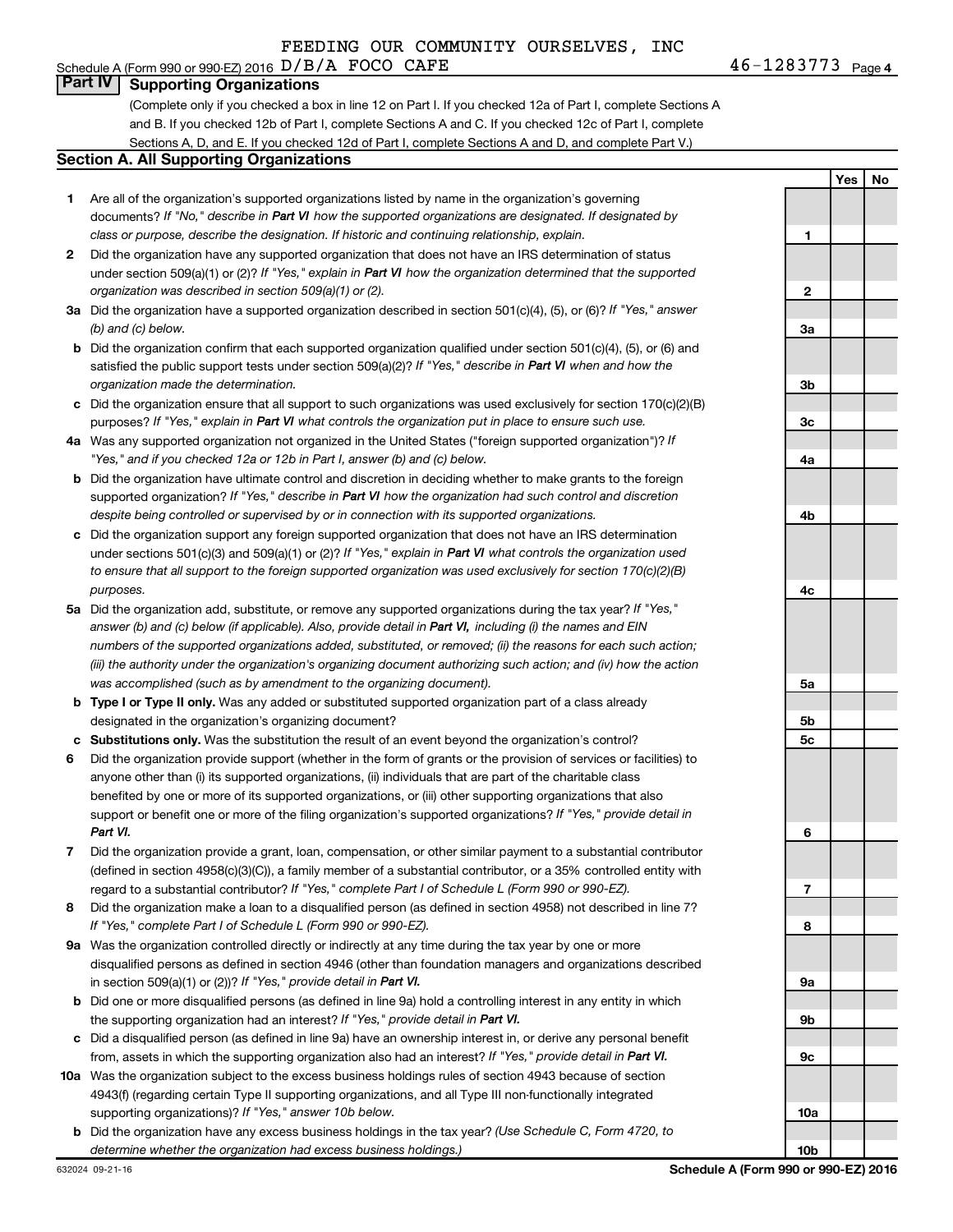46-1283773 Page 5 Schedule A (Form 990 or 990-EZ) 2016 D / B / A FOCO CAFE  $46-1283113$  Page D/B/A FOCO CAFE 46-1283773

|    | <b>Part IV   Supporting Organizations (continued)</b>                                                                           |                 |     |    |
|----|---------------------------------------------------------------------------------------------------------------------------------|-----------------|-----|----|
|    |                                                                                                                                 |                 | Yes | No |
| 11 | Has the organization accepted a gift or contribution from any of the following persons?                                         |                 |     |    |
|    | a A person who directly or indirectly controls, either alone or together with persons described in (b) and (c)                  |                 |     |    |
|    | below, the governing body of a supported organization?                                                                          | 11a             |     |    |
|    | <b>b</b> A family member of a person described in (a) above?                                                                    | 11 <sub>b</sub> |     |    |
|    | c A 35% controlled entity of a person described in (a) or (b) above? If "Yes" to a, b, or c, provide detail in Part VI.         | 11c             |     |    |
|    | <b>Section B. Type I Supporting Organizations</b>                                                                               |                 |     |    |
|    |                                                                                                                                 |                 | Yes | No |
| 1  | Did the directors, trustees, or membership of one or more supported organizations have the power to                             |                 |     |    |
|    |                                                                                                                                 |                 |     |    |
|    | regularly appoint or elect at least a majority of the organization's directors or trustees at all times during the              |                 |     |    |
|    | tax year? If "No," describe in Part VI how the supported organization(s) effectively operated, supervised, or                   |                 |     |    |
|    | controlled the organization's activities. If the organization had more than one supported organization,                         |                 |     |    |
|    | describe how the powers to appoint and/or remove directors or trustees were allocated among the supported                       |                 |     |    |
|    | organizations and what conditions or restrictions, if any, applied to such powers during the tax year.                          | 1               |     |    |
| 2  | Did the organization operate for the benefit of any supported organization other than the supported                             |                 |     |    |
|    | organization(s) that operated, supervised, or controlled the supporting organization? If "Yes," explain in                      |                 |     |    |
|    | Part VI how providing such benefit carried out the purposes of the supported organization(s) that operated,                     |                 |     |    |
|    | supervised, or controlled the supporting organization.                                                                          | 2               |     |    |
|    | <b>Section C. Type II Supporting Organizations</b>                                                                              |                 |     |    |
|    |                                                                                                                                 |                 | Yes | No |
| 1  | Were a majority of the organization's directors or trustees during the tax year also a majority of the directors                |                 |     |    |
|    | or trustees of each of the organization's supported organization(s)? If "No," describe in Part VI how control                   |                 |     |    |
|    | or management of the supporting organization was vested in the same persons that controlled or managed                          |                 |     |    |
|    | the supported organization(s).                                                                                                  | 1               |     |    |
|    | <b>Section D. All Type III Supporting Organizations</b>                                                                         |                 |     |    |
|    |                                                                                                                                 |                 | Yes | No |
| 1  | Did the organization provide to each of its supported organizations, by the last day of the fifth month of the                  |                 |     |    |
|    | organization's tax year, (i) a written notice describing the type and amount of support provided during the prior tax           |                 |     |    |
|    | year, (ii) a copy of the Form 990 that was most recently filed as of the date of notification, and (iii) copies of the          |                 |     |    |
|    | organization's governing documents in effect on the date of notification, to the extent not previously provided?                | 1               |     |    |
| 2  | Were any of the organization's officers, directors, or trustees either (i) appointed or elected by the supported                |                 |     |    |
|    | organization(s) or (ii) serving on the governing body of a supported organization? If "No," explain in Part VI how              |                 |     |    |
|    | the organization maintained a close and continuous working relationship with the supported organization(s).                     | 2               |     |    |
| 3  | By reason of the relationship described in (2), did the organization's supported organizations have a                           |                 |     |    |
|    | significant voice in the organization's investment policies and in directing the use of the organization's                      |                 |     |    |
|    | income or assets at all times during the tax year? If "Yes," describe in Part VI the role the organization's                    |                 |     |    |
|    | supported organizations played in this regard.                                                                                  | 3               |     |    |
|    | Section E. Type III Functionally Integrated Supporting Organizations                                                            |                 |     |    |
| 1  | Check the box next to the method that the organization used to satisfy the Integral Part Test during the yeafsee instructions). |                 |     |    |
| a  | The organization satisfied the Activities Test. Complete line 2 below.                                                          |                 |     |    |
| b  | The organization is the parent of each of its supported organizations. Complete line 3 below.                                   |                 |     |    |
| c  | The organization supported a governmental entity. Describe in Part VI how you supported a government entity (see instructions). |                 |     |    |
| 2  | Activities Test. Answer (a) and (b) below.                                                                                      |                 | Yes | No |
| а  | Did substantially all of the organization's activities during the tax year directly further the exempt purposes of              |                 |     |    |
|    | the supported organization(s) to which the organization was responsive? If "Yes," then in Part VI identify                      |                 |     |    |
|    | how these activities directly furthered their exempt purposes,<br>those supported organizations and explain                     |                 |     |    |
|    | how the organization was responsive to those supported organizations, and how the organization determined                       |                 |     |    |
|    | that these activities constituted substantially all of its activities.                                                          | 2a              |     |    |
| b  | Did the activities described in (a) constitute activities that, but for the organization's involvement, one or more             |                 |     |    |
|    | of the organization's supported organization(s) would have been engaged in? If "Yes," explain in Part VI the                    |                 |     |    |
|    | reasons for the organization's position that its supported organization(s) would have engaged in these                          |                 |     |    |
|    | activities but for the organization's involvement.                                                                              | 2b              |     |    |
| 3  | Parent of Supported Organizations. Answer (a) and (b) below.                                                                    |                 |     |    |
| а  | Did the organization have the power to regularly appoint or elect a majority of the officers, directors, or                     |                 |     |    |
|    | trustees of each of the supported organizations? Provide details in Part VI.                                                    | За              |     |    |
| b  | Did the organization exercise a substantial degree of direction over the policies, programs, and activities of each             |                 |     |    |
|    | of its supported organizations? If "Yes," describe in Part VI the role played by the organization in this regard.               | Зb              |     |    |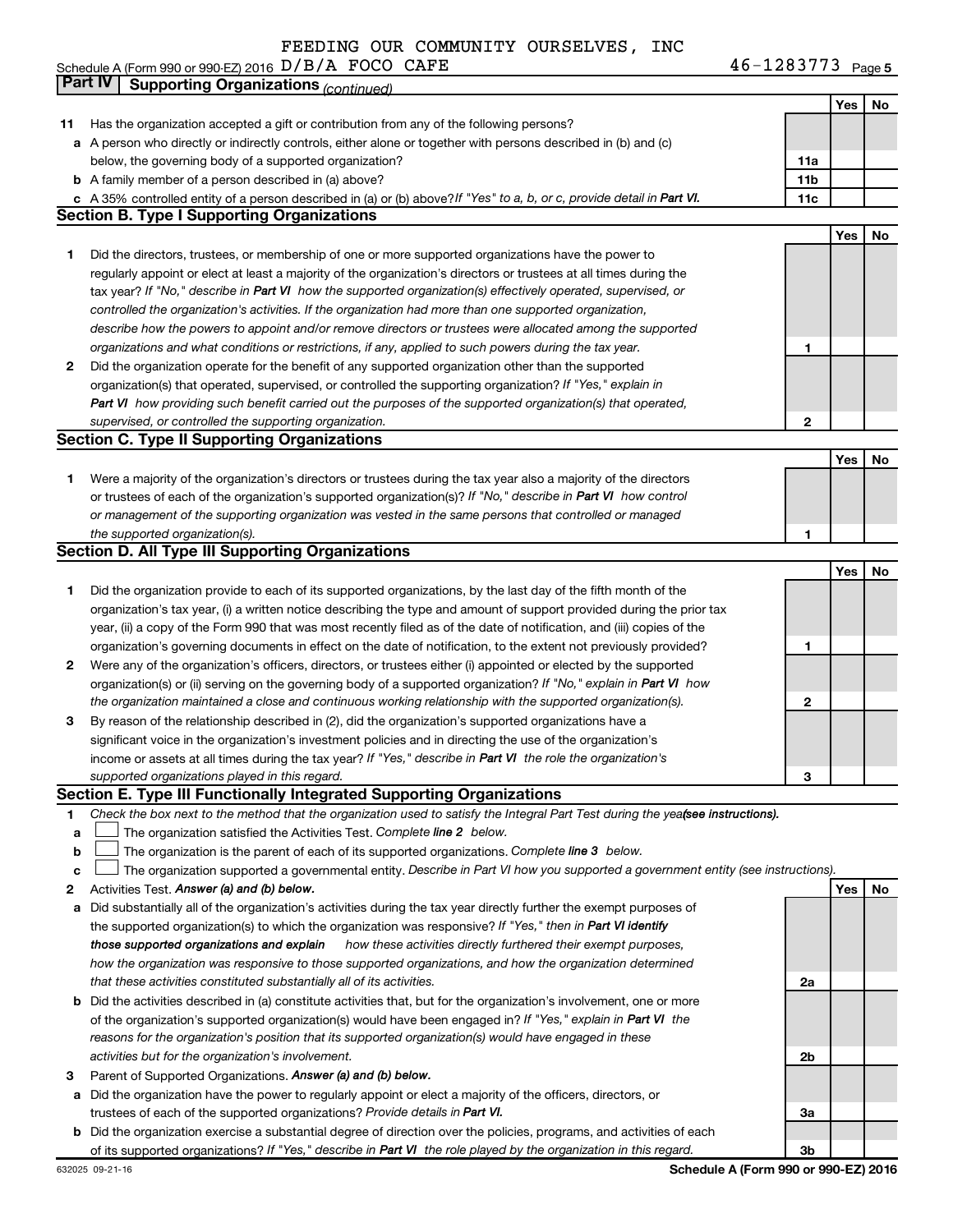#### **1 Letter or if the organization satisfied the Integral Part Test as a qualifying trust on Nov. 20, 1970 (explain in Part VI.) See instructions. All Section A - Adjusted Net Income 1 2 3 4 5 6 7 8 1 2 3 4 5 6 7 Adjusted Net Income** (subtract lines 5, 6, and 7 from line 4) **8 8 Section B - Minimum Asset Amount 1 2 3 4 5 6 7 8 a** Average monthly value of securities **b** Average monthly cash balances **c** Fair market value of other non-exempt-use assets **d Total**  (add lines 1a, 1b, and 1c) **e Discount** claimed for blockage or other **1a 1b 1c 1d 2 3 4 5 6 7 8** factors (explain in detail in Part VI): **Minimum Asset Amount**  (add line 7 to line 6) **Section C - Distributable Amount 1 2 3 4 5 6 1 2 3 4 5 6** Distributable Amount. Subtract line 5 from line 4, unless subject to other Type III non-functionally integrated supporting organizations must complete Sections A through E. (B) Current Year<br>(optional) (A) Prior Year Net short-term capital gain Recoveries of prior-year distributions Other gross income (see instructions) Add lines 1 through 3 Depreciation and depletion Portion of operating expenses paid or incurred for production or collection of gross income or for management, conservation, or maintenance of property held for production of income (see instructions) Other expenses (see instructions) (B) Current Year  $(A)$  Prior Year  $\left\{\n\begin{array}{ccc}\n\end{array}\n\right\}$  (optional) Aggregate fair market value of all non-exempt-use assets (see instructions for short tax year or assets held for part of year): Acquisition indebtedness applicable to non-exempt-use assets Subtract line 2 from line 1d Cash deemed held for exempt use. Enter 1-1/2% of line 3 (for greater amount, see instructions) Net value of non-exempt-use assets (subtract line 4 from line 3) Multiply line 5 by .035 Recoveries of prior-year distributions Current Year Adjusted net income for prior year (from Section A, line 8, Column A) Enter 85% of line 1 Minimum asset amount for prior year (from Section B, line 8, Column A) Enter greater of line 2 or line 3 Income tax imposed in prior year emergency temporary reduction (see instructions) **Part V Type III Non-Functionally Integrated 509(a)(3) Supporting Organizations**   $\Box$

**7** Check here if the current year is the organization's first as a non-functionally integrated Type III supporting organization (see † instructions).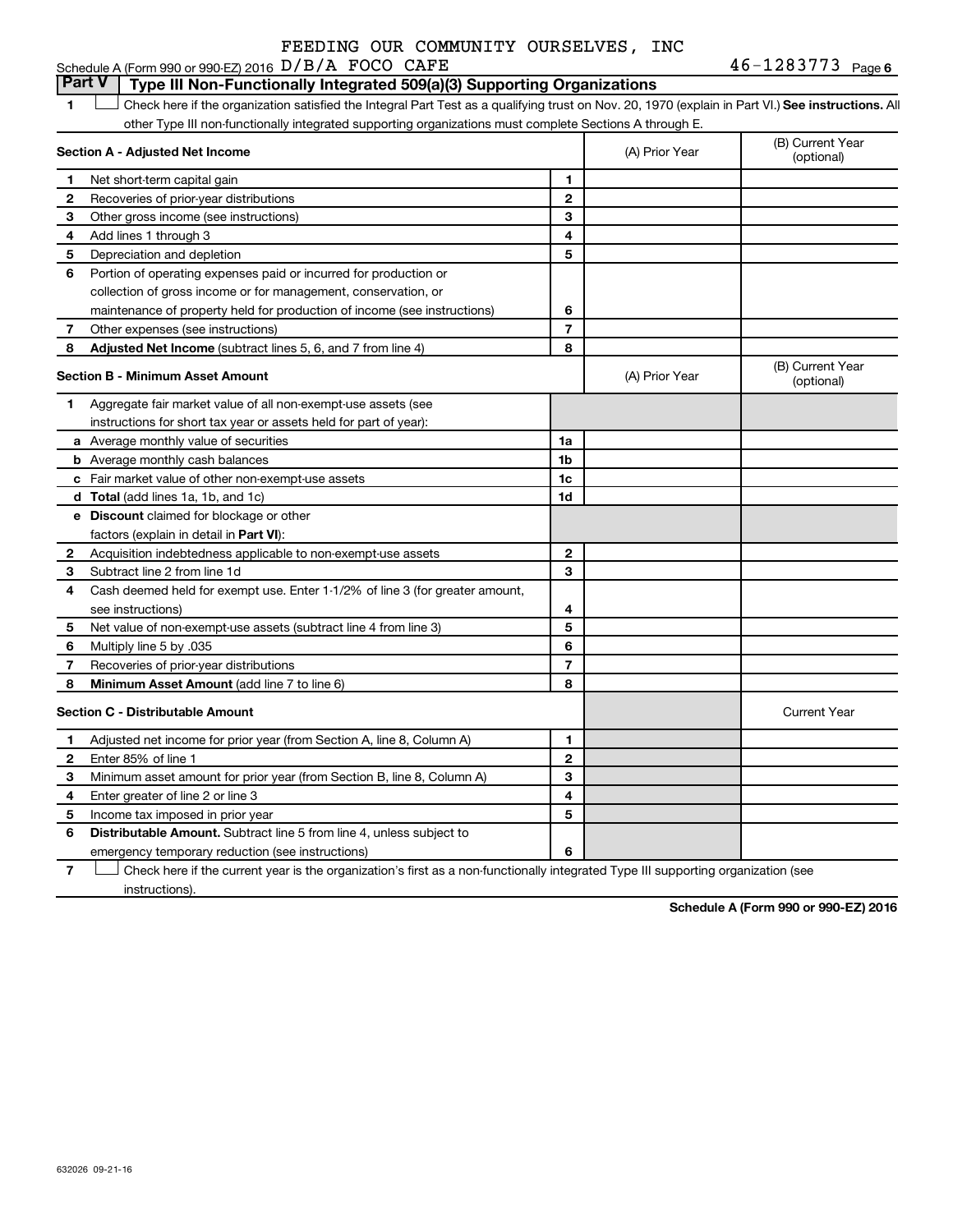|               | Schedule A (Form 990 or 990-EZ) 2016 D/B/A FOCO CAFE                                       |                             |                           | $46 - 1283773$ Page 7 |
|---------------|--------------------------------------------------------------------------------------------|-----------------------------|---------------------------|-----------------------|
| <b>Part V</b> | Type III Non-Functionally Integrated 509(a)(3) Supporting Organizations (continued)        |                             |                           |                       |
|               | Section D - Distributions                                                                  |                             |                           | <b>Current Year</b>   |
| 1             | Amounts paid to supported organizations to accomplish exempt purposes                      |                             |                           |                       |
| 2             | Amounts paid to perform activity that directly furthers exempt purposes of supported       |                             |                           |                       |
|               | organizations, in excess of income from activity                                           |                             |                           |                       |
| 3             | Administrative expenses paid to accomplish exempt purposes of supported organizations      |                             |                           |                       |
| 4             | Amounts paid to acquire exempt-use assets                                                  |                             |                           |                       |
| 5             | Qualified set-aside amounts (prior IRS approval required)                                  |                             |                           |                       |
| 6             | Other distributions (describe in <b>Part VI</b> ). See instructions                        |                             |                           |                       |
| 7             | Total annual distributions. Add lines 1 through 6                                          |                             |                           |                       |
| 8             | Distributions to attentive supported organizations to which the organization is responsive |                             |                           |                       |
|               | (provide details in Part VI). See instructions                                             |                             |                           |                       |
| 9             | Distributable amount for 2016 from Section C, line 6                                       |                             |                           |                       |
| 10            | Line 8 amount divided by Line 9 amount                                                     |                             |                           |                       |
|               |                                                                                            | (i)                         | (ii)                      | (iii)                 |
|               |                                                                                            | <b>Excess Distributions</b> | <b>Underdistributions</b> | <b>Distributable</b>  |
|               | Section E - Distribution Allocations (see instructions)                                    |                             | Pre-2016                  | Amount for 2016       |
| 1             | Distributable amount for 2016 from Section C, line 6                                       |                             |                           |                       |
| 2             | Underdistributions, if any, for years prior to 2016 (reason-                               |                             |                           |                       |
|               | able cause required-explain in Part VI). See instructions                                  |                             |                           |                       |
| 3             | Excess distributions carryover, if any, to 2016:                                           |                             |                           |                       |
| а             |                                                                                            |                             |                           |                       |
| b             |                                                                                            |                             |                           |                       |
|               | c From 2013                                                                                |                             |                           |                       |
|               | <b>d</b> From 2014                                                                         |                             |                           |                       |
|               | e From 2015                                                                                |                             |                           |                       |
|               | f Total of lines 3a through e                                                              |                             |                           |                       |
|               | g Applied to underdistributions of prior years                                             |                             |                           |                       |
|               | <b>h</b> Applied to 2016 distributable amount                                              |                             |                           |                       |
| Ť.            | Carryover from 2011 not applied (see instructions)                                         |                             |                           |                       |
|               | Remainder. Subtract lines 3g, 3h, and 3i from 3f.                                          |                             |                           |                       |
| 4             | Distributions for 2016 from Section D,                                                     |                             |                           |                       |
|               | line $7:$                                                                                  |                             |                           |                       |
|               | a Applied to underdistributions of prior years                                             |                             |                           |                       |
|               | <b>b</b> Applied to 2016 distributable amount                                              |                             |                           |                       |
|               | <b>c</b> Remainder. Subtract lines 4a and 4b from 4                                        |                             |                           |                       |
|               | 5 Remaining underdistributions for years prior to 2016, if                                 |                             |                           |                       |
|               | any. Subtract lines 3q and 4a from line 2. For result greater                              |                             |                           |                       |
|               | than zero, explain in Part VI. See instructions                                            |                             |                           |                       |
| 6             | Remaining underdistributions for 2016. Subtract lines 3h                                   |                             |                           |                       |
|               | and 4b from line 1. For result greater than zero, explain in                               |                             |                           |                       |
|               | Part VI. See instructions                                                                  |                             |                           |                       |
| 7             | Excess distributions carryover to 2017. Add lines 3j                                       |                             |                           |                       |
|               | and 4c                                                                                     |                             |                           |                       |
| 8             | Breakdown of line 7:                                                                       |                             |                           |                       |
| а             |                                                                                            |                             |                           |                       |
|               | <b>b</b> Excess from 2013                                                                  |                             |                           |                       |
|               | c Excess from 2014                                                                         |                             |                           |                       |
|               | d Excess from 2015                                                                         |                             |                           |                       |
|               | e Excess from 2016                                                                         |                             |                           |                       |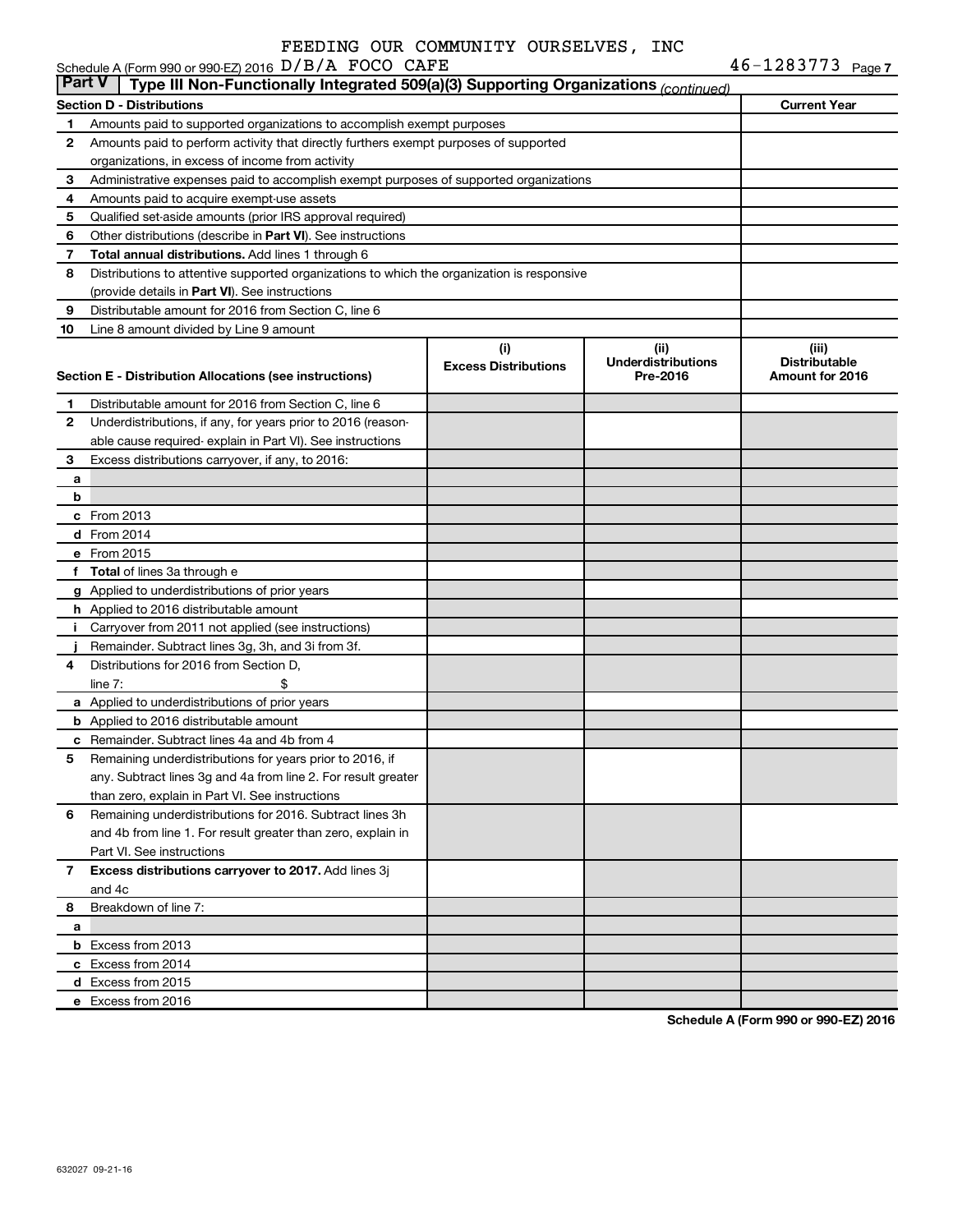|                 |  | Schedule A (Form 990 or 990-EZ) 2016 D/B/A FOCO CAFE |      |  |  |  | FEEDING OUR COMMUNITY OURSELVES, INC |                                                             | $46 - 1283773$ Page 8                                                                                                                                                                                                                                                                                                                                                                                                                                                                                                                                                |
|-----------------|--|------------------------------------------------------|------|--|--|--|--------------------------------------|-------------------------------------------------------------|----------------------------------------------------------------------------------------------------------------------------------------------------------------------------------------------------------------------------------------------------------------------------------------------------------------------------------------------------------------------------------------------------------------------------------------------------------------------------------------------------------------------------------------------------------------------|
| <b>Part VI</b>  |  | (See instructions.)                                  |      |  |  |  |                                      |                                                             | Supplemental Information. Provide the explanations required by Part II, line 10; Part II, line 17a or 17b; Part III, line 12;<br>Part IV, Section A, lines 1, 2, 3b, 3c, 4b, 4c, 5a, 6, 9a, 9b, 9c, 11a, 11b, and 11c; Part IV, Section B, lines 1 and 2; Part IV, Section C,<br>line 1; Part IV, Section D, lines 2 and 3; Part IV, Section E, lines 1c, 2a, 2b, 3a, and 3b; Part V, line 1; Part V, Section B, line 1e; Part V,<br>Section D, lines 5, 6, and 8; and Part V, Section E, lines 2, 5, and 6. Also complete this part for any additional information. |
|                 |  |                                                      |      |  |  |  |                                      | SCHEDULE A, PART II, LINE 10, EXPLANATION FOR OTHER INCOME: |                                                                                                                                                                                                                                                                                                                                                                                                                                                                                                                                                                      |
| OTHER INCOME    |  |                                                      |      |  |  |  |                                      |                                                             |                                                                                                                                                                                                                                                                                                                                                                                                                                                                                                                                                                      |
| 2015 AMOUNT: \$ |  |                                                      | 38.  |  |  |  |                                      |                                                             |                                                                                                                                                                                                                                                                                                                                                                                                                                                                                                                                                                      |
| 2016 AMOUNT: \$ |  |                                                      | 100. |  |  |  |                                      |                                                             |                                                                                                                                                                                                                                                                                                                                                                                                                                                                                                                                                                      |
|                 |  |                                                      |      |  |  |  |                                      |                                                             |                                                                                                                                                                                                                                                                                                                                                                                                                                                                                                                                                                      |
|                 |  |                                                      |      |  |  |  |                                      |                                                             |                                                                                                                                                                                                                                                                                                                                                                                                                                                                                                                                                                      |
|                 |  |                                                      |      |  |  |  |                                      |                                                             |                                                                                                                                                                                                                                                                                                                                                                                                                                                                                                                                                                      |
|                 |  |                                                      |      |  |  |  |                                      |                                                             |                                                                                                                                                                                                                                                                                                                                                                                                                                                                                                                                                                      |
|                 |  |                                                      |      |  |  |  |                                      |                                                             |                                                                                                                                                                                                                                                                                                                                                                                                                                                                                                                                                                      |
|                 |  |                                                      |      |  |  |  |                                      |                                                             |                                                                                                                                                                                                                                                                                                                                                                                                                                                                                                                                                                      |
|                 |  |                                                      |      |  |  |  |                                      |                                                             |                                                                                                                                                                                                                                                                                                                                                                                                                                                                                                                                                                      |
|                 |  |                                                      |      |  |  |  |                                      |                                                             |                                                                                                                                                                                                                                                                                                                                                                                                                                                                                                                                                                      |
|                 |  |                                                      |      |  |  |  |                                      |                                                             |                                                                                                                                                                                                                                                                                                                                                                                                                                                                                                                                                                      |
|                 |  |                                                      |      |  |  |  |                                      |                                                             |                                                                                                                                                                                                                                                                                                                                                                                                                                                                                                                                                                      |
|                 |  |                                                      |      |  |  |  |                                      |                                                             |                                                                                                                                                                                                                                                                                                                                                                                                                                                                                                                                                                      |
|                 |  |                                                      |      |  |  |  |                                      |                                                             |                                                                                                                                                                                                                                                                                                                                                                                                                                                                                                                                                                      |
|                 |  |                                                      |      |  |  |  |                                      |                                                             |                                                                                                                                                                                                                                                                                                                                                                                                                                                                                                                                                                      |
|                 |  |                                                      |      |  |  |  |                                      |                                                             |                                                                                                                                                                                                                                                                                                                                                                                                                                                                                                                                                                      |
|                 |  |                                                      |      |  |  |  |                                      |                                                             |                                                                                                                                                                                                                                                                                                                                                                                                                                                                                                                                                                      |
|                 |  |                                                      |      |  |  |  |                                      |                                                             |                                                                                                                                                                                                                                                                                                                                                                                                                                                                                                                                                                      |
|                 |  |                                                      |      |  |  |  |                                      |                                                             |                                                                                                                                                                                                                                                                                                                                                                                                                                                                                                                                                                      |
|                 |  |                                                      |      |  |  |  |                                      |                                                             |                                                                                                                                                                                                                                                                                                                                                                                                                                                                                                                                                                      |
|                 |  |                                                      |      |  |  |  |                                      |                                                             |                                                                                                                                                                                                                                                                                                                                                                                                                                                                                                                                                                      |
|                 |  |                                                      |      |  |  |  |                                      |                                                             |                                                                                                                                                                                                                                                                                                                                                                                                                                                                                                                                                                      |
|                 |  |                                                      |      |  |  |  |                                      |                                                             |                                                                                                                                                                                                                                                                                                                                                                                                                                                                                                                                                                      |
|                 |  |                                                      |      |  |  |  |                                      |                                                             |                                                                                                                                                                                                                                                                                                                                                                                                                                                                                                                                                                      |
|                 |  |                                                      |      |  |  |  |                                      |                                                             |                                                                                                                                                                                                                                                                                                                                                                                                                                                                                                                                                                      |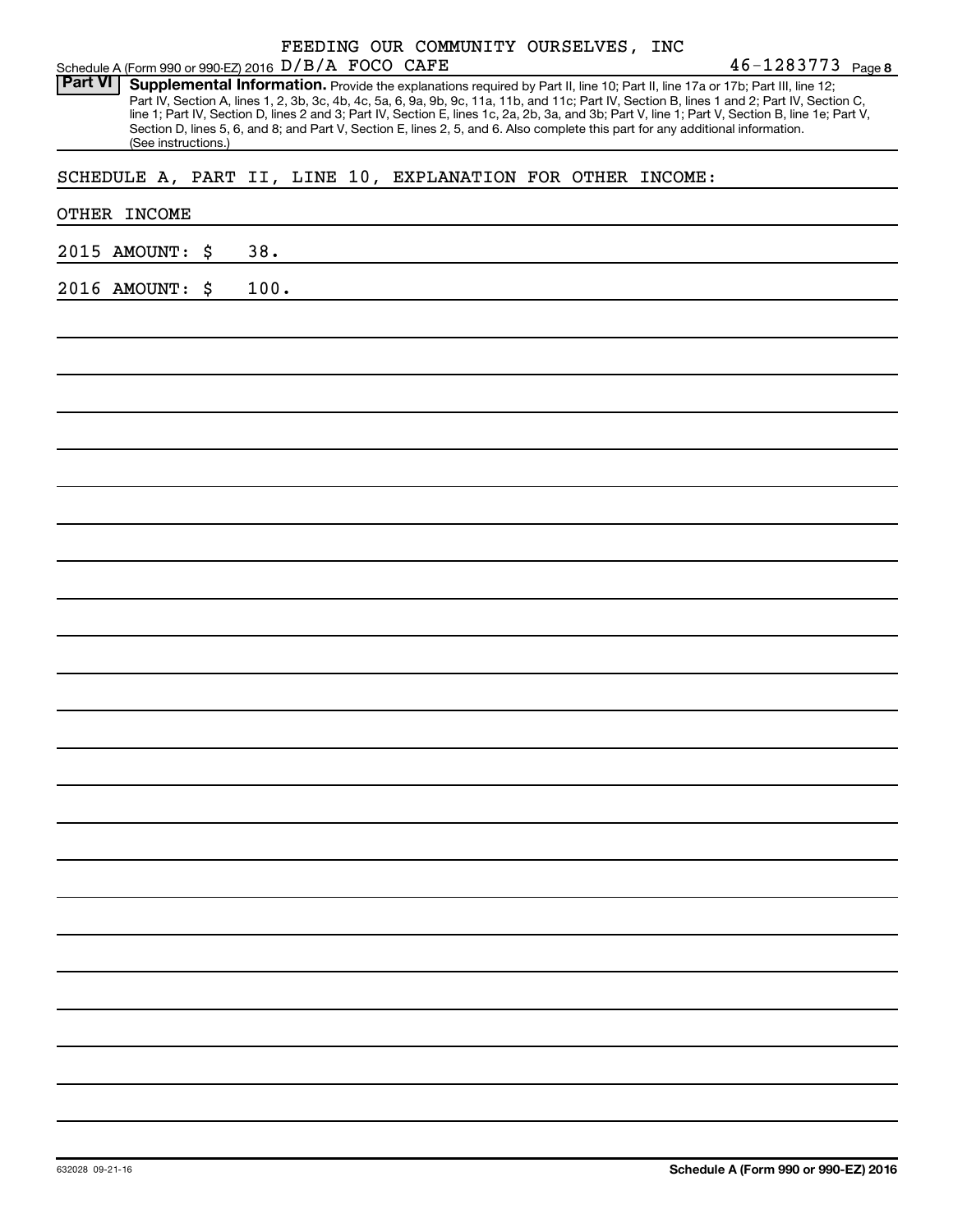| <b>Schedule B</b><br>(Form 990, 990-EZ,<br>or 990-PF) |
|-------------------------------------------------------|
| Department of the Treasury                            |
| Internal Revenue Service                              |

\*\* PUBLIC DISCLOSURE COPY \*\*

# **Schedule of Contributors**

**or 990-PF) | Attach to Form 990, Form 990-EZ, or Form 990-PF. | Information about Schedule B (Form 990, 990-EZ, or 990-PF) and** its instructions is at www.irs.gov/form990.

OMB No. 1545-0047

**2016**

**Name of the organization Employer identification number**

FEEDING OUR COMMUNITY OURSELVES, INC

 $D/B/A$  FOCO CAFE  $\vert$  46-1283773

|  | <b>Organization type</b> (check one): |
|--|---------------------------------------|
|--|---------------------------------------|

| Filers of:         | Section:                                                                  |
|--------------------|---------------------------------------------------------------------------|
| Form 990 or 990-EZ | $\boxed{\textbf{X}}$ 501(c)( 3) (enter number) organization               |
|                    | 4947(a)(1) nonexempt charitable trust not treated as a private foundation |
|                    | 527 political organization                                                |
| Form 990-PF        | 501(c)(3) exempt private foundation                                       |
|                    | 4947(a)(1) nonexempt charitable trust treated as a private foundation     |
|                    | 501(c)(3) taxable private foundation                                      |

Check if your organization is covered by the General Rule or a Special Rule.

**Note:**  Only a section 501(c)(7), (8), or (10) organization can check boxes for both the General Rule and a Special Rule. See instructions.

#### **General Rule**

**K** For an organization filing Form 990, 990-EZ, or 990-PF that received, during the year, contributions totaling \$5,000 or more (in money or property) from any one contributor. Complete Parts I and II. See instructions for determining a contributor's total contributions.

#### **Special Rules**

 $\Box$ 

any one contributor, during the year, total contributions of the greater of **(1)** \$5,000 or **(2)** 2% of the amount on (i) Form 990, Part VIII, line 1h, For an organization described in section 501(c)(3) filing Form 990 or 990-EZ that met the 33 1/3% support test of the regulations under sections 509(a)(1) and 170(b)(1)(A)(vi), that checked Schedule A (Form 990 or 990-EZ), Part II, line 13, 16a, or 16b, and that received from or (ii) Form 990-EZ, line 1. Complete Parts I and II.  $\Box$ 

year, total contributions of more than \$1,000 *exclusively* for religious, charitable, scientific, literary, or educational purposes, or for For an organization described in section 501(c)(7), (8), or (10) filing Form 990 or 990-EZ that received from any one contributor, during the the prevention of cruelty to children or animals. Complete Parts I, II, and III.  $\Box$ 

purpose. Don't complete any of the parts unless the General Rule applies to this organization because it received nonexclusively year, contributions exclusively for religious, charitable, etc., purposes, but no such contributions totaled more than \$1,000. If this box is checked, enter here the total contributions that were received during the year for an exclusively religious, charitable, etc., For an organization described in section 501(c)(7), (8), or (10) filing Form 990 or 990-EZ that received from any one contributor, during the religious, charitable, etc., contributions totaling \$5,000 or more during the year  $\ldots$  $\ldots$  $\ldots$  $\ldots$  $\ldots$  $\ldots$ 

**Caution:**  An organization that isn't covered by the General Rule and/or the Special Rules doesn't file Schedule B (Form 990, 990-EZ, or 990-PF),  **must** but it answer "No" on Part IV, line 2, of its Form 990; or check the box on line H of its Form 990-EZ or on its Form 990-PF, Part I, line 2, to certify that it doesn't meet the filing requirements of Schedule B (Form 990, 990-EZ, or 990-PF).

LHA For Paperwork Reduction Act Notice, see the Instructions for Form 990, 990-EZ, or 990-PF. Schedule B (Form 990, 990-EZ, or 990-PF) (2016)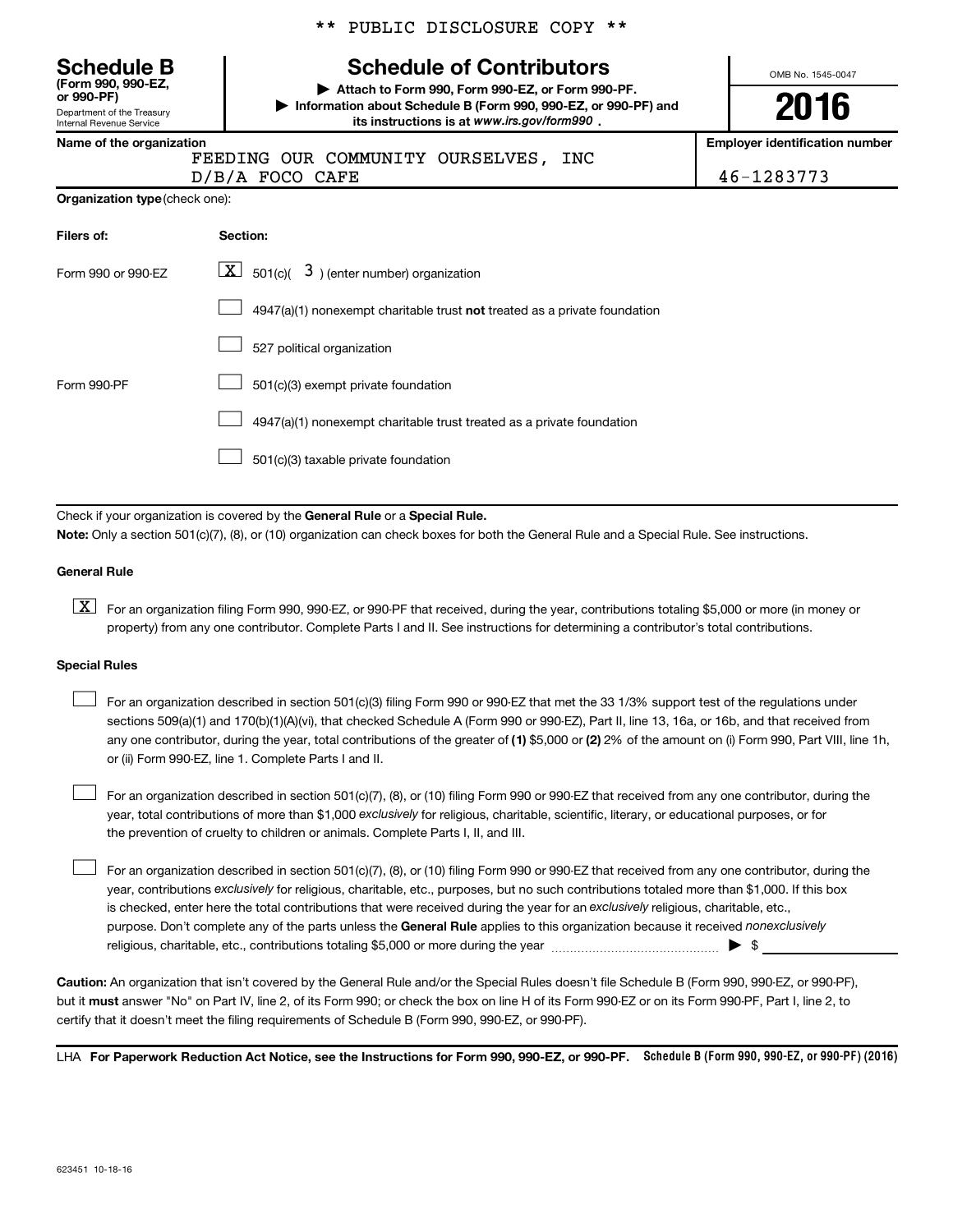#### Schedule B (Form 990, 990-EZ, or 990-PF) (2016)

**Name of organization Employer identification number** FEEDING OUR COMMUNITY OURSELVES, INC

|                  | D/B/A FOCO CAFE                                                                                |                                   | 46-1283773                                                                       |
|------------------|------------------------------------------------------------------------------------------------|-----------------------------------|----------------------------------------------------------------------------------|
| Part I           | Contributors (See instructions). Use duplicate copies of Part I if additional space is needed. |                                   |                                                                                  |
| (a)<br>No.       | (b)<br>Name, address, and ZIP + 4                                                              | (c)<br><b>Total contributions</b> | (d)<br>Type of contribution                                                      |
| $\mathbf 1$      |                                                                                                | 14,685.<br>\$                     | Person<br>Payroll<br>Noncash<br>(Complete Part II for<br>noncash contributions.) |
| (a)<br>No.       | (b)<br>Name, address, and ZIP + 4                                                              | (c)<br><b>Total contributions</b> | (d)<br>Type of contribution                                                      |
| $\boldsymbol{2}$ |                                                                                                | 6,000.<br>\$                      | Person<br>Payroll<br>Noncash<br>(Complete Part II for<br>noncash contributions.) |
| (a)<br>No.       | (b)<br>Name, address, and ZIP + 4                                                              | (c)<br><b>Total contributions</b> | (d)<br>Type of contribution                                                      |
| 3                |                                                                                                | 5,000.<br>\$                      | Person<br>Payroll<br>Noncash<br>(Complete Part II for<br>noncash contributions.) |
| (a)<br>No.       | (b)<br>Name, address, and ZIP + 4                                                              | (c)<br><b>Total contributions</b> | (d)<br>Type of contribution                                                      |
|                  |                                                                                                | \$                                | Person<br>Payroll<br>Noncash<br>(Complete Part II for<br>noncash contributions.) |
| (a)<br>No.       | (b)<br>Name, address, and ZIP + 4                                                              | (c)<br><b>Total contributions</b> | (d)<br>Type of contribution                                                      |
|                  |                                                                                                | \$                                | Person<br>Payroll<br>Noncash<br>(Complete Part II for<br>noncash contributions.) |
| (a)<br>No.       | (b)<br>Name, address, and ZIP + 4                                                              | (c)<br><b>Total contributions</b> | (d)<br>Type of contribution                                                      |
|                  |                                                                                                | \$                                | Person<br>Payroll<br>Noncash<br>(Complete Part II for<br>noncash contributions.) |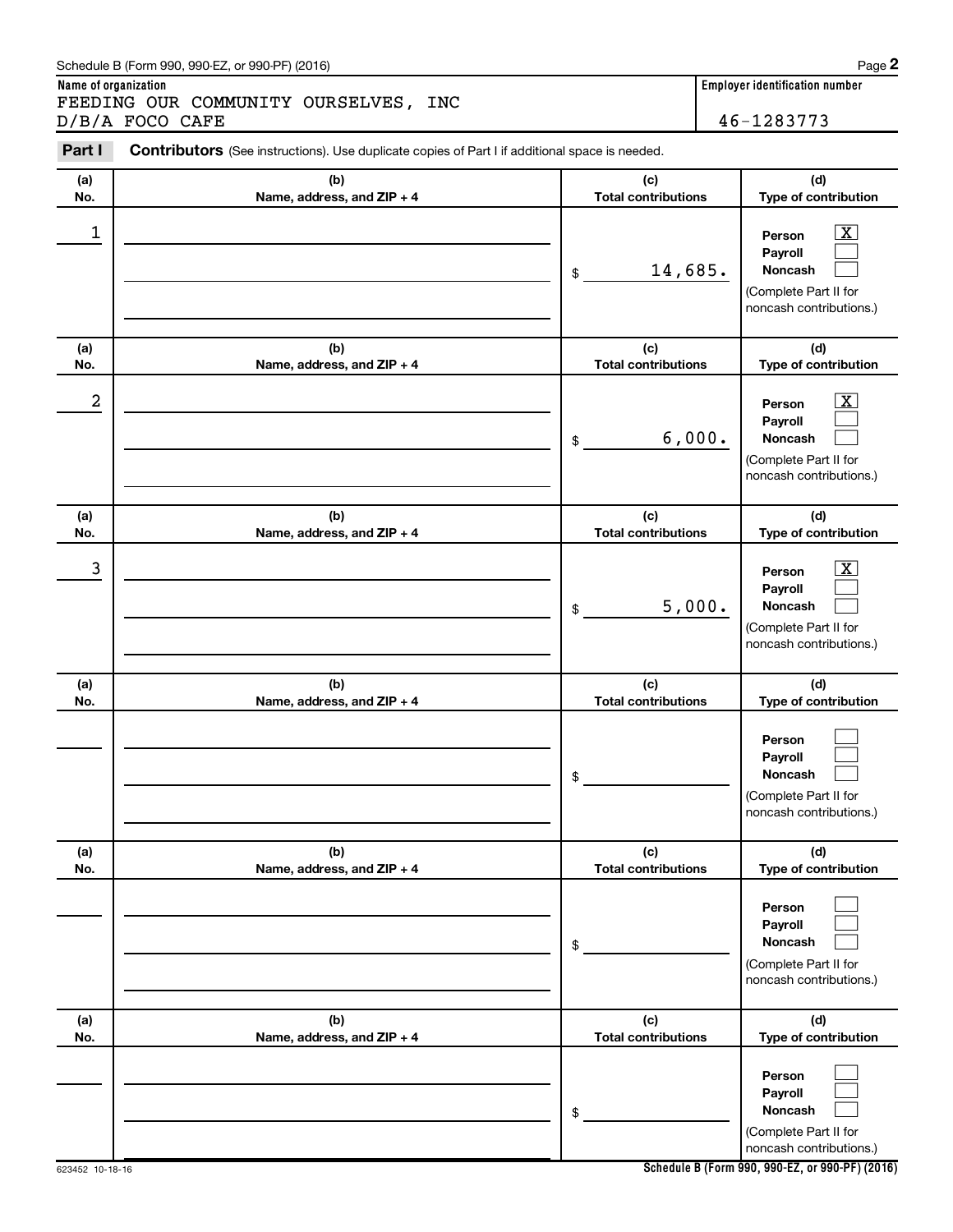| Name of organization         | FEEDING OUR COMMUNITY OURSELVES, INC                                                                | <b>Employer identification number</b>          |                      |  |
|------------------------------|-----------------------------------------------------------------------------------------------------|------------------------------------------------|----------------------|--|
|                              | D/B/A FOCO CAFE                                                                                     |                                                | 46-1283773           |  |
| Part II                      | Noncash Property (See instructions). Use duplicate copies of Part II if additional space is needed. |                                                |                      |  |
| (a)<br>No.<br>from<br>Part I | (b)<br>Description of noncash property given                                                        | (c)<br>FMV (or estimate)<br>(See instructions) | (d)<br>Date received |  |
|                              |                                                                                                     | \$                                             |                      |  |
| (a)<br>No.<br>from<br>Part I | (b)<br>Description of noncash property given                                                        | (c)<br>FMV (or estimate)<br>(See instructions) | (d)<br>Date received |  |
|                              |                                                                                                     | \$                                             |                      |  |
| (a)<br>No.<br>from<br>Part I | (b)<br>Description of noncash property given                                                        | (c)<br>FMV (or estimate)<br>(See instructions) | (d)<br>Date received |  |
|                              |                                                                                                     | \$                                             |                      |  |
| (a)<br>No.<br>from<br>Part I | (b)<br>Description of noncash property given                                                        | (c)<br>FMV (or estimate)<br>(See instructions) | (d)<br>Date received |  |
|                              |                                                                                                     | \$                                             |                      |  |
| (a)<br>No.<br>from<br>Part I | (b)<br>Description of noncash property given                                                        | (c)<br>FMV (or estimate)<br>(See instructions) | (d)<br>Date received |  |
|                              |                                                                                                     | \$                                             |                      |  |
| (a)<br>No.<br>from<br>Part I | (b)<br>Description of noncash property given                                                        | (c)<br>FMV (or estimate)<br>(See instructions) | (d)<br>Date received |  |
|                              |                                                                                                     | \$                                             |                      |  |

Schedule B (Form 990, 990-EZ, or 990-PF) (2016)

**Schedule B (Form 990, 990-EZ, or 990-PF) (2016)**

**3**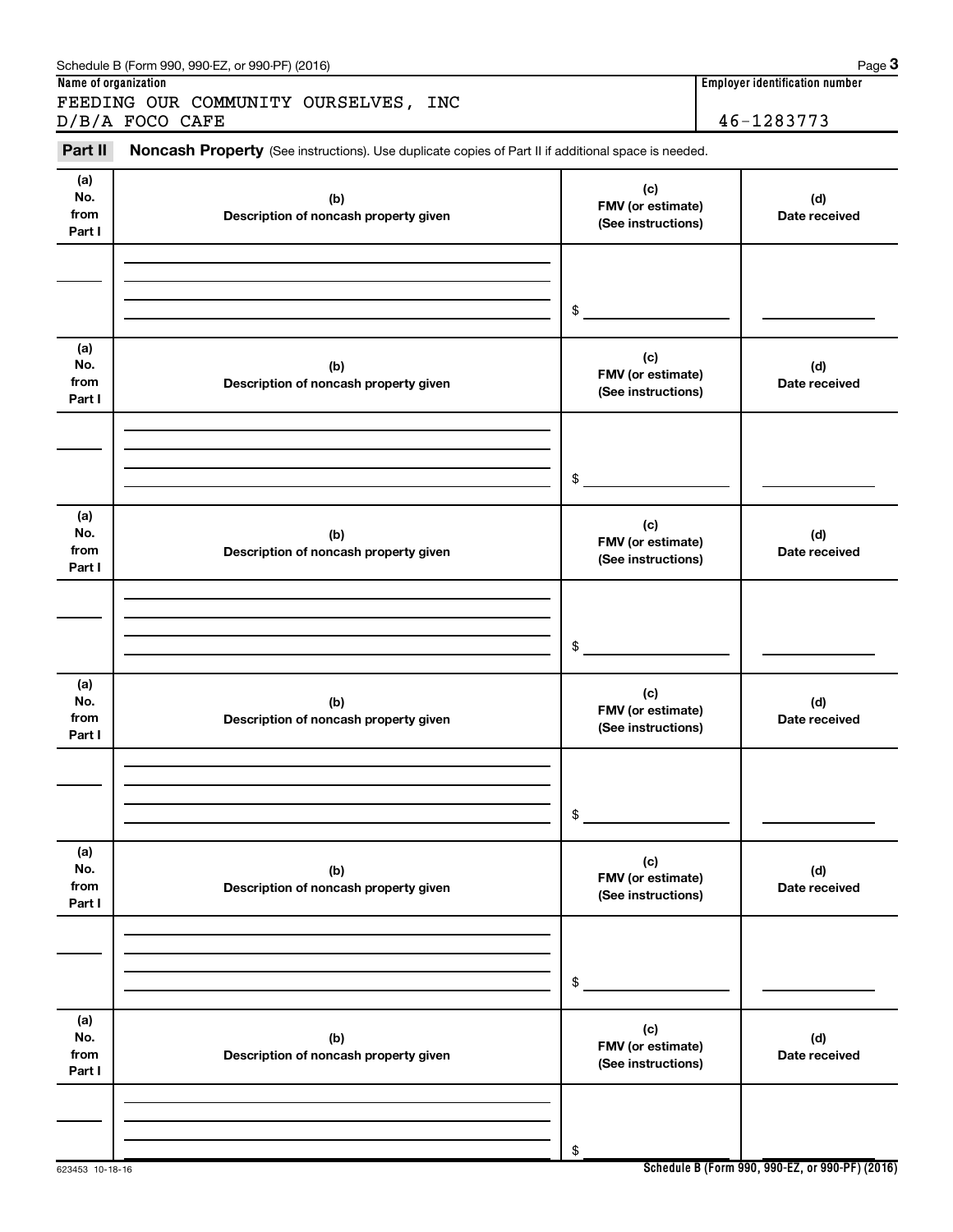| Name of organization        | Schedule B (Form 990, 990-EZ, or 990-PF) (2016)<br>FEEDING OUR COMMUNITY OURSELVES, INC                                                                                                                                                                                                            |                      | Page 4<br><b>Employer identification number</b>                                                                                                                             |  |  |  |  |  |  |
|-----------------------------|----------------------------------------------------------------------------------------------------------------------------------------------------------------------------------------------------------------------------------------------------------------------------------------------------|----------------------|-----------------------------------------------------------------------------------------------------------------------------------------------------------------------------|--|--|--|--|--|--|
| Part III                    | D/B/A FOCO CAFE<br>the year from any one contributor. Complete columns (a) through (e) and the following line entry. For organizations<br>completing Part III, enter the total of exclusively religious, charitable, etc., contributions of \$1,000 or less for the year. (Enter this info. once.) |                      | 46-1283773<br>Exclusively religious, charitable, etc., contributions to organizations described in section $501(c)(7)$ , $(8)$ , or $(10)$ that total more than \$1,000 for |  |  |  |  |  |  |
|                             | Use duplicate copies of Part III if additional space is needed.                                                                                                                                                                                                                                    |                      |                                                                                                                                                                             |  |  |  |  |  |  |
| (a) No.<br>from<br>Part I   | (b) Purpose of gift                                                                                                                                                                                                                                                                                | (c) Use of gift      | (d) Description of how gift is held                                                                                                                                         |  |  |  |  |  |  |
|                             |                                                                                                                                                                                                                                                                                                    |                      |                                                                                                                                                                             |  |  |  |  |  |  |
|                             |                                                                                                                                                                                                                                                                                                    | (e) Transfer of gift |                                                                                                                                                                             |  |  |  |  |  |  |
|                             | Transferee's name, address, and $ZIP + 4$                                                                                                                                                                                                                                                          |                      | Relationship of transferor to transferee                                                                                                                                    |  |  |  |  |  |  |
| $(a)$ No.                   |                                                                                                                                                                                                                                                                                                    |                      |                                                                                                                                                                             |  |  |  |  |  |  |
| from<br>Part I              | (b) Purpose of gift                                                                                                                                                                                                                                                                                | (c) Use of gift      | (d) Description of how gift is held                                                                                                                                         |  |  |  |  |  |  |
|                             |                                                                                                                                                                                                                                                                                                    |                      |                                                                                                                                                                             |  |  |  |  |  |  |
|                             | (e) Transfer of gift                                                                                                                                                                                                                                                                               |                      |                                                                                                                                                                             |  |  |  |  |  |  |
|                             | Transferee's name, address, and ZIP + 4                                                                                                                                                                                                                                                            |                      | Relationship of transferor to transferee                                                                                                                                    |  |  |  |  |  |  |
|                             |                                                                                                                                                                                                                                                                                                    |                      |                                                                                                                                                                             |  |  |  |  |  |  |
| $(a)$ No.<br>from<br>Part I | (b) Purpose of gift                                                                                                                                                                                                                                                                                | (c) Use of gift      | (d) Description of how gift is held                                                                                                                                         |  |  |  |  |  |  |
|                             |                                                                                                                                                                                                                                                                                                    |                      |                                                                                                                                                                             |  |  |  |  |  |  |
|                             | (e) Transfer of gift                                                                                                                                                                                                                                                                               |                      |                                                                                                                                                                             |  |  |  |  |  |  |
|                             | Transferee's name, address, and ZIP + 4                                                                                                                                                                                                                                                            |                      | Relationship of transferor to transferee                                                                                                                                    |  |  |  |  |  |  |
|                             |                                                                                                                                                                                                                                                                                                    |                      |                                                                                                                                                                             |  |  |  |  |  |  |
| (a) No.<br>from<br>Part I   | (b) Purpose of gift                                                                                                                                                                                                                                                                                | (c) Use of gift      | (d) Description of how gift is held                                                                                                                                         |  |  |  |  |  |  |
|                             |                                                                                                                                                                                                                                                                                                    |                      |                                                                                                                                                                             |  |  |  |  |  |  |
|                             | (e) Transfer of gift                                                                                                                                                                                                                                                                               |                      |                                                                                                                                                                             |  |  |  |  |  |  |
|                             | Transferee's name, address, and ZIP + 4                                                                                                                                                                                                                                                            |                      | Relationship of transferor to transferee                                                                                                                                    |  |  |  |  |  |  |
|                             |                                                                                                                                                                                                                                                                                                    |                      |                                                                                                                                                                             |  |  |  |  |  |  |
|                             |                                                                                                                                                                                                                                                                                                    |                      |                                                                                                                                                                             |  |  |  |  |  |  |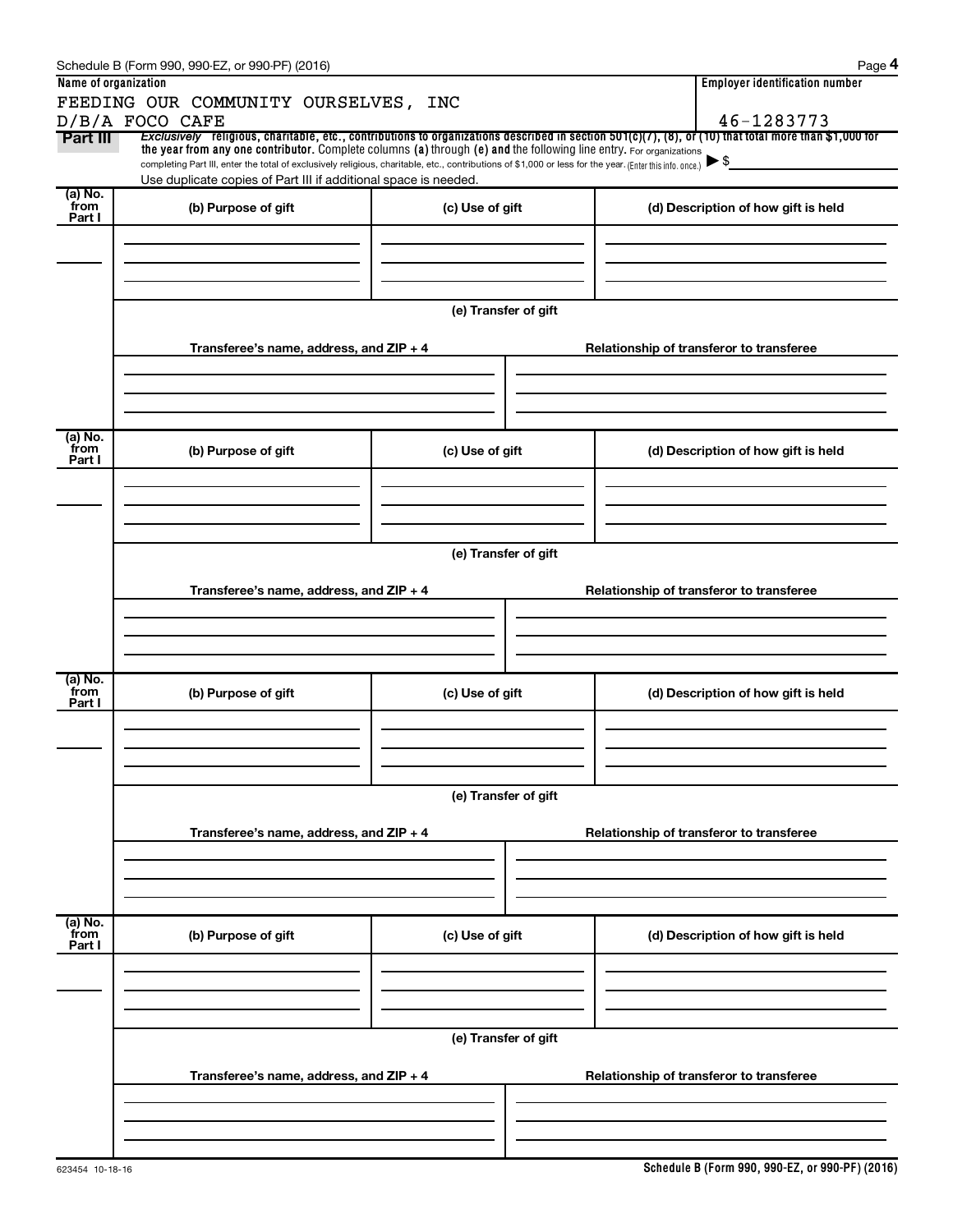|         | <b>SCHEDULE D</b>                                                                                                  |                                                                                                                                                           |                                                                                                                |                | OMB No. 1545-0047                     |
|---------|--------------------------------------------------------------------------------------------------------------------|-----------------------------------------------------------------------------------------------------------------------------------------------------------|----------------------------------------------------------------------------------------------------------------|----------------|---------------------------------------|
|         | <b>Supplemental Financial Statements</b><br>Complete if the organization answered "Yes" on Form 990,<br>(Form 990) |                                                                                                                                                           |                                                                                                                |                |                                       |
|         |                                                                                                                    |                                                                                                                                                           | Part IV, line 6, 7, 8, 9, 10, 11a, 11b, 11c, 11d, 11e, 11f, 12a, or 12b.                                       |                | <b>Open to Public</b>                 |
|         | Department of the Treasury<br>Internal Revenue Service                                                             |                                                                                                                                                           | Attach to Form 990.<br>Information about Schedule D (Form 990) and its instructions is at www.irs.gov/form990. |                | Inspection                            |
|         | Name of the organization                                                                                           | FEEDING OUR COMMUNITY OURSELVES, INC                                                                                                                      |                                                                                                                |                | <b>Employer identification number</b> |
|         |                                                                                                                    | $D/B/A$ FOCO CAFE                                                                                                                                         |                                                                                                                |                | 46-1283773                            |
| Part I  |                                                                                                                    | Organizations Maintaining Donor Advised Funds or Other Similar Funds or Accounts. Complete if the                                                         |                                                                                                                |                |                                       |
|         |                                                                                                                    | organization answered "Yes" on Form 990, Part IV, line 6.                                                                                                 |                                                                                                                |                |                                       |
|         |                                                                                                                    |                                                                                                                                                           | (a) Donor advised funds                                                                                        |                | (b) Funds and other accounts          |
| 1       |                                                                                                                    |                                                                                                                                                           |                                                                                                                |                |                                       |
| 2       |                                                                                                                    | Aggregate value of contributions to (during year)                                                                                                         |                                                                                                                |                |                                       |
| З       |                                                                                                                    |                                                                                                                                                           |                                                                                                                |                |                                       |
| 4       |                                                                                                                    |                                                                                                                                                           |                                                                                                                |                |                                       |
| 5       |                                                                                                                    | Did the organization inform all donors and donor advisors in writing that the assets held in donor advised funds                                          |                                                                                                                |                |                                       |
|         |                                                                                                                    |                                                                                                                                                           |                                                                                                                |                | <b>No</b><br>Yes                      |
| 6       |                                                                                                                    | Did the organization inform all grantees, donors, and donor advisors in writing that grant funds can be used only                                         |                                                                                                                |                |                                       |
|         |                                                                                                                    | for charitable purposes and not for the benefit of the donor or donor advisor, or for any other purpose conferring                                        |                                                                                                                |                |                                       |
| Part II | impermissible private benefit?                                                                                     |                                                                                                                                                           |                                                                                                                |                | Yes<br>No                             |
|         |                                                                                                                    | Conservation Easements. Complete if the organization answered "Yes" on Form 990, Part IV, line 7.                                                         |                                                                                                                |                |                                       |
| 1       |                                                                                                                    | Purpose(s) of conservation easements held by the organization (check all that apply).                                                                     |                                                                                                                |                |                                       |
|         |                                                                                                                    | Preservation of land for public use (e.g., recreation or education)                                                                                       | Preservation of a historically important land area                                                             |                |                                       |
|         |                                                                                                                    | Protection of natural habitat                                                                                                                             | Preservation of a certified historic structure                                                                 |                |                                       |
|         |                                                                                                                    | Preservation of open space                                                                                                                                |                                                                                                                |                |                                       |
| 2       |                                                                                                                    | Complete lines 2a through 2d if the organization held a qualified conservation contribution in the form of a conservation easement on the last            |                                                                                                                |                | Held at the End of the Tax Year       |
| a       | day of the tax year.                                                                                               |                                                                                                                                                           |                                                                                                                | 2a             |                                       |
| b       |                                                                                                                    |                                                                                                                                                           |                                                                                                                | 2 <sub>b</sub> |                                       |
|         |                                                                                                                    |                                                                                                                                                           |                                                                                                                | 2c             |                                       |
|         |                                                                                                                    | d Number of conservation easements included in (c) acquired after 8/17/06, and not on a historic structure                                                |                                                                                                                |                |                                       |
|         |                                                                                                                    |                                                                                                                                                           |                                                                                                                | 2d             |                                       |
| 3       |                                                                                                                    | Number of conservation easements modified, transferred, released, extinguished, or terminated by the organization during the tax                          |                                                                                                                |                |                                       |
|         | year                                                                                                               |                                                                                                                                                           |                                                                                                                |                |                                       |
| 4       |                                                                                                                    | Number of states where property subject to conservation easement is located >                                                                             |                                                                                                                |                |                                       |
| 5       |                                                                                                                    | Does the organization have a written policy regarding the periodic monitoring, inspection, handling of                                                    |                                                                                                                |                |                                       |
|         |                                                                                                                    | violations, and enforcement of the conservation easements it holds?                                                                                       |                                                                                                                |                | <b>No</b><br>Yes                      |
| 6       |                                                                                                                    | Staff and volunteer hours devoted to monitoring, inspecting, handling of violations, and enforcing conservation easements during the year                 |                                                                                                                |                |                                       |
|         |                                                                                                                    |                                                                                                                                                           |                                                                                                                |                |                                       |
| 7       |                                                                                                                    | Amount of expenses incurred in monitoring, inspecting, handling of violations, and enforcing conservation easements during the year                       |                                                                                                                |                |                                       |
|         | ▶ \$                                                                                                               |                                                                                                                                                           |                                                                                                                |                |                                       |
| 8       |                                                                                                                    | Does each conservation easement reported on line 2(d) above satisfy the requirements of section 170(h)(4)(B)(i)                                           |                                                                                                                |                |                                       |
|         |                                                                                                                    |                                                                                                                                                           |                                                                                                                |                | <b>No</b><br>Yes                      |
| 9       |                                                                                                                    | In Part XIII, describe how the organization reports conservation easements in its revenue and expense statement, and balance sheet, and                   |                                                                                                                |                |                                       |
|         |                                                                                                                    | include, if applicable, the text of the footnote to the organization's financial statements that describes the organization's accounting for              |                                                                                                                |                |                                       |
|         | conservation easements.<br>Part III                                                                                | Organizations Maintaining Collections of Art, Historical Treasures, or Other Similar Assets.                                                              |                                                                                                                |                |                                       |
|         |                                                                                                                    | Complete if the organization answered "Yes" on Form 990, Part IV, line 8.                                                                                 |                                                                                                                |                |                                       |
|         |                                                                                                                    | 1a If the organization elected, as permitted under SFAS 116 (ASC 958), not to report in its revenue statement and balance sheet works of art,             |                                                                                                                |                |                                       |
|         |                                                                                                                    | historical treasures, or other similar assets held for public exhibition, education, or research in furtherance of public service, provide, in Part XIII, |                                                                                                                |                |                                       |
|         |                                                                                                                    | the text of the footnote to its financial statements that describes these items.                                                                          |                                                                                                                |                |                                       |
| b       |                                                                                                                    | If the organization elected, as permitted under SFAS 116 (ASC 958), to report in its revenue statement and balance sheet works of art, historical         |                                                                                                                |                |                                       |
|         |                                                                                                                    | treasures, or other similar assets held for public exhibition, education, or research in furtherance of public service, provide the following amounts     |                                                                                                                |                |                                       |
|         | relating to these items:                                                                                           |                                                                                                                                                           |                                                                                                                |                |                                       |
|         |                                                                                                                    |                                                                                                                                                           |                                                                                                                |                | $\frac{1}{2}$                         |
|         |                                                                                                                    | (ii) Assets included in Form 990, Part X                                                                                                                  |                                                                                                                |                |                                       |
| 2       |                                                                                                                    | If the organization received or held works of art, historical treasures, or other similar assets for financial gain, provide                              |                                                                                                                |                |                                       |
|         |                                                                                                                    | the following amounts required to be reported under SFAS 116 (ASC 958) relating to these items:                                                           |                                                                                                                |                |                                       |
| а       |                                                                                                                    |                                                                                                                                                           |                                                                                                                |                | $\frac{1}{2}$                         |
|         |                                                                                                                    |                                                                                                                                                           |                                                                                                                |                | $\blacktriangleright$ s               |
|         |                                                                                                                    |                                                                                                                                                           |                                                                                                                |                |                                       |

632051 08-29-16 **For Paperwork Reduction Act Notice, see the Instructions for Form 990. Schedule D (Form 990) 2016** LHA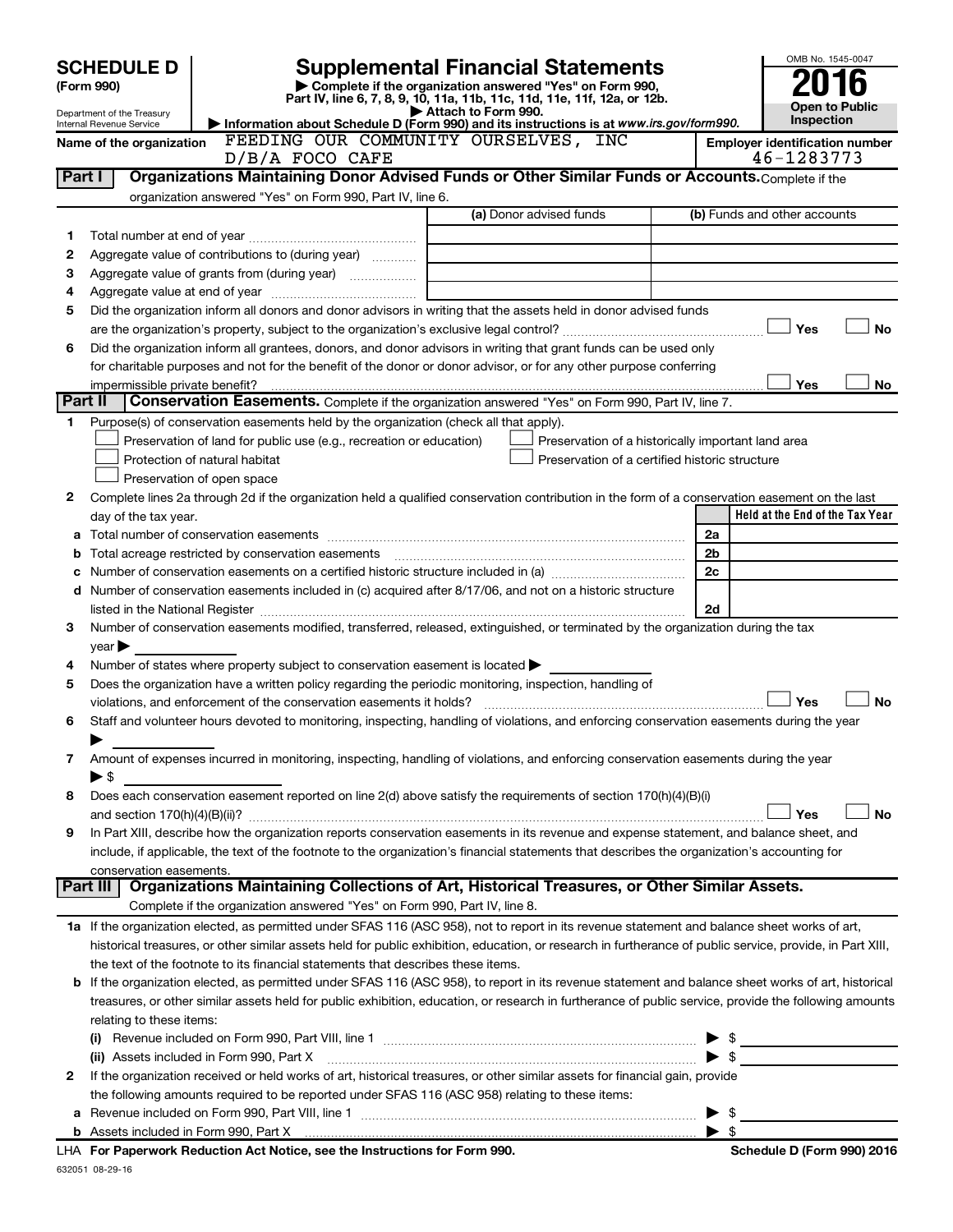|               |                                                                                                                                                                                                                                | FEEDING OUR COMMUNITY OURSELVES, INC    |                |                                    |                                                                                                                                                                                                                               |                                 |                                                         |                       |                     |
|---------------|--------------------------------------------------------------------------------------------------------------------------------------------------------------------------------------------------------------------------------|-----------------------------------------|----------------|------------------------------------|-------------------------------------------------------------------------------------------------------------------------------------------------------------------------------------------------------------------------------|---------------------------------|---------------------------------------------------------|-----------------------|---------------------|
|               | D/B/A FOCO CAFE<br>Schedule D (Form 990) 2016                                                                                                                                                                                  |                                         |                |                                    |                                                                                                                                                                                                                               |                                 |                                                         | $46 - 1283773$ Page 2 |                     |
|               | Part III<br>Organizations Maintaining Collections of Art, Historical Treasures, or Other Similar Assets (continued)                                                                                                            |                                         |                |                                    |                                                                                                                                                                                                                               |                                 |                                                         |                       |                     |
| 3             | Using the organization's acquisition, accession, and other records, check any of the following that are a significant use of its collection items                                                                              |                                         |                |                                    |                                                                                                                                                                                                                               |                                 |                                                         |                       |                     |
|               | (check all that apply):                                                                                                                                                                                                        |                                         |                |                                    |                                                                                                                                                                                                                               |                                 |                                                         |                       |                     |
| a             | Public exhibition                                                                                                                                                                                                              | d                                       |                |                                    | Loan or exchange programs                                                                                                                                                                                                     |                                 |                                                         |                       |                     |
| b             | Scholarly research                                                                                                                                                                                                             | e                                       |                |                                    | Other and the contract of the contract of the contract of the contract of the contract of the contract of the contract of the contract of the contract of the contract of the contract of the contract of the contract of the |                                 |                                                         |                       |                     |
| c             | Preservation for future generations                                                                                                                                                                                            |                                         |                |                                    |                                                                                                                                                                                                                               |                                 |                                                         |                       |                     |
| 4             | Provide a description of the organization's collections and explain how they further the organization's exempt purpose in Part XIII.                                                                                           |                                         |                |                                    |                                                                                                                                                                                                                               |                                 |                                                         |                       |                     |
| 5             | During the year, did the organization solicit or receive donations of art, historical treasures, or other similar assets                                                                                                       |                                         |                |                                    |                                                                                                                                                                                                                               |                                 |                                                         |                       |                     |
|               | Yes<br>No                                                                                                                                                                                                                      |                                         |                |                                    |                                                                                                                                                                                                                               |                                 |                                                         |                       |                     |
|               | Part IV<br><b>Escrow and Custodial Arrangements.</b> Complete if the organization answered "Yes" on Form 990, Part IV, line 9, or                                                                                              |                                         |                |                                    |                                                                                                                                                                                                                               |                                 |                                                         |                       |                     |
|               | reported an amount on Form 990, Part X, line 21.                                                                                                                                                                               |                                         |                |                                    |                                                                                                                                                                                                                               |                                 |                                                         |                       |                     |
|               | 1a Is the organization an agent, trustee, custodian or other intermediary for contributions or other assets not included                                                                                                       |                                         |                |                                    |                                                                                                                                                                                                                               |                                 |                                                         |                       |                     |
|               |                                                                                                                                                                                                                                |                                         |                |                                    |                                                                                                                                                                                                                               |                                 |                                                         | Yes                   | No                  |
|               | b If "Yes," explain the arrangement in Part XIII and complete the following table:                                                                                                                                             |                                         |                |                                    |                                                                                                                                                                                                                               |                                 |                                                         |                       |                     |
|               |                                                                                                                                                                                                                                |                                         |                |                                    |                                                                                                                                                                                                                               |                                 |                                                         | Amount                |                     |
|               | c Beginning balance measurements and the contract of the contract of the contract of the contract of the contract of the contract of the contract of the contract of the contract of the contract of the contract of the contr |                                         |                |                                    |                                                                                                                                                                                                                               |                                 | 1c                                                      |                       |                     |
|               |                                                                                                                                                                                                                                |                                         |                |                                    |                                                                                                                                                                                                                               |                                 | 1d                                                      |                       |                     |
|               | e Distributions during the year manufactured and continuum control of the control of the control of the state of the control of the control of the control of the control of the control of the control of the control of the  |                                         |                |                                    |                                                                                                                                                                                                                               |                                 | 1е                                                      |                       |                     |
| f             |                                                                                                                                                                                                                                |                                         |                |                                    |                                                                                                                                                                                                                               |                                 | 1f                                                      |                       |                     |
|               | 2a Did the organization include an amount on Form 990, Part X, line 21, for escrow or custodial account liability?                                                                                                             |                                         |                |                                    |                                                                                                                                                                                                                               |                                 |                                                         | Yes                   | No                  |
|               | <b>b</b> If "Yes," explain the arrangement in Part XIII. Check here if the explanation has been provided on Part XIII                                                                                                          |                                         |                |                                    |                                                                                                                                                                                                                               |                                 |                                                         |                       |                     |
| <b>Part V</b> | <b>Endowment Funds.</b> Complete if the organization answered "Yes" on Form 990, Part IV, line 10.                                                                                                                             |                                         |                |                                    |                                                                                                                                                                                                                               |                                 |                                                         |                       |                     |
|               |                                                                                                                                                                                                                                | (a) Current year                        | (b) Prior year |                                    |                                                                                                                                                                                                                               |                                 | (c) Two years back $\vert$ (d) Three years back $\vert$ |                       | (e) Four years back |
|               | 1a Beginning of year balance                                                                                                                                                                                                   |                                         |                |                                    |                                                                                                                                                                                                                               |                                 |                                                         |                       |                     |
|               |                                                                                                                                                                                                                                |                                         |                |                                    |                                                                                                                                                                                                                               |                                 |                                                         |                       |                     |
|               | c Net investment earnings, gains, and losses                                                                                                                                                                                   |                                         |                |                                    |                                                                                                                                                                                                                               |                                 |                                                         |                       |                     |
|               | d Grants or scholarships <i></i>                                                                                                                                                                                               |                                         |                |                                    |                                                                                                                                                                                                                               |                                 |                                                         |                       |                     |
|               | e Other expenditures for facilities                                                                                                                                                                                            |                                         |                |                                    |                                                                                                                                                                                                                               |                                 |                                                         |                       |                     |
|               |                                                                                                                                                                                                                                |                                         |                |                                    |                                                                                                                                                                                                                               |                                 |                                                         |                       |                     |
|               |                                                                                                                                                                                                                                |                                         |                |                                    |                                                                                                                                                                                                                               |                                 |                                                         |                       |                     |
| g             |                                                                                                                                                                                                                                |                                         |                |                                    |                                                                                                                                                                                                                               |                                 |                                                         |                       |                     |
| 2             | Provide the estimated percentage of the current year end balance (line 1g, column (a)) held as:                                                                                                                                |                                         |                |                                    |                                                                                                                                                                                                                               |                                 |                                                         |                       |                     |
|               | a Board designated or quasi-endowment >                                                                                                                                                                                        |                                         | %              |                                    |                                                                                                                                                                                                                               |                                 |                                                         |                       |                     |
|               | <b>b</b> Permanent endowment $\blacktriangleright$                                                                                                                                                                             | %                                       |                |                                    |                                                                                                                                                                                                                               |                                 |                                                         |                       |                     |
|               | c Temporarily restricted endowment $\blacktriangleright$                                                                                                                                                                       | %                                       |                |                                    |                                                                                                                                                                                                                               |                                 |                                                         |                       |                     |
|               | The percentages on lines 2a, 2b, and 2c should equal 100%.                                                                                                                                                                     |                                         |                |                                    |                                                                                                                                                                                                                               |                                 |                                                         |                       |                     |
|               | 3a Are there endowment funds not in the possession of the organization that are held and administered for the organization                                                                                                     |                                         |                |                                    |                                                                                                                                                                                                                               |                                 |                                                         |                       |                     |
|               | by:                                                                                                                                                                                                                            |                                         |                |                                    |                                                                                                                                                                                                                               |                                 |                                                         |                       | Yes<br>No           |
|               | (i)                                                                                                                                                                                                                            |                                         |                |                                    |                                                                                                                                                                                                                               |                                 |                                                         | 3a(i)                 |                     |
|               |                                                                                                                                                                                                                                |                                         |                |                                    |                                                                                                                                                                                                                               |                                 |                                                         | 3a(ii)                |                     |
|               |                                                                                                                                                                                                                                |                                         |                |                                    |                                                                                                                                                                                                                               |                                 |                                                         | 3b                    |                     |
| 4             | Describe in Part XIII the intended uses of the organization's endowment funds.                                                                                                                                                 |                                         |                |                                    |                                                                                                                                                                                                                               |                                 |                                                         |                       |                     |
|               | <b>Land, Buildings, and Equipment.</b><br><b>Part VI</b>                                                                                                                                                                       |                                         |                |                                    |                                                                                                                                                                                                                               |                                 |                                                         |                       |                     |
|               |                                                                                                                                                                                                                                |                                         |                |                                    |                                                                                                                                                                                                                               |                                 |                                                         |                       |                     |
|               | Complete if the organization answered "Yes" on Form 990, Part IV, line 11a. See Form 990, Part X, line 10.                                                                                                                     |                                         |                |                                    |                                                                                                                                                                                                                               |                                 |                                                         |                       |                     |
|               | Description of property                                                                                                                                                                                                        | (a) Cost or other<br>basis (investment) |                | (b) Cost or other<br>basis (other) |                                                                                                                                                                                                                               | (c) Accumulated<br>depreciation |                                                         | (d) Book value        |                     |
|               |                                                                                                                                                                                                                                |                                         |                |                                    |                                                                                                                                                                                                                               |                                 |                                                         |                       |                     |
|               |                                                                                                                                                                                                                                |                                         |                |                                    |                                                                                                                                                                                                                               |                                 |                                                         |                       |                     |
|               |                                                                                                                                                                                                                                |                                         |                |                                    | 90,980.                                                                                                                                                                                                                       |                                 |                                                         |                       |                     |
|               |                                                                                                                                                                                                                                |                                         |                |                                    |                                                                                                                                                                                                                               |                                 | 6,572.                                                  |                       | 84,408.<br>17,762.  |
|               |                                                                                                                                                                                                                                |                                         |                |                                    | 37,975.                                                                                                                                                                                                                       |                                 | 20, 213.                                                |                       |                     |
|               |                                                                                                                                                                                                                                |                                         |                |                                    |                                                                                                                                                                                                                               |                                 |                                                         |                       | 0.                  |
|               | Total. Add lines 1a through 1e. (Column (d) must equal Form 990, Part X, column (B), line 10c.)                                                                                                                                |                                         |                |                                    |                                                                                                                                                                                                                               |                                 |                                                         |                       | 102, 170.           |

**Schedule D (Form 990) 2016**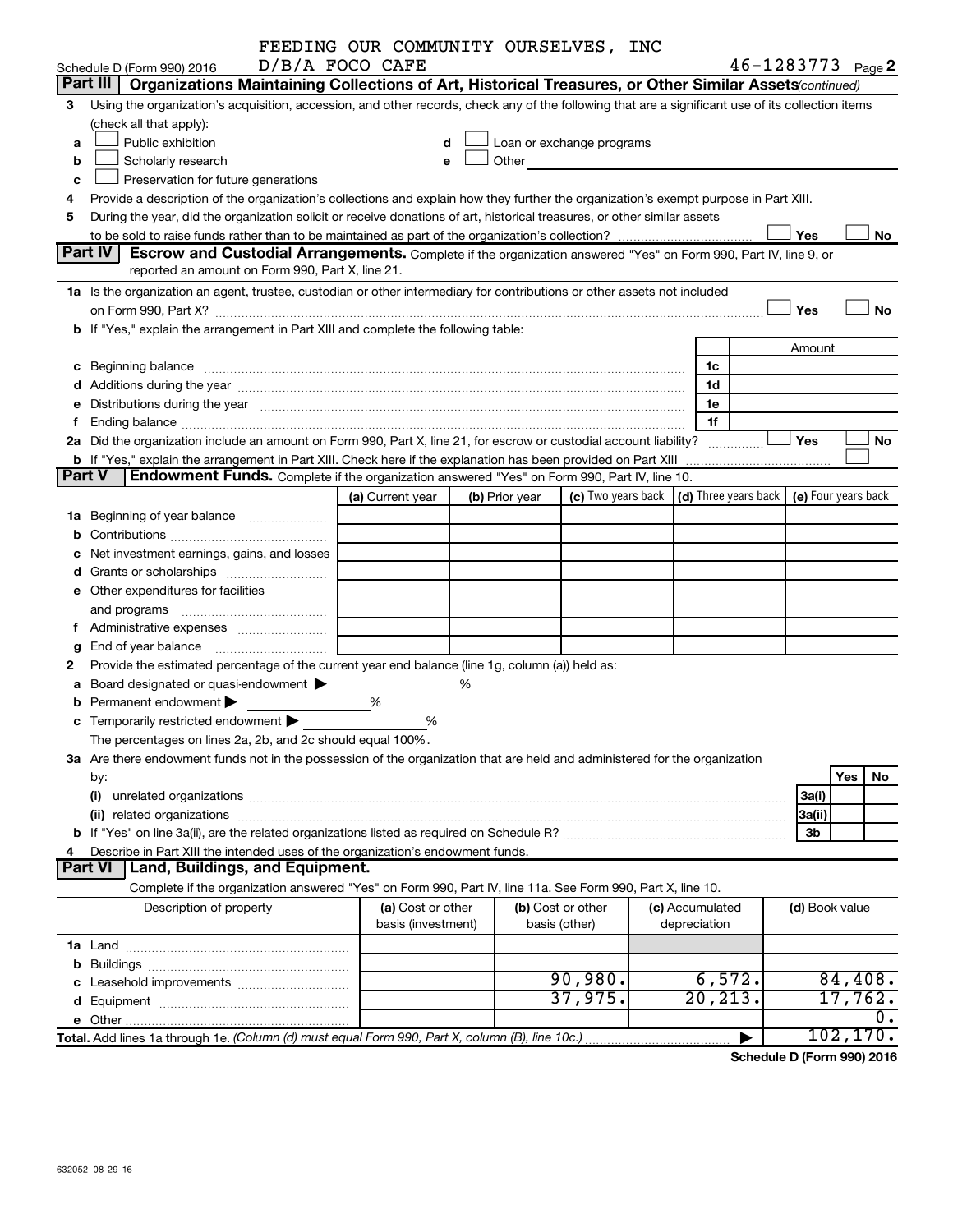| FEEDING OUR COMMUNITY OURSELVES, INC |  |                  |  |
|--------------------------------------|--|------------------|--|
|                                      |  |                  |  |
| $\Gamma/R/\Delta$ FOCO CAFE          |  | $46 - 1283773$ n |  |

| Schedule D (Form 990) 2016<br>D/B/A FOCO CAFE<br>Part VII Investments - Other Securities.                                                                                          |                 | $40 - 1283 / 13$ Page 3                                                                                                                              |  |
|------------------------------------------------------------------------------------------------------------------------------------------------------------------------------------|-----------------|------------------------------------------------------------------------------------------------------------------------------------------------------|--|
|                                                                                                                                                                                    |                 |                                                                                                                                                      |  |
| Complete if the organization answered "Yes" on Form 990, Part IV, line 11b. See Form 990, Part X, line 12.<br>(a) Description of security or category (including name of security) | (b) Book value  | (c) Method of valuation: Cost or end-of-year market value                                                                                            |  |
| (1) Financial derivatives                                                                                                                                                          |                 |                                                                                                                                                      |  |
| (2) Closely-held equity interests                                                                                                                                                  |                 |                                                                                                                                                      |  |
| (3) Other                                                                                                                                                                          |                 |                                                                                                                                                      |  |
| (A)                                                                                                                                                                                |                 |                                                                                                                                                      |  |
| (B)                                                                                                                                                                                |                 |                                                                                                                                                      |  |
| (C)                                                                                                                                                                                |                 |                                                                                                                                                      |  |
| (D)                                                                                                                                                                                |                 |                                                                                                                                                      |  |
| (E)                                                                                                                                                                                |                 |                                                                                                                                                      |  |
| (F)                                                                                                                                                                                |                 |                                                                                                                                                      |  |
| (G)                                                                                                                                                                                |                 |                                                                                                                                                      |  |
| (H)                                                                                                                                                                                |                 |                                                                                                                                                      |  |
| Total. (Col. (b) must equal Form 990, Part X, col. (B) line 12.) $\blacktriangleright$                                                                                             |                 |                                                                                                                                                      |  |
| Part VIII Investments - Program Related.                                                                                                                                           |                 |                                                                                                                                                      |  |
| Complete if the organization answered "Yes" on Form 990, Part IV, line 11c. See Form 990, Part X, line 13.                                                                         |                 |                                                                                                                                                      |  |
| (a) Description of investment                                                                                                                                                      | (b) Book value  | (c) Method of valuation: Cost or end-of-year market value                                                                                            |  |
| (1)                                                                                                                                                                                |                 |                                                                                                                                                      |  |
| (2)                                                                                                                                                                                |                 |                                                                                                                                                      |  |
| (3)                                                                                                                                                                                |                 |                                                                                                                                                      |  |
| (4)                                                                                                                                                                                |                 |                                                                                                                                                      |  |
| (5)                                                                                                                                                                                |                 |                                                                                                                                                      |  |
| (6)                                                                                                                                                                                |                 |                                                                                                                                                      |  |
| (7)                                                                                                                                                                                |                 |                                                                                                                                                      |  |
| (8)                                                                                                                                                                                |                 |                                                                                                                                                      |  |
| (9)                                                                                                                                                                                |                 |                                                                                                                                                      |  |
| Total. (Col. (b) must equal Form 990, Part X, col. (B) line $13.$ )                                                                                                                |                 |                                                                                                                                                      |  |
| <b>Other Assets.</b><br>Part IX                                                                                                                                                    |                 |                                                                                                                                                      |  |
| Complete if the organization answered "Yes" on Form 990, Part IV, line 11d. See Form 990, Part X, line 15.                                                                         |                 |                                                                                                                                                      |  |
|                                                                                                                                                                                    | (a) Description | (b) Book value                                                                                                                                       |  |
| (1)                                                                                                                                                                                |                 |                                                                                                                                                      |  |
| (2)                                                                                                                                                                                |                 |                                                                                                                                                      |  |
| (3)                                                                                                                                                                                |                 |                                                                                                                                                      |  |
| (4)                                                                                                                                                                                |                 |                                                                                                                                                      |  |
| (5)                                                                                                                                                                                |                 |                                                                                                                                                      |  |
| (6)                                                                                                                                                                                |                 |                                                                                                                                                      |  |
| (7)                                                                                                                                                                                |                 |                                                                                                                                                      |  |
| (8)                                                                                                                                                                                |                 |                                                                                                                                                      |  |
| (9)                                                                                                                                                                                |                 |                                                                                                                                                      |  |
| Total. (Column (b) must equal Form 990, Part X, col. (B) line 15.)                                                                                                                 |                 |                                                                                                                                                      |  |
| <b>Other Liabilities.</b><br>Part X                                                                                                                                                |                 |                                                                                                                                                      |  |
|                                                                                                                                                                                    |                 | Complete if the organization answered "Yes" on Form 990, Part IV, line 11e or 11f. See Form 990, Part X, line 25.                                    |  |
| (a) Description of liability<br>1.                                                                                                                                                 |                 | (b) Book value                                                                                                                                       |  |
| Federal income taxes<br>(1)                                                                                                                                                        |                 |                                                                                                                                                      |  |
| (2)                                                                                                                                                                                |                 |                                                                                                                                                      |  |
| (3)                                                                                                                                                                                |                 |                                                                                                                                                      |  |
| (4)                                                                                                                                                                                |                 |                                                                                                                                                      |  |
| (5)                                                                                                                                                                                |                 |                                                                                                                                                      |  |
| (6)                                                                                                                                                                                |                 |                                                                                                                                                      |  |
| (7)                                                                                                                                                                                |                 |                                                                                                                                                      |  |
| (8)                                                                                                                                                                                |                 |                                                                                                                                                      |  |
| (9)                                                                                                                                                                                |                 |                                                                                                                                                      |  |
| Total. (Column (b) must equal Form 990, Part X, col. (B) line 25.)                                                                                                                 |                 |                                                                                                                                                      |  |
|                                                                                                                                                                                    |                 | 2. Liability for uncertain tax positions. In Part XIII, provide the text of the footnote to the organization's financial statements that reports the |  |

organization's liability for uncertain tax positions under FIN 48 (ASC 740). Check here if the text of the footnote has been provided in Part XIII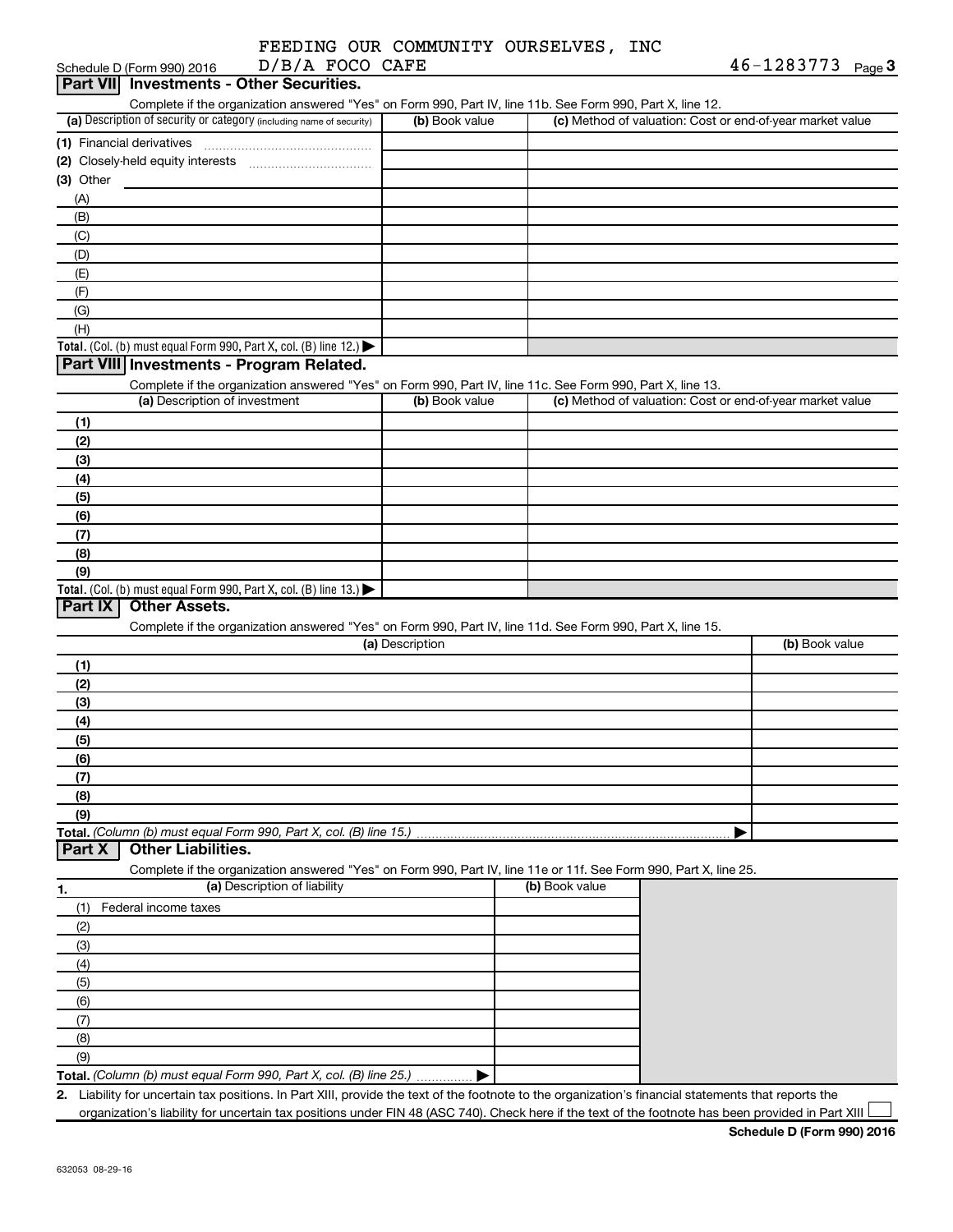|    | FEEDING OUR COMMUNITY OURSELVES, INC                                                                                                                                                                                                |                |                   |
|----|-------------------------------------------------------------------------------------------------------------------------------------------------------------------------------------------------------------------------------------|----------------|-------------------|
|    | D/B/A FOCO CAFE<br>Schedule D (Form 990) 2016                                                                                                                                                                                       |                | 46-1283773 Page 4 |
|    | Part XI<br>Reconciliation of Revenue per Audited Financial Statements With Revenue per Return.                                                                                                                                      |                |                   |
|    | Complete if the organization answered "Yes" on Form 990, Part IV, line 12a.                                                                                                                                                         |                |                   |
| 1. | Total revenue, gains, and other support per audited financial statements [[[[[[[[[[[[[[[[[[[[[[[[]]]]]]]]]]]]                                                                                                                       |                | $\mathbf 1$       |
| 2  | Amounts included on line 1 but not on Form 990, Part VIII, line 12:                                                                                                                                                                 |                |                   |
| a  | Net unrealized gains (losses) on investments [111] [12] matter was uncontracted by the unrealized gains (losses) on investments                                                                                                     | 2a             |                   |
| b  |                                                                                                                                                                                                                                     | 2 <sub>b</sub> |                   |
| c  | Recoveries of prior year grants [11,111] Recoveries of prior year grants [11,111] Recoveries of prior year grants                                                                                                                   | 2 <sub>c</sub> |                   |
| d  |                                                                                                                                                                                                                                     | 2d             |                   |
| e  | Add lines 2a through 2d                                                                                                                                                                                                             |                | 2е                |
| 3  |                                                                                                                                                                                                                                     |                | 3                 |
| 4  | Amounts included on Form 990, Part VIII, line 12, but not on line 1:                                                                                                                                                                |                |                   |
|    | Investment expenses not included on Form 990, Part VIII, line 7b [143] [48]                                                                                                                                                         |                |                   |
| b  |                                                                                                                                                                                                                                     | 4 <sub>b</sub> |                   |
|    | c Add lines 4a and 4b                                                                                                                                                                                                               |                | 4c                |
| 5  |                                                                                                                                                                                                                                     |                | 5                 |
|    | Part XII Reconciliation of Expenses per Audited Financial Statements With Expenses per Return.                                                                                                                                      |                |                   |
|    | Complete if the organization answered "Yes" on Form 990, Part IV, line 12a.                                                                                                                                                         |                |                   |
| 1  |                                                                                                                                                                                                                                     |                | $\mathbf 1$       |
| 2  | Amounts included on line 1 but not on Form 990, Part IX, line 25:                                                                                                                                                                   |                |                   |
| a  |                                                                                                                                                                                                                                     | 2a             |                   |
| b  |                                                                                                                                                                                                                                     | 2 <sub>b</sub> |                   |
| C  |                                                                                                                                                                                                                                     | 2c             |                   |
| d  |                                                                                                                                                                                                                                     | 2d             |                   |
| e  | Add lines 2a through 2d <b>[10]</b> University of the state of the state of the state of the state of the state of the state of the state of the state of the state of the state of the state of the state of the state of the stat |                | <b>2e</b>         |
| З  |                                                                                                                                                                                                                                     |                | 3                 |
| 4  | Amounts included on Form 990, Part IX, line 25, but not on line 1:                                                                                                                                                                  |                |                   |
| a  |                                                                                                                                                                                                                                     | l 4a           |                   |
| b  |                                                                                                                                                                                                                                     | 4 <sub>b</sub> |                   |
|    | c Add lines 4a and 4b                                                                                                                                                                                                               |                | 4c                |
| 5  |                                                                                                                                                                                                                                     |                | 5                 |
|    | <b>Part XIII Supplemental Information.</b>                                                                                                                                                                                          |                |                   |

Provide the descriptions required for Part II, lines 3, 5, and 9; Part III, lines 1a and 4; Part IV, lines 1b and 2b; Part V, line 4; Part X, line 2; Part XI, lines 2d and 4b; and Part XII, lines 2d and 4b. Also complete this part to provide any additional information.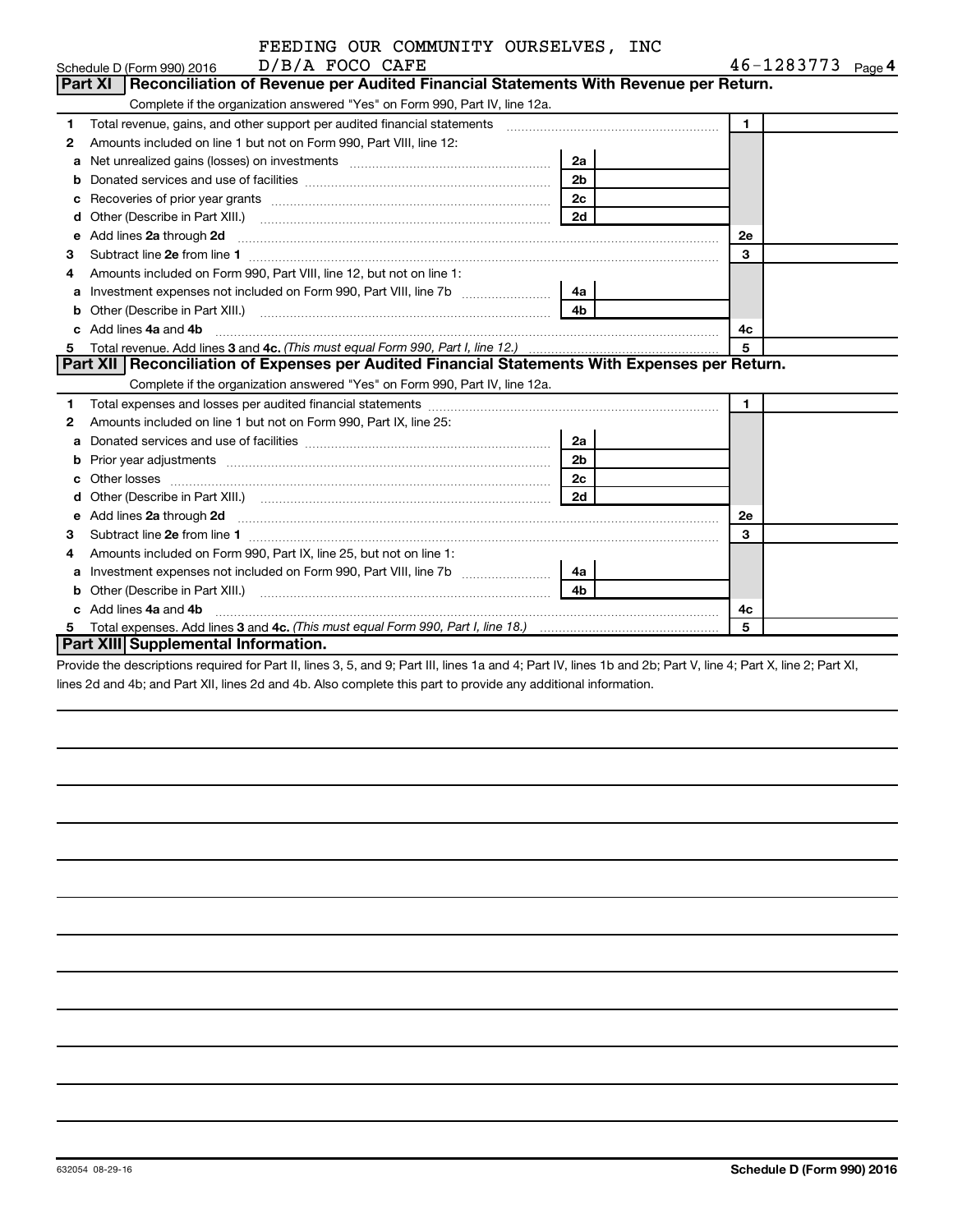**(Form 990 or 990-EZ)**

Department of the Treasury Internal Revenue Service

Name of the organization

# **SCHEDULE O Supplemental Information to Form 990 or 990-EZ 2016**

**Complete to provide information for responses to specific questions on Form 990 or 990-EZ or to provide any additional information. | Attach to Form 990 or 990-EZ.**

**Information about Schedule O (Form 990 or 990-EZ) and its instructions is at WWW.irs.gov/form990.** FEEDING OUR COMMUNITY OURSELVES, INC D/B/A FOCO CAFE 46-1283773



OMB No. 1545-0047

FORM 990, PART I, LINE 1, DESCRIPTION OF ORGANIZATION MISSION:

REGARDLESS OF THEIR ABILITY TO PAY WHILE USING LOCAL, ORGANIC, AND

SUSTAINABLY GROWN INGREDIENTS.

FORM 990, PART VI, SECTION A, LINE 2:

JEFF AND KATHLEEN BAUMGARDNER HAVE A FAMILY RELATIONSHIP.

FORM 990, PART VI, SECTION B, LINE 11B:

A COPY OF THE FORM 990 WILL BE FURNISHED TO THE BOARD FOR APPROVAL PRIOR TO FILING.

FORM 990, PART VI, SECTION B, LINE 12C:

THE ORGANIZATION'S CONFLICT OF INTEREST POLICY COVERS ALL BOARD MEMBERS,

OFFICERS, AND OTHERS WHO CAN INFLUENCE THE ACTIONS OF FOCO CAFE. THE

EXISTENCE OF ANY POTENTIAL CONFLICTS OF INTEREST SHALL BE DISCLOSED TO THE

BOARD OF DIRECTORS. THE BOARD OF DIRECTORS SHALL DETERMINE WHETHER A

CONFLICT EXISTS AND IS MATERIAL, AND IN THE PRESENCE OF AN EXISTING

MATERIAL CONFLICT, WHETHER THE CONTEMPLATED TRANSACTION MAY BE AUTHORIZED

AS JUST, FAIR AND REASONABLE TO FOCO CAFE. INDIVIDUALS WITH ACTUAL OR

POTENTIAL CONFLICTS OF INTEREST SHALL REFRAIN FROM VOTING ON THE MATTER.

FORM 990, PART VI, SECTION C, LINE 19:

THE ORGANIZATION MAKES ITS GOVERNING DOCUMENTS, CONFLICT OF INTEREST

STATEMENT, AND FINANCIAL STATEMENTS AVAILABLE TO THE PUBLIC UPON REQUEST.